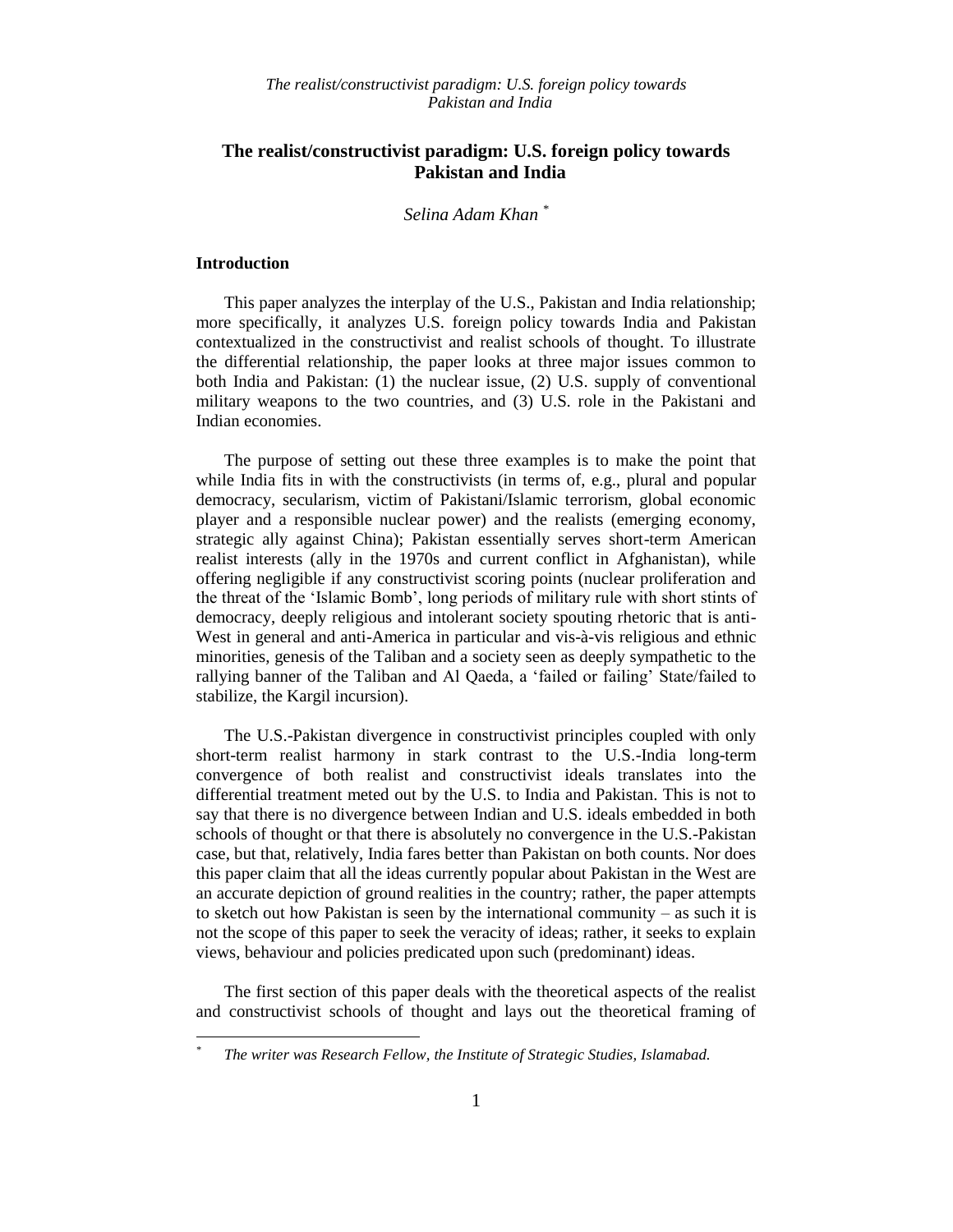foreign policy analysis; Section II is an overview of U.S. foreign relations with Pakistan from the partition (1947) till the presidency of George H. Bush, concluding with the present foreign policy of President Obama (Section IV). Section III analyzes the discrepancy in U.S. policy towards Pakistan and India on the issues of nuclear weapons, conventional arms and the economies of the subcontinent. Section IV integrates theory (Section I) with politics as it unfolds in practise (Section III) for a more cohesive picture and provides recommendations on how to improve the dynamics between the U.S. and Pakistan.

# *I*

# *"…the natural condition of man is a state of war." <sup>1</sup>*

Realism sees the international order as anarchic; the State is a unitary actor adopting instrumentally rational policies in the pursuit of power. Not only is the State the most important actor in the realm of international politics, it is the "only really collective actor in the world, recognizing no authority above its own."<sup>2</sup> Power and power relations are fundamental aspects of realism: both national and self interest is defined in terms of power. The power assumption dictates that States seek power and calculate interests in terms of power. World politics may be understood by treating States as unitary and rational actors, each trying to maximize expected utility – in other words, through competing power interests.

Realists argue that the limitations posed on international politics by "human nature (primarily egoistic and inclined towards immorality) and the absence of international government" mean that international relations are essentially a sphere of power and interest. Realism is thus power-centric in its underlying belief that power and its pursuit are inescapable and ubiquitous. It is State-centric in its emphasis on the "State" as the most important actor in the world, embedding State action in the rationality assumption.

In a (realist) realm where "[it] is important not to have faith in human nature"<sup>3</sup> and where there exists a "tragic presence of evil in all political action,"<sup>4</sup> the primary force propelling a State is that of survival. States possess the wherewithal to inflict harm and possibly destruction on each other. There is no certainty that another State will not use its military capabilities/ offensives and as such any measure required for self preservation is justified. Effectively, realism operates under assumptions of a worst case scenario, given the "ineradicable tendency in states to evil."<sup>5</sup> The condition of anarchy not only permits but encourages the "worst aspects of human nature."<sup>6</sup> Realists believe that the latter defines the basic and major problem of politics and that "statesmanship (is) dominated by the need to control this side of human nature."<sup>7</sup>

The political sphere is autonomous, is governed by objective laws rooted in human nature allowing no room for moral aspirations of States or of the universe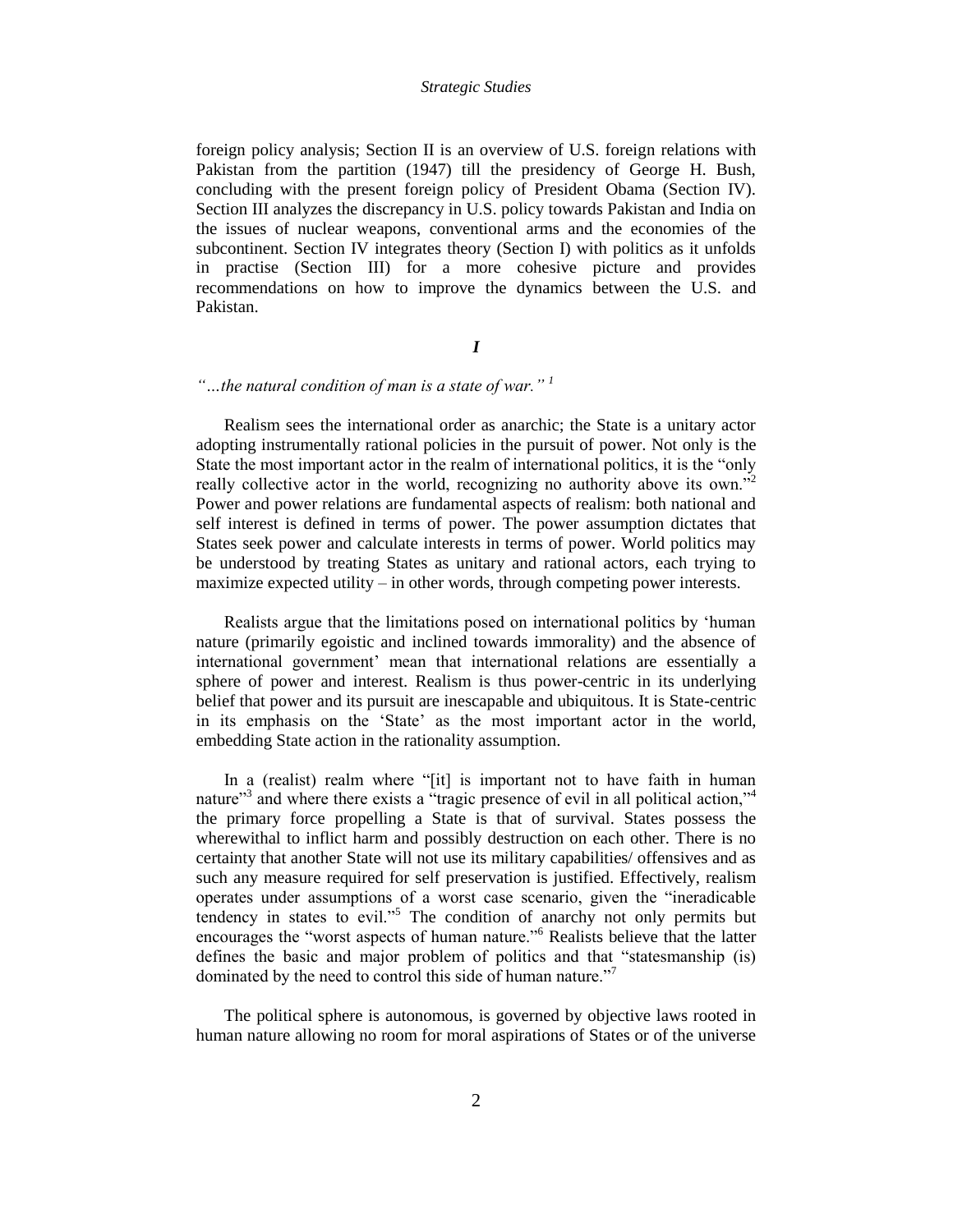and one where universal moral laws cannot be applied to the State. Realist diktats maintain that necessity and reason triumph over morality and ethics. "The fundamental unit" of social and political affairs is the "conflict group", where men organize into groups for conflict – reason cannot resolve conflict. Realism is sceptical of international law, institutions as well as ideals that go beyond nationalism.

Significantly, realists see security through a prism of conflict and anarchy – i.e., in strictly military terms. Its primacy emanates from the interaction between anarchy and egoism. ""Security" thus means a somewhat less dangerous and less violent world, rather than a safe, just, or peaceful one. Statesmanship involves mitigating and managing, not eliminating, conflict."<sup>8</sup> The principles of the universal moral structure cannot be applied to the actions of State. According to Hobbes, "in a world of competition and scarcity, to acquire anything of use is to tempt others to "come prepared with forces united, to dispossess, and deprive him, not only of the fruit of his labour, but also of his life, or liberty."<sup>9</sup> Although competition along with glory and diffidence can only be controlled by a superior power (the government), such elements cannot be eliminated altogether.

# *"A gun in the hands of a friend is a different thing from one in the hands of an enemy, and enemy is social, not material, in relationship."<sup>10</sup>*

In contrast to realists who assert that States have only one identity – sovereign, self interested and competing for power – constructivists emphasize the *definition* of identities and the role of shared ideas as central themes in understanding the machinations of international politics. The emphasis flows from the argument that actors in the international arena understand self-interest largely in terms of "their identities in relation to those of others in the system."<sup>11</sup> As such, identities are the basis of interests and are inherently relational. Identities and impressions of identities are materially as well as socially determined, where the latter is intersubjective and capable of change.

In fact, constructivists give a higher priority to social or cultural factors in the structure of State systems than they do to material ones because actors act on the basis of the meanings that they have attached to objects, and meanings in turn are socially constructed. The international system is no longer static nor does State power alone moulds history; instead, "assumptions, belief, and values of international actions exert a critical influence on events."<sup>12</sup> The belief about the connection between interest and policy is at least as important as the nature of the policy itself.

The interpretation of 'national interest' and 'power' may vary from individual to individual facing the same situation. Not only is rationality itself constrained by beliefs, values and views of policymakers and represented societies; in practice, policymakers will not draw clear-cut distinctions between ideas and interest but will combine and coalesce the two. The premise that States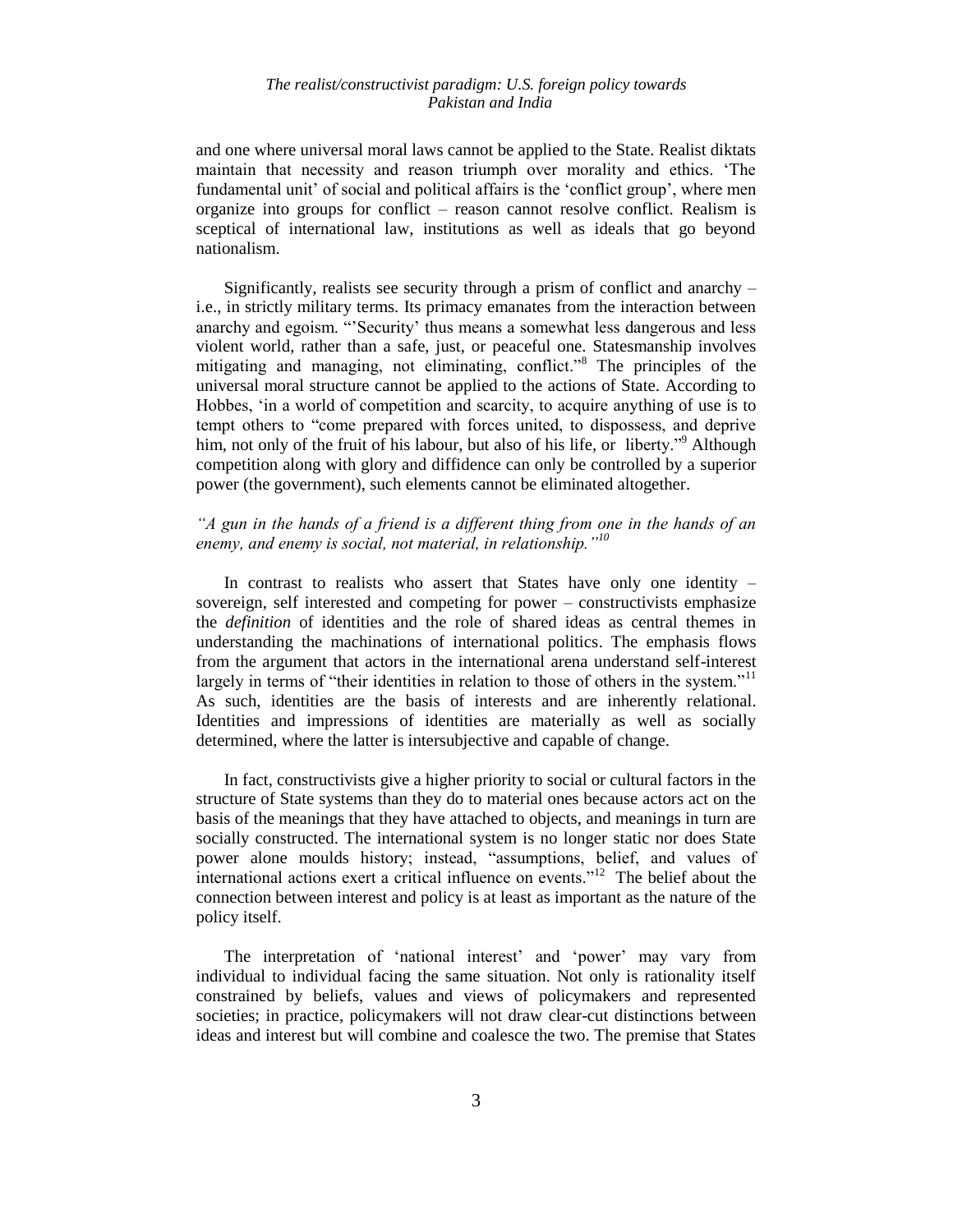are self interested and rational actors is not necessarily in contradiction to constructivists" diktats "but require(s) ideational framing to fully explain policy outcomes;"<sup>13</sup> threats and opportunities are not "self-evident and objectively meaningful $1^{1/14}$  as they are in the realist framework but require social structures based on shared knowledge to understand them. Collective meanings constitute social structures (which organize our actions),<sup>15</sup> which in turn comprise three elements: shared knowledge, material capabilities and practices,  $^{16}$  shaping not only the behaviour of actors, but their interests and identities as well.

Ideas in turn are shaped significantly by historical perceptions: *history matters*. Although situations may be unprecedented in which case we construct meanings for them and our interests either anew or by comparison, more often than not they have recurring qualities to which we assign institutionally defined roles. Interests are defined and redefined in the process of defining situations in a social context. An institution is "a relatively stable set or "structure" of identities and interests" and although "often codified in formal rules and norms… (rules and norms) have motivational force only by virtue of actors" socialization to and participation in collective knowledge."<sup>17</sup> Even though institutions may sometimes confront us as "more or less coercive social facts,"<sup>18</sup> they are essentially an embodiment of what we collectively know, given that they internalize new interests and identities. As such, institutions may be conflictual or cooperative.

# *"Foreign policy is what states make of it.""*<sup>19</sup>

From a constructivist standpoint, foreign policy too is a reflection of social and cognitive process through which State leaders comprehend that reality<sup>20</sup> and not exclusively the product of objective reality and material concerns. Both sets of concerns define who we (the State) are, our friends and enemies and what we decide is possible and what is threatening. Identity-constructivists argue that perceptions on how international actors regard and define themselves and others in the realm, how they define the environment and a nation-State"s place in the world tend to determine policy. Cumulatively, effective foreign policy is based on a shared sense of national identity.

These perceptions or assumptions are entrenched in "national history and myth, changing slowly over time as political leaders reinterpret them and external and internal developments reshape them."<sup>21</sup> Significantly, identity and identity perceptions become a "psychological frame of reference in international relations ...provid(ing) a system of orientation for self-reference and action."<sup>22</sup>

Wendt argues that even in a situation where States encounter each other for the first time (State 1 and State 2 for simplification), decisions concerning the course of action will be based on probabilities which are founded in interactions  $-$  "by what actors do"<sup>23</sup> – rather than following the realist assertion that States should operate on the basis of a worst case scenario regarding the assumptions of the other "in view of probability of death from making a mistake."<sup>24</sup> As such, he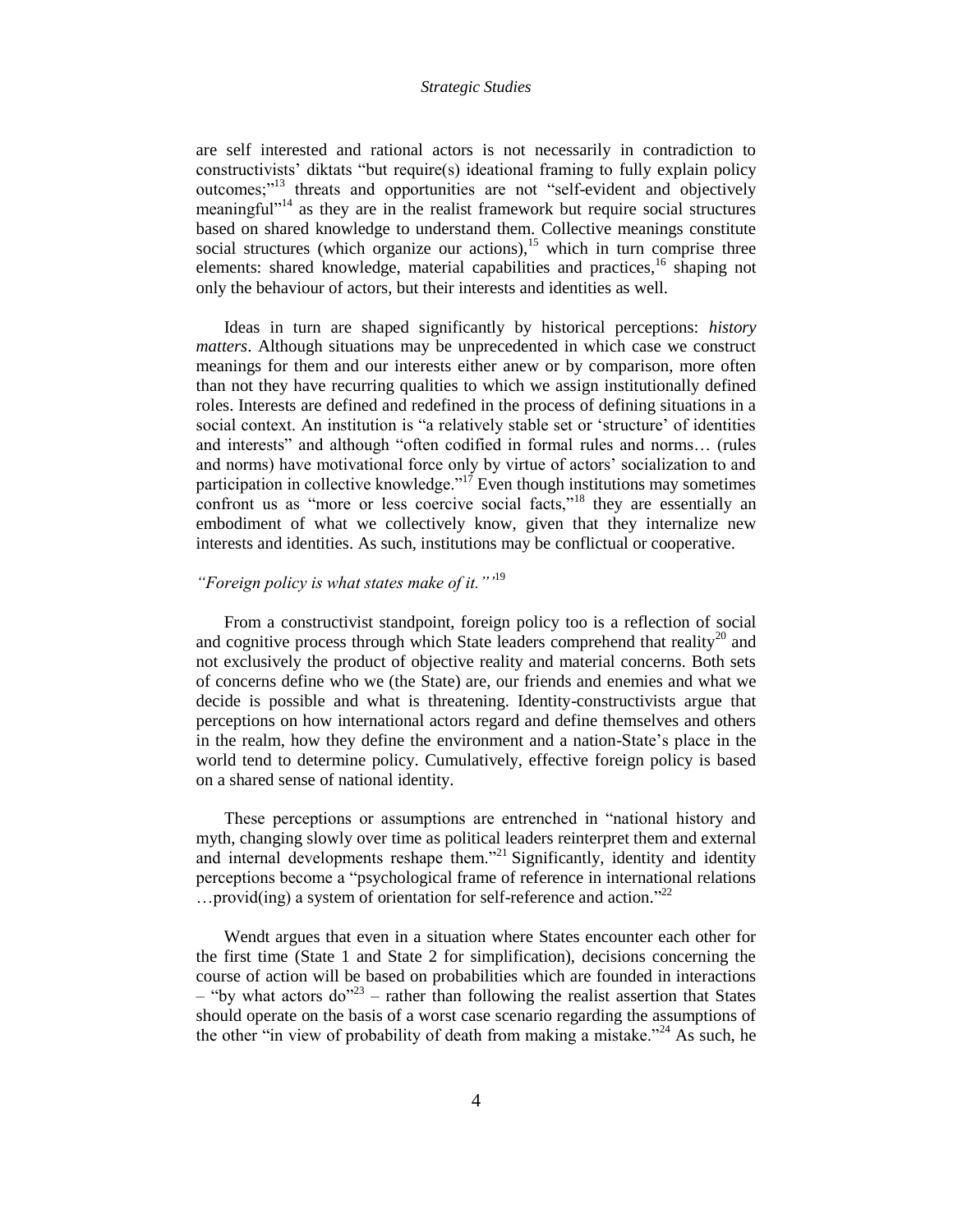maintains that "social threats are constructed, not natural" because they depend on the interpretation actors choose to attach to cross-country signals.

To qualify further, such an inference depends on (1) the physical capabilities of both parties (in part produced by State 1 – since it makes the first gesture in terms of signalling – through, for example, direction of movement, numbers, the direct outcome of the gesture), and (2) what State 2 would have intended had it made the same gesture itself. To reiterate, although it may make an error in its interpretation, there is no reason that State 2 will make a negative inference from the gesture by State 1, unless such an inference is based on previous interactions and the process of signalling and interpretation that such interactions involve. What creates or cements concepts of self and the other in regard to issues at stake are ""reciprocal typifications""<sup>25</sup> by States. On the basis of reciprocal typifications, States create relatively lasting social structures; such constructions are intersubjective in nature and lend definition to our identities and interests.

For our purposes, the *politics of identity* play a crucial role in the formulation of foreign policy. The politics of identity "refers to a particular set of ideas about political community that policymakers use and draw on to mobilise a sense of cohesion and solidarity to legitimate the general thrust of foreign policy.<sup> $26$ </sup> Owing to their incorporation and institutionalization into the political culture, it is possible that they are further incorporated in the cognitive setup which is in turn used by foreign policy makers to make sense of political reality.

This explains why foreign policy speeches usually employ "subjective wefeelings"<sup>27</sup> even as the policymaker in question may not agree wholly or in part with this public stand. They reflect the popular sentiment and not the individual understanding. Such sentiments are related to specific customs, groups, institutions, territory, myths and rituals and are an indication of how policymakers interpret the past, present and history as well as the political choices confronting them. When internalized, they become part of the popular political culture and lend definition to a State"s "national style" in foreign policy making. Aggestam argues that high levels of interactions between States encourage fostering 'we-feelings' and a 'common role-identity'.

However, the U.S.-Pakistan relationship will tell us that such "high levels of interactions" may be cooperative or conflictual and will not necessarily lead to a common role-identity or an interstate 'we-feeling'. Indeed, as social constructivists argue, such interactions may lead to "new repertoires of action and behaviour<sup>"28</sup> - allied or against. Even as such interactions lead to alliances, they may not be alliances in the true sense of the word; conversely, the interactions may further entrench old animosities as is the case with the U.S.- Pakistan relationship today.

This is where the constructivist emphasis on social learning, i.e., that "the actors involved begin to reassess their fundamental beliefs and values (complex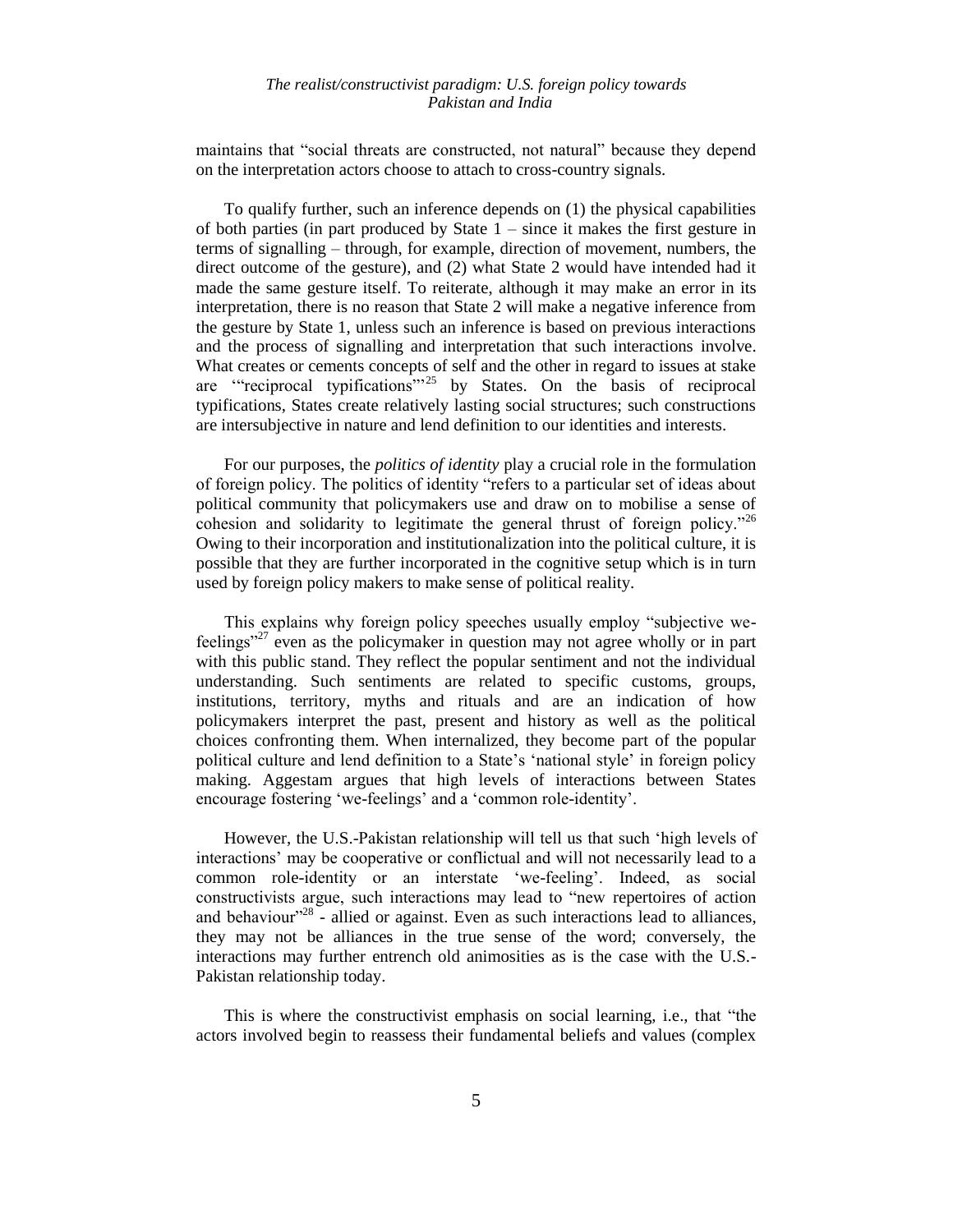learning) $v^{29}$  is crucial. While we have seen such an effort at social learning between India and the United States, the effort is still wanting in the U.S.- Pakistan case. This in a nutshell is what promotes relations in the case of the former and constrains them in the case of the latter. We return to this theme in greater detail in later sections.

Aggestam argues that loyalty to a nation-State is not grounded in emotional allegiances alone but that a State must provide its people with security and welfare as well. In case it is unable to do so, the State will probably not remain stable. If we were to reduce his assertion to the foreign policy level (instead of maintaining Aggestam"s State-level argument), this has proved true: for example, in the case of America"s war on terror – following significant support in the aftermath of the 9/11 bombings where the initiation of conflict in Afghanistan was seen by many Americans as a necessary security measure. The same support saw itself deteriorating in the wake of growing American casualties in both Afghanistan and Iraq and the economic cost associated with both wars. The result: a shift in foreign policy from sustained engagement to time-lined withdrawal. Government statements and the rhetoric too changes.

# *II*

This section lays out the historical and contemporary U.S. foreign policy towards Pakistan, while highlighting important discrepancies in its relation with Islamabad vis-à-vis New Delhi. Although the paper starts off with portraying the Pakistani view; in contrast to most such studies, it relocates the onus of responsibility in changing the dynamics between the U.S. and Pakistan from the former to the latter. To avoid the label of myopia, I assert that the refocus does not imply that all Pakistani grievances against America are not valid (conversely, the same is true the other way round), rather that we need to look inwards in terms of developing our indigenous strengths to reach a stronger bargaining position. In fact, the focus of this paper is on what needs to be done on the Pakistani side of the spectrum to attract a more favourable and fruitful long-term alliance with the U.S. and on the global stage – needless to say, the U.S. needs to work on its side of the spectrum for the picture to be complete so that both the countries can establish a more fertile take-off ground.

# *From "Nobody has occupied the White House who is friendlier to Pakistan than me"<sup>30</sup> to Pakistan is "one of the most dangerous parts of the world."<sup>31</sup>*

In spite of Pakistan"s pro-West alliance since inception, the U.S.-Pakistan relationship has been extremely volatile. In contrast, although estranged in the early decades after partition (of the subcontinent), the U.S.-India relationship has enjoyed greater stability. Kux argues that the instability arises not from "American fickleness or Pakistani stubbornness"<sup>32</sup> but rather from the often divergent U.S. and Pakistani interests. Even when America has favoured Pakistan's pro-West orientation to India's neutralist stance, Washington has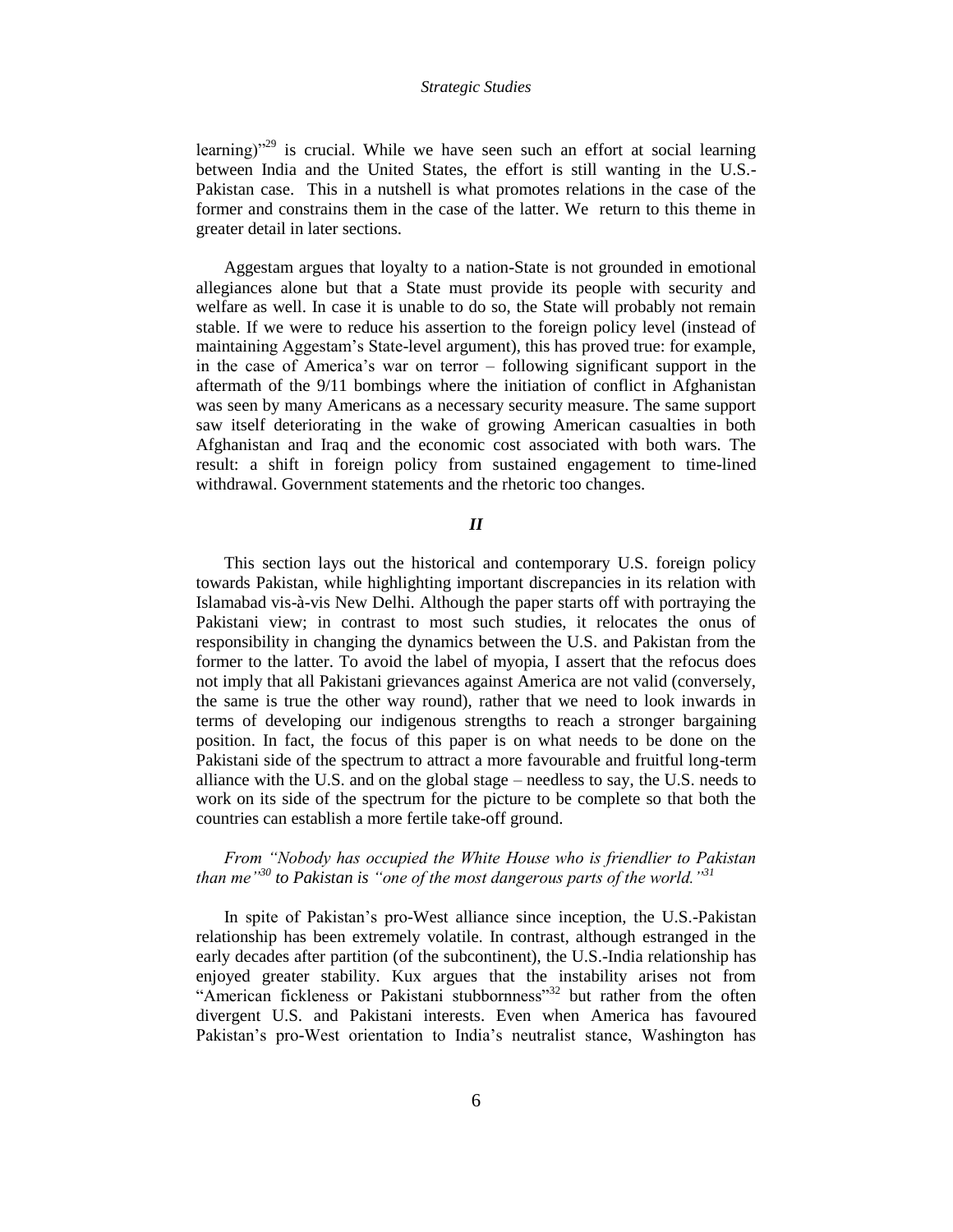always been diligent in its efforts to avoid antagonizing New Delhi. With the exception of Nixon's 'tilt' towards Pakistan, the U.S. has never been willing to take Pakistan"s side against India.

The reason is obvious: the geopolitical reality borne in the perceived ability of India as a counter-weight to China gives greater supremacy to an American alliance with India than it does to one with Pakistan. Add to this the dimension of the Indian economy and the burgeoning power it has begun to wield in recent years, and we have the crux of the matter. Whereas Pakistani security has remained India-centric, the U.S. has never seen India as an enemy. In fact, far from the conventional policy of a developing country wooing a superpower, often the opposite is true in the U.S.-India case. Pakistan, on the other hand, remains enmeshed in the unenviable task of trying to court the U.S., especially vis-à-vis its security concerns, but with little success. This has been true from the Truman era right down to that of President Obama.<sup>33</sup> Dean Acheson put it succinctly when he said, "The Pakistanis were always asking us for arms and I was always holding them off." $34$ 

Immediately after partition, the U.S. had little interest in the subcontinent or in establishing friendly ties with either country. It was embroiled in the Cold War, and regarding India and Pakistan as mere pawns, was content to let Great Britain worry about the emerging States. The Truman establishment, while preferring Pakistan"s pro-West alignment to India"s neutralist stance, was cognizant of the geopolitical realities of the region and as such avoided material support for Pakistan that would antagonize its much larger neighbour. That geopolitical realities trumped American foreign policy outlook was manifest in the fact that not only did Washington consider a non-aligned stance a pro-Moscow streak but India routinely voted with Moscow against Washington in addition to accepting symbolically important steel mills and public works projects and equipping its air force with MiGs.

Pakistan, for its part, whilst avoiding a policy that would put it firmly in the Western camp in spite of its pro-West orientation, continued to pursue efforts to establish closer security ties with the U.S., but with little success. That India was a more important priority than Pakistan was evident when Truman invited Nehru to pay the first-ever State visit by a South Asian leader to the U.S., rather than the then Prime Minister of Pakistan, Liaquat Ali Khan, at a time when Islamabad was an ally if not a "friend", and a non-aligned New Delhi was on favourable terms with Moscow and in the person of Nehru, 'found "vague and shifty."<sup>35</sup>

Pakistan"s anticommunist stance found some favour during the Eisenhower tenures. In seeking a coordinated defence against Communist aggression in the Far East, Pakistan was seen as "developing an Eastern area of substantial strength that can be vital to the whole of the free world. If Mr Dulles<sup>36</sup> can bring about closer ties with this great young Asian State, he will have made an additional contribution to the cause of peace."<sup>37</sup>The rapid American response to the wheat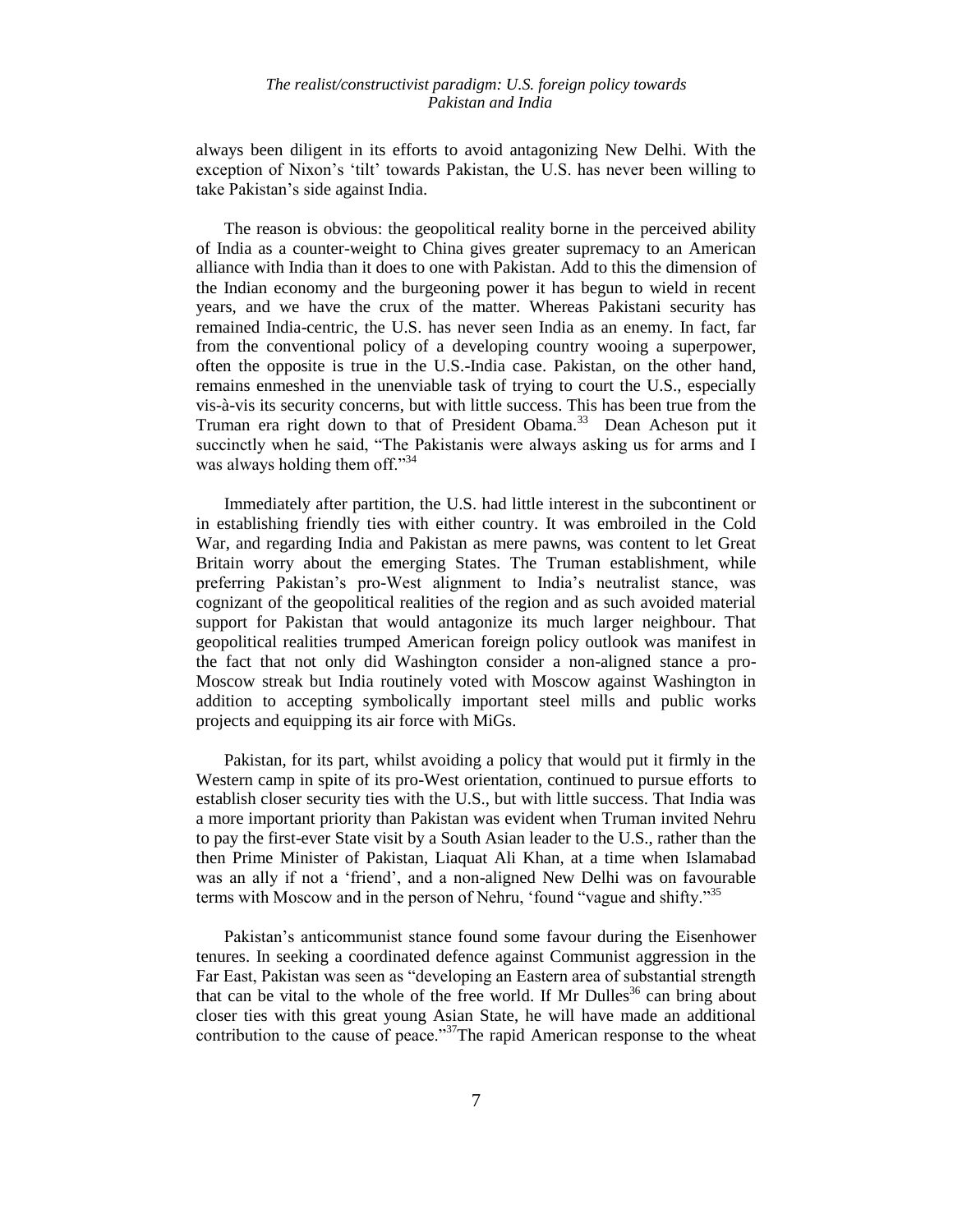crisis in Pakistan in 1953 was in stark contrast to the protracted wrangling over a similar shortage in India in 1951. The 1950s also saw Pakistan become a vocal supporter of the Western cause against Communism on the world stage. Pakistan joined the Southeast Asia Treaty Organization (SEATO), the Baghdad Pact and its successor the Central Treaty Organization (CENTO) during the first Eisenhower administration. It was reluctantly admitted to the former by the U.S. – reluctant because no other South Asian country had acceded to the treaty. Pakistan joined SEATO with the hope that it would act as a shield against aggression from all quarters (specifically India); despite Pakistan's best efforts, however, the U.S. refused to agree, reiterating the explicit proviso that SEATO would only act as a shield against Communist aggression.

In reality, SEATO was more a symbolic and political token than a pledge of real commitment. While it signalled the intent to oppose force, it did not commit signatories to do so and as such did not provide for an automatic military obligation. In CENTO, America played the role of an observer rather than a participant, even though it worked actively with the Organization and its committees, serving as the pact"s major constituent. Although neither SEATO nor CENTO translated into major military aid for Pakistan, both treaties allowed for stronger claims by Pakistan on U.S. resources and carved out larger stakes for the latter in the well-being of the former.

However, the fact remained that the Pakistani interest of containing India and the American aim of fighting the Communist threat were ultimately at odds with each other. Once again, Pakistan was more concerned with the threat from India rather than the Communist menace, whereas the U.S., wary of entangling itself in Pakistan's dispute with India, entered into the security accords with a specific anti-Communist agenda. Although swept under the carpet from public scrutiny, significant divergence in policy aims between the two countries was apparent. The relationship improved under the second Eisenhower Administration with Ayub Khan as the President of Pakistan. Pakistan received substantial economic and arms aid, including the provision of the controversial F-104 fighters.

The U.S.-India relationship improved as well, and although Pakistan was unhappy with growing U.S. support for Indian economy, essentially Pakistan and America were engaged in a solid bilateral relationship. Significantly, during this time, Pakistan was seen to be on course to tangible economic progress and as slowly moving away from a military dictatorship to a more open political system. Ayub Khan was seen by "officials in Washington (as someone who) might succeed in bringing stability to their wobbly ally."<sup>38</sup>

Although in the realist realm Pakistan was found wanting as a major strategic player; in ideational terms, the rhetoric around the country was favourable. This was demonstrable in the aforementioned quote in the *New York Times*, which then was the most influential newspaper in America. In fact, Kux maintains that Pakistan was then a 'favourite' of the paper. Did a favourable impression of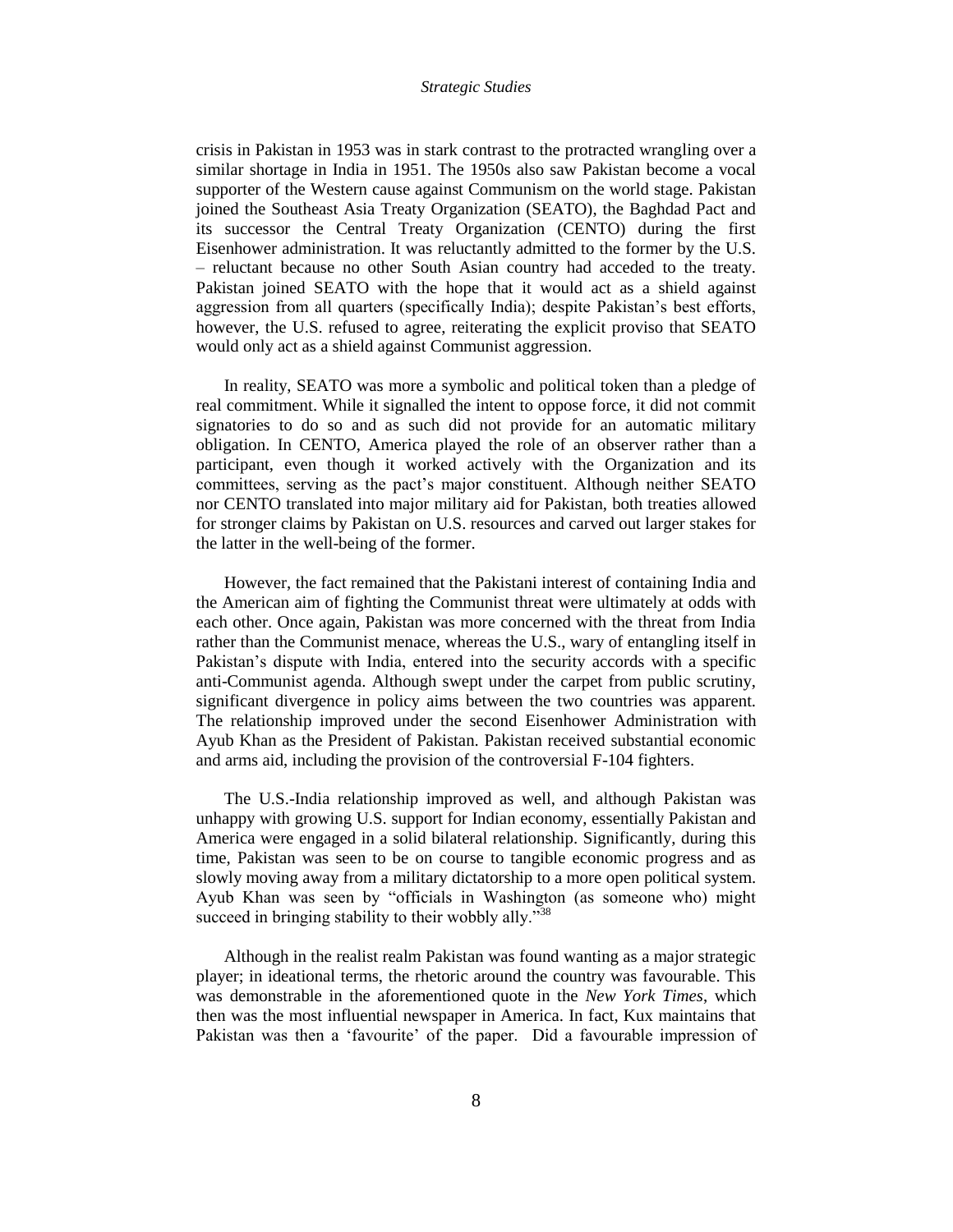Pakistan help the country much? Yes - Pakistan's 'Decade of Development' was largely financed by American aid to the country and her supplements in military stock were, among other reasons, the result of such a favourable ideational setting.

In the Kennedy era, the U.S.-Pakistan relationship began to unravel. A step up from the regular reservation on the issue of supply arms to Pakistan, Kennedy was bent upon supplying India with long-term military aid, seemingly regardless of the consequences for Pakistan. Although Ayub Khan did not want to lose American support, he branched out towards friendlier relations with China. The U.S. regarded the move as contrary to American interests and the obligations Pakistan was under vis-à-vis the U.S.

Relations that were at a stand-off at the time of Kennedy"s assassination became worse during the Johnson tenure, owing in part to Pakistani overtures towards China and its subsequent refusal to limit the relationship in spite of U.S. efforts. In 1965, Pakistan and India went to war, in the aftermath of which America drastically scaled down its military relationship with Pakistan. The suspension of aid and the fact that America<sup>39</sup> had refused to come to Pakistan's help against India in the war left a deep sense of betrayal amongst the Pakistanis and the relationship between the two was over in all but name. Nevertheless, the U.S. remained Pakistan"s largest source of economic aid.

The Nixon era was exceptional in the president's 'tilt' towards Pakistan. It was Pakistan's foreign policy triumph in terms of realist aspirations vis-à-vis her role in bringing about a favourable change in U.S.-China relations and her special relationship with Nixon that strengthened the ideational architecture the relationship was based on. Nixon was considered an old ally of Pakistan, having visited the country twice as vice-president and thrice since he had left office. The minimum courtesy consistent with protocol that the Indians had offered him stood in stark contrast to the red carpet treatment Nixon received in Pakistan. In fact, in the letter he wrote to heads of State as president-elect, Nixon added a special note to the one written to Ayub Khan, "I shall always be grateful for the courtesies extended to me on my visits to Pakistan."<sup>40</sup>

Ayub Khan was regarded as a valued ally during Nixon"s tenure as vice president, doing a "creditable, if not very democratic, job of managing his country."<sup>41</sup> Pakistan's intransigence of moving towards an alliance with China transformed itself into Islamabad"s "cardinal virtue when Nixon looked for ways to communicate with the Chinese."<sup>42</sup> Other than this, South Asia had a limited importance in this "global Great Game". The Pakistani channel to communicate with China, however, did translate into valuable assistance for Pakistan: a onetime exception to allow Pakistan to procure about \$50 million worth of replacement aircraft and around 300 armoured personnel carriers in spite of the fact that India was upset at the development. Pakistan"s role as a conduit for rapprochement between the U.S. and China was as a successful realist coup, one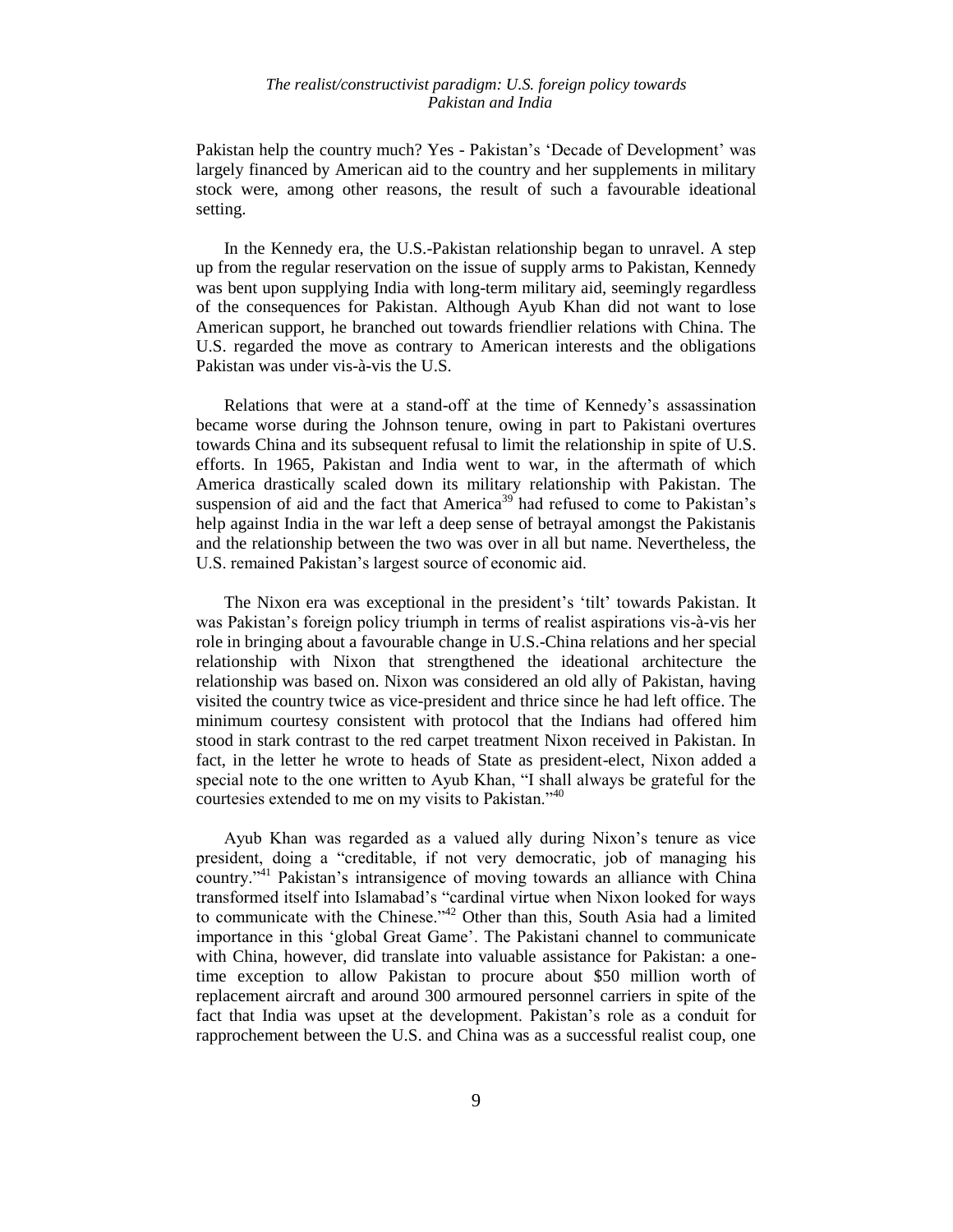which coupled with Nixon"s favourable impression of Pakistan translated into material success in the form of military aid that had been previously denied to the Pakistanis and significantly (in departure to past policies) in spite of Indian opposition.

This is a classic example of what this paper argues all along: the development of new and more important realist aspirations, in addition to a favourable ideational architecture surrounding realist goals. That a favourable impression is a good launching pad for better alliances, coupled with the development of major realist importance, is a pipeline for great alliances was manifest in Pakistan's relations with America during the Nixon administration.

Pakistan"s role in brokering a rapprochement between the U.S. and China to counteract Soviet power in the region was so important that the Nixon administration continued its support (albeit covertly towards the end) for Pakistan in spite of the crisis in what is now Bangladesh. The humanitarian crisis was relegated to a backbench at a time when the then President of Pakistan, Yahya Khan, was playing a pivotal role in brining the U.S.-China-Pakistan exchanges to a climax. Even after an eventual ban on arms exports to Pakistan under tremendous pressure from State bodies such as the Congress and the Senate Foreign Relations Committee, Nixon refused to stop economic aid and added a personal caution: "To all hands. Don"t squeeze Yahya at this time."<sup>43</sup> In fact, after the ban on arms exports and the prohibition on any such efforts, Nixon, without the knowledge of the State Department, encouraged other countries to supply Pakistan with military spare parts and aircraft.

Furthermore, the U.S. played an immense role in backchannel diplomacy with India, the Soviet Union and China to ensure the survival of West Pakistan. Ultimately, how instrumental the American role in the survival of Pakistan was, is debateable – however, for our purposes, the exertion of American foreign policy in favour of Pakistan is of paramount importance. What would otherwise have remained only an "intrinsic tragedy",<sup>44</sup> the war between India and Pakistan took on a more profound dimension for the U.S., given its potential to disrupt Washington"s policy towards China.

In fact, Nixon warned the Soviet Union that if India insisted on trying to break up West Pakistan, it would ultimately lead to a confrontation between the Soviet Union and America, given that much like the Soviet Union had a treaty with India, America had one with Pakistan. Speaking in plain realpolitik, Kissinger maintained that "the new China relationship would be imperilled, probably beyond repair, and we would have a "very sticky problem" with the USSR,"<sup>45</sup> if war broke out between India and Pakistan. In the ensuing war between India and Pakistan where Pakistan had struck the former first (even if India was planning to do the same), the U.S. took a pro-Pakistan stand, calling India the "major aggressor"<sup>46</sup> and maintained that "(although) the crisis in its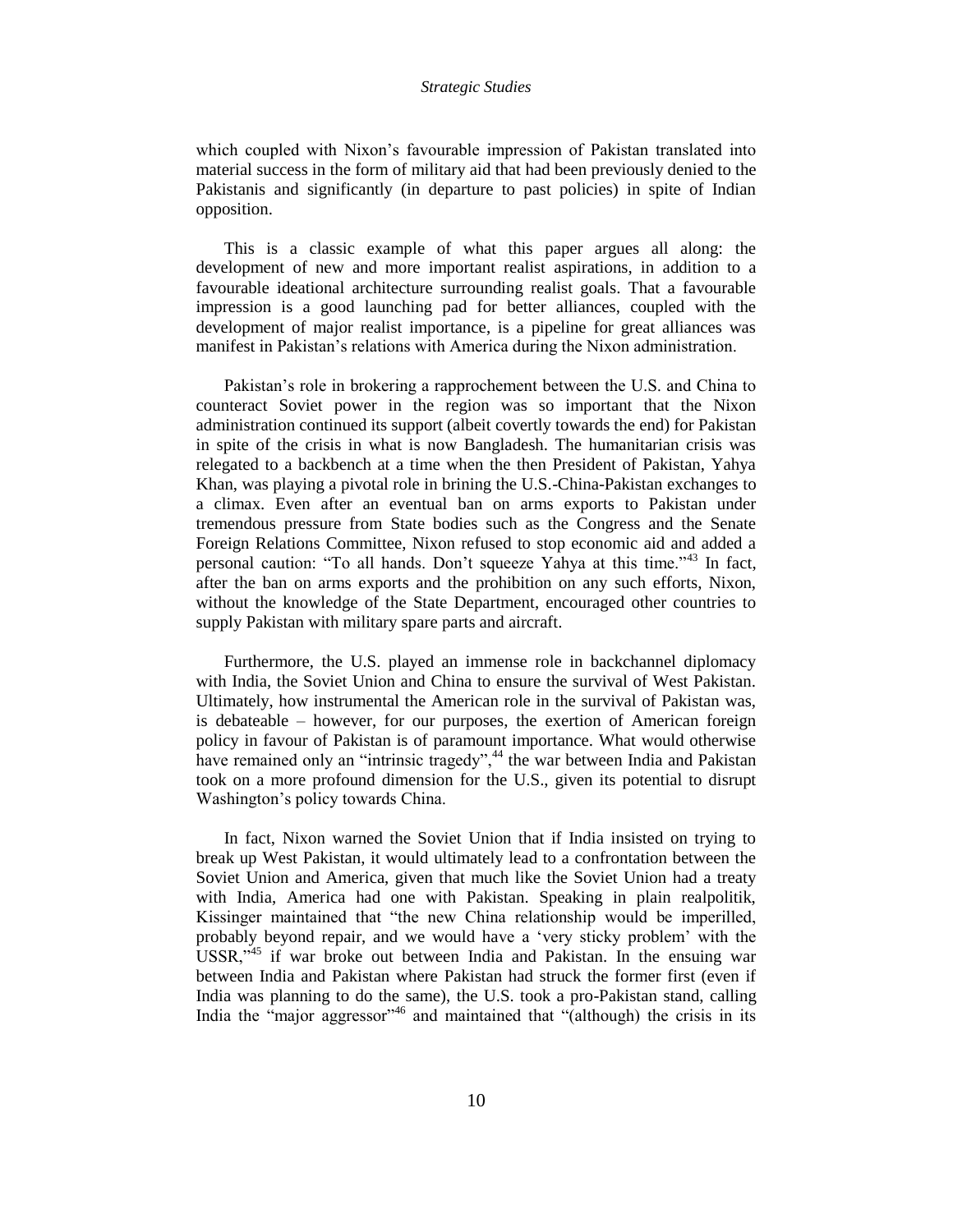initial stage was not really of Indian making … India bears the major responsibility for the broader hostilities which have ensued."<sup>47</sup>

Kissinger told the Chinese that although barred from providing Pakistan with military aid itself, the U.S. would communicate to Iran, Jordan, Saudi Arabia and Turkey that though they would protest publicly against them providing Pakistan with arms, the U.S. would 'understand' if they did so. Significantly, what limited American help especially with regards to military aid to Pakistan was the latter"s poor public image following the debacle in East Pakistan (Bangladesh), Pakistan's initial (and later India's) refusal to allow international humanitarian aid in the country and the Pakistani Army"s use of U.S. weapons in the suppression of Bengalis.

The principal source of bilateral tension between the U.S. and Pakistan came with the realization on the American part that Pakistan's nuclear aspirations were not mere rhetoric. Because the administration under Ford had received flack from the Democrats for their slack attitude towards India"s nuclear test, Pakistan"s nuclear weapon programme came under increasing scrutiny. Kissinger and Ford were under immense pressure to do everything they could to prevent Pakistan from doing the same. The issue continues to be a major source of tension.

India won favour with the Carter Administration because of its emphasis on the promotion of democracy and human rights, at a time when Pakistan was run by the military dictator, General Zia. Added to this was Pakistan"s refusal to back away from the nuclear path and the subsequent sanctions under the Glenn Amendment that barred economic aid, so that the cooling U.S.-Pakistan relationship was contrasted by strengthening U.S. - India ties.

More importantly, the Carter Administration suspended economic aid to Pakistan for a second time soon after Bhutto"s execution because Pakistan was unwilling to accept international safeguards or provide an assurance that it would not detonate its nuclear device What rankled Pakistanis was the fact that India, which had exploded the device first, was not only exempt from such sanctions but, in fact, the U.S. was "engaged in a strenuous and politically costly battle to continue the supply of enriched-uranium fuel for the nuclear power reactors in Tarapur, near Bombay" As a top-level Pakistani put it, "if the United States had applied sanctions against the Indians, we would not have minded so much. We could understand U.S. favouritism toward Israel as a special case, but not the refusal to sanction India while hitting so hard at Pakistan."<sup>48</sup>

The fact was that Carter"s National Security Adviser, Zbigniew Brzezinski, was looking to strengthen alliances with regional influentials – as it happened, the regional influential was India and not Pakistan. Underlying the U.S.-Pakistan relationship from the end of the Nixon era, through Ford, Carter and eventually every American presidency, is friction stemming from Pakistan"s nuclear aspirations and what the West perceives as the threat of an Islamic bomb.<sup>49</sup>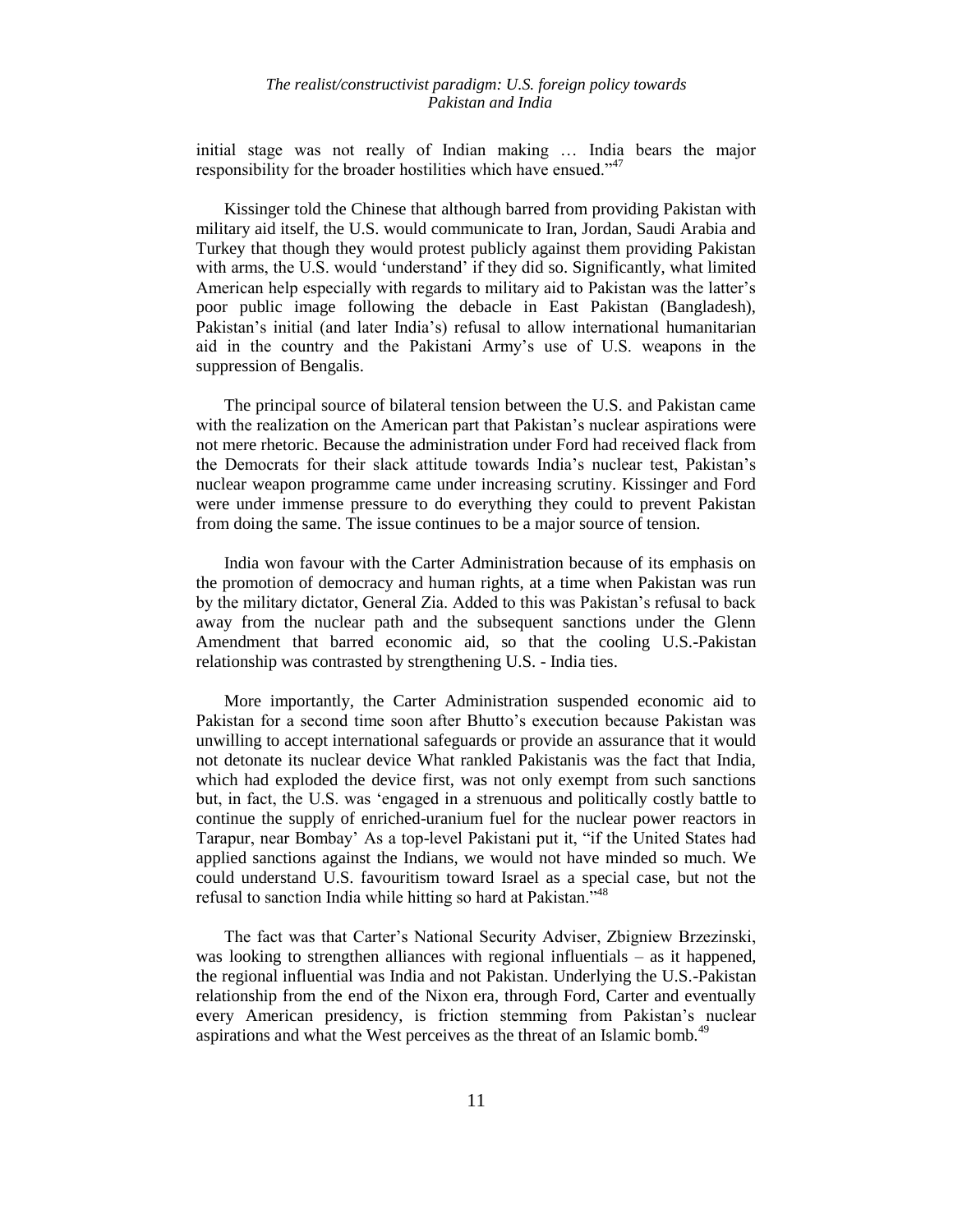However, keeping in line with American see-saw policy as far as Pakistan"s nuclear weapons on the one hand and American foreign policy goals on the other were concerned; in 1979, Carter waived sanctions imposed on Islamabad following her nuclear ambitions and made Pakistan a U.S. base to support Islamic guerrillas fighting the Soviets in Afghanistan.

The Reagan Administration brought with it an emphasis on a more forceful response to Soviet advances in the developing world. In this context, it sought to re-forge its alliance with Pakistan, a country they saw as vital in countering Soviet military presence in Afghanistan. Officials in the U.S. administration believed that Pakistan deserved more U.S. support than had been offered to it during the Carter years. In line with this policy shift, the Departments of State and Defence were instructed to assemble a bigger assistance programme – to the tune of a \$3.2-billion-five-year proposal equally divided between military and economic assistance, for Pakistan under President Zia-ul-Haq.

In providing Pakistan with military and economic aid, the U.S. was seeking Pakistan's cooperation in opposing the Soviet presence in Afghanistan. In fact, provided that Pakistan did not explode a nuclear device, the U.S. entered into a tacit agreement with the Pakistanis that the "Reagan administration could live with Pakistan's nuclear program as long as Islamabad did not explode the bomb." $50$ 

Furthermore, in contrast to the Carter Administration"s stinging criticism of Pakistan military"s human rights records and military rule, the American secretary of state reassured the Pakistani government that "...your internal situation is you own problem."<sup>51</sup> During Zia's visit to the White House in 1982, State Department officials replaced such criticism by an emphasis on Pakistan housing several million Afghan refugees despite the economic burden and danger they posed. F-16s, previously only provided to NATO and Japan, were made available to Pakistan despite the U.S. Air Force and the Office of Management and Budget being unhappy with the development. The Reagan Administration concluded that the inclusion of the planes was a "test of American earnestness"<sup>52</sup> by the Pakistanis. In fact, the Americans juggled schedules so that Pakistan received the planes in 12 rather than 48 months, along with fighter bombers with more advanced avionics.

The conflict in Afghanistan was important to the Americans because they aimed to redeem their international status following setbacks in Vietnam, Angola, the Horn of Africa, etc. In the words of a senior U.S. intelligence officer, "It was payback time."<sup>53</sup> Zia was therefore able to bargain tough precisely because of the indispensable position that Pakistan had found itself in, owing to Soviet military expansion in Afghanistan. It was Pakistan and not the U.S. that took a stand for successfully mobilising international support for the Afghan cause, especially amongst the Muslim and non-aligned countries and was able to wrest the conflict from the paradigm of the Cold War.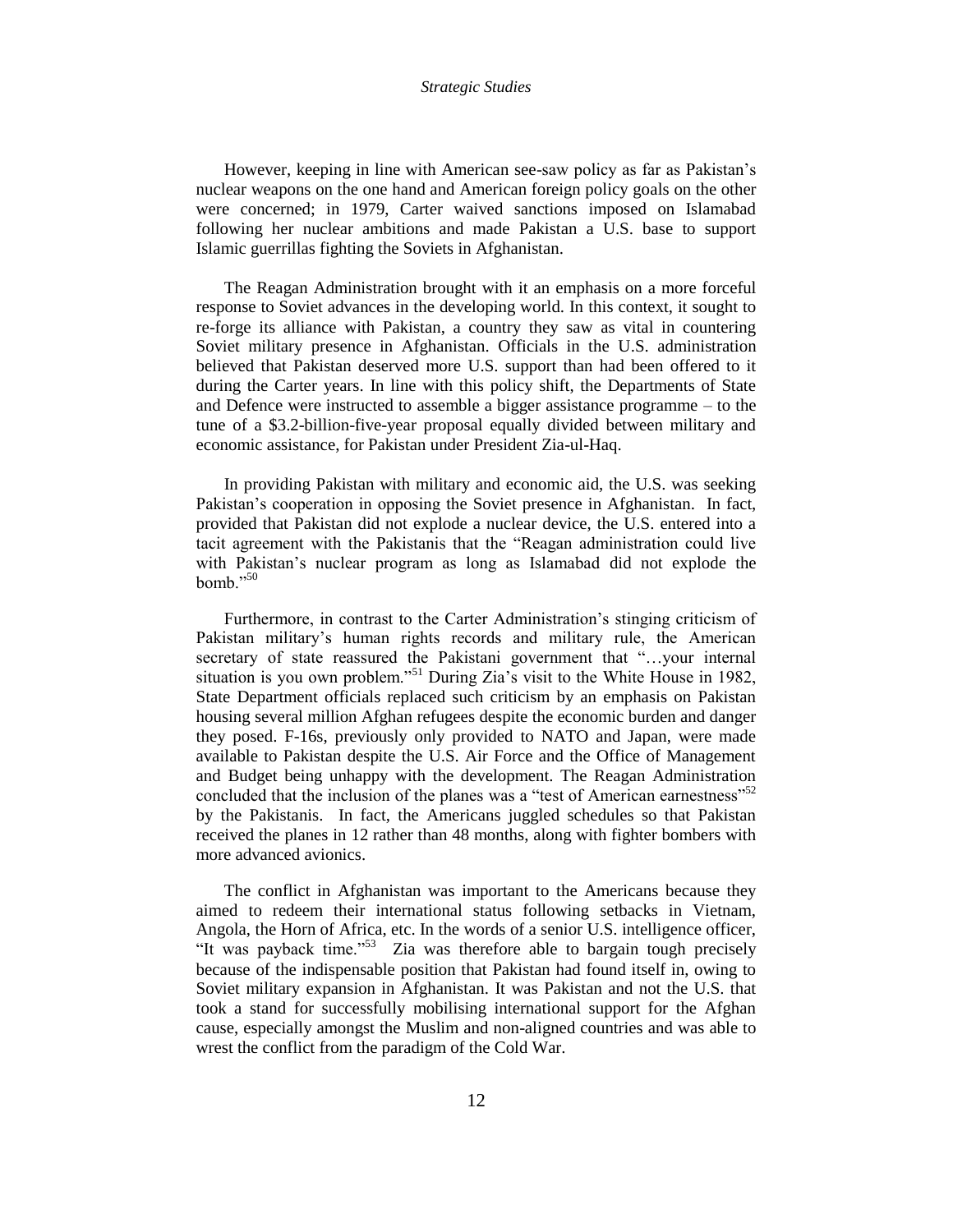By 1982, Pakistan was receiving \$600 million a year in economic and military assistance from the U.S. – only Israel, Egypt and Turkey received more. The U.S. hoped that this, along with Saudi assistance, would allow Pakistan to thwart Soviet expansion in Afghanistan by fuelling the resistance against the expansion. Although the Reagan Administration hoped that closer security links would mean that Pakistan would desist or slow down its nuclear ambitions, it refrained from bringing the subject up publicly. However, the relationship was one of partners and not allies – it was a marriage of convenience, different from the relationship they had enjoyed in the 1960s. Pakistan was under no illusion that the U.S. would support it against India, whereas the U.S. had concerns about Pakistan's nuclear programme simmering under the surface that kept coming up although under the public radar.

In fact, despite the importance of the Afghan conflict, the nuclear issue refused to go away, and Reagan had to sound "stern warnings" to Pakistan. In spite of Zia"s claim that Pakistan was nowhere near developing a bomb nor did it have any intention of doing so, a new bill was sought which meant that the president would have to sign a yearly waiver certifying that Pakistan did not possess a nuclear bomb and that U.S. assistance to the country advanced nonproliferation goals there. The Pressler Amendment, as it came to be called, was seen in Pakistan as a way of averting harsher sanctions and an internal U.S. affair (part of the executive branch"s management of its nuclear problem with the Congress); the country-specific and thus discriminatory nature of the amendment was something that Pakistan did vociferously complain against in the 1990s.

In the words of Zia himself, "the two countries were a 'union of unequals' and "incompatible" in terms of culture, geography, and national power, even though they had strong common interests."<sup>54</sup> The Americans too understood that Pakistan's strategic importance extended only till the end of the Afghan conflict. That is what continues to lie at the heart of the U.S.-Pakistan relationship: shortterm realist use of the latter that can be relied on even when discarded time and again, given Pakistan"s security and economic needs.

The Bush (Senior) era brought to the fore bilateral tensions between Pakistan and the U.S. emanating from the nuclear issue. Although the American leadership desired to maintain the "close security relationship" between the two countries, the nuclear concern became a significant contention. That, coupled with intelligence reports about Pakistan's support for insurgents in Kashmir, contextualized in the winding down of the Cold War era with America as the clear victor meant that Pakistan "had not only lost its strategic importance but had become a nuclear troublemaker and a source of regional instability."<sup>55</sup> There were no pressing mutual national interests between the two countries anymore, laying apparent bilateral differences all too clearly. In the words of Abida Hussein, the then Pakistani Ambassador to the U.S., the U.S. "had as much interest in Pakistan as Pakistan had in the Maldives."<sup>56</sup>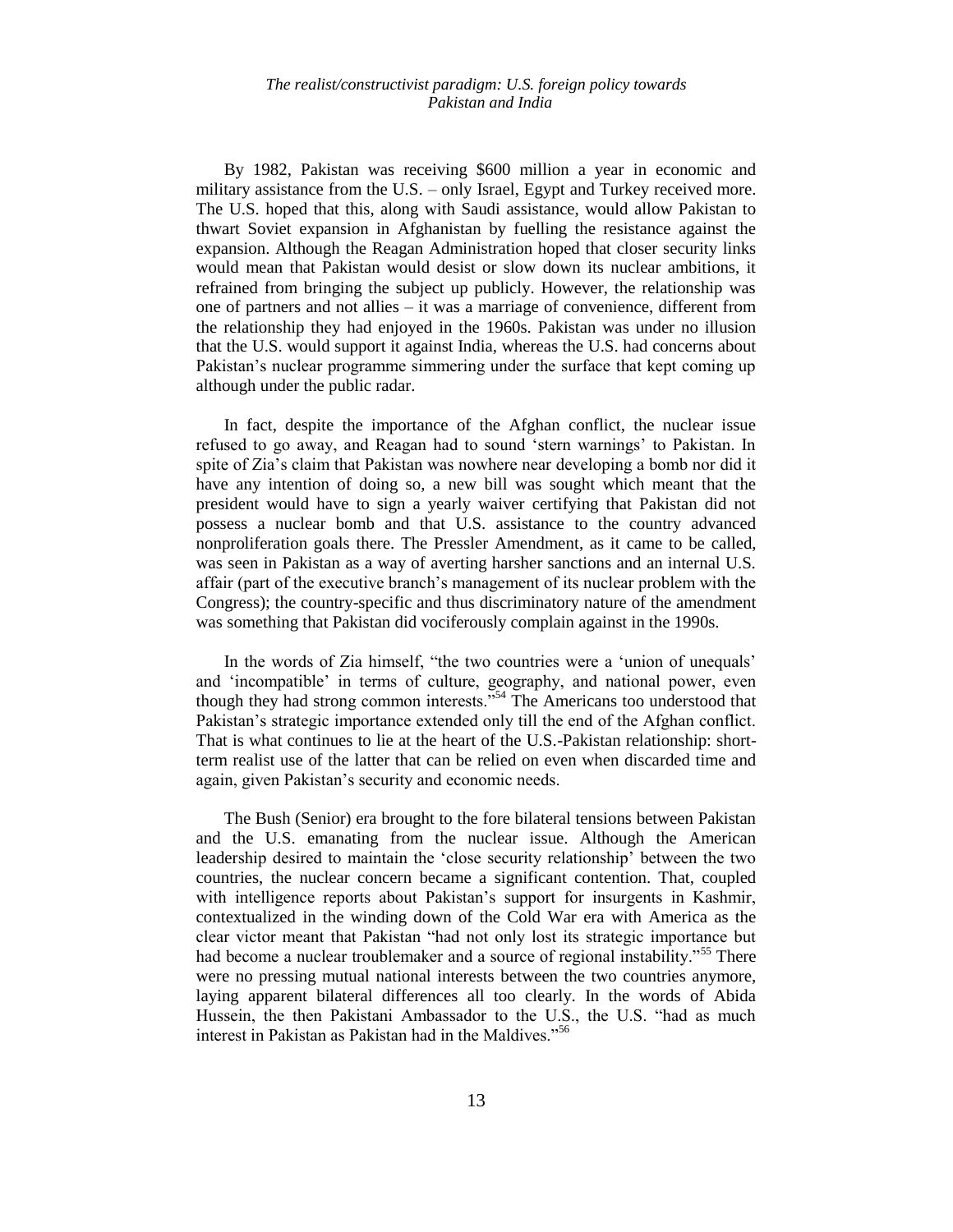However, few in the American administration were happy about the rupture in the U.S.-Pakistan relationship, especially the Pentagon. The U.S. military liked their Pakistani counterparts and many in the Department of Defence and in the Bush Administration thought that Pakistan could promote U.S. interests in the Persian Gulf and considered the country as a force of moderation in the Islamic world. For the Pakistanis, the imposition of the Pressler Amendment's nuclear sanctions was evidence of the "fickle and unreliable" nature of America, and in its turnaround in policy, demonstrated that it was not a "true friend" of Pakistan.

Image-wise, too, these were not good years for Pakistan: had Nawaz Sharif not taken heed of the foreign office"s advice on toeing the American line and reigning in support for Kashmiri insurgents in the 1990s, Pakistan might have been labelled a "terrorist State" by the U.S. as a sponsor of state terrorism along with States such as Libya, Iran and North Korea. The imposition of the Pressler Amendment itself was a shock to the Pakistanis and a reflection of the dispensability of the country for purposes of American foreign policy in the aftermath of the end of the Afghan conflict. Particularly galling was the fact that India, which had exploded a nuclear device in 1974, was not punished.

From the goalpost of 'stay where you are' as regards the nuclear programme, the Americans had upped the requirements to "roll back" your nuclear capability by destroying bomb cores – making clear that with the departure of the Soviet Union from Afghanistan, the policy dynamics on the nuclear front between Pakistan and America had changed. The Amendment ruptured the security relationship between the two countries, which although might have eroded over time anyway given the end of the Cold war, would not have been coming to such an abrupt halt. The loss of nearly  $$300$  million<sup>57</sup> in arms and military supply was a heavy blow to the Pakistani security establishment.

Clinton"s emphasis on human rights, nonproliferation and democracy had much in common with the Carter mandate. In 1993 Secretary of State Christopher Warren put Pakistan with Burma as two countries where free elections and greater human rights were much needed – on the constructivist score, Pakistan was already a failing candidate with no significant realist carrots on offer either. Clinton"s administration took a stronger stand on reports linking Pakistan to groups involved with insurgency groups in Kashmir, with the director of central intelligence, James Woolsey, publicly warning Pakistan that it stood "on the brink."<sup>58</sup>

In fact, the very same people who had fought the Afghan war for the Americans some 14 years ago had now been branded terrorists because they had joined the insurgency in Kashmir *against* India. Ethnic rivalries too had increased in Pakistan and the death of two Americans in Karachi did not help the Pakistani image abroad – the country was seen as racked with in-fighting and discord.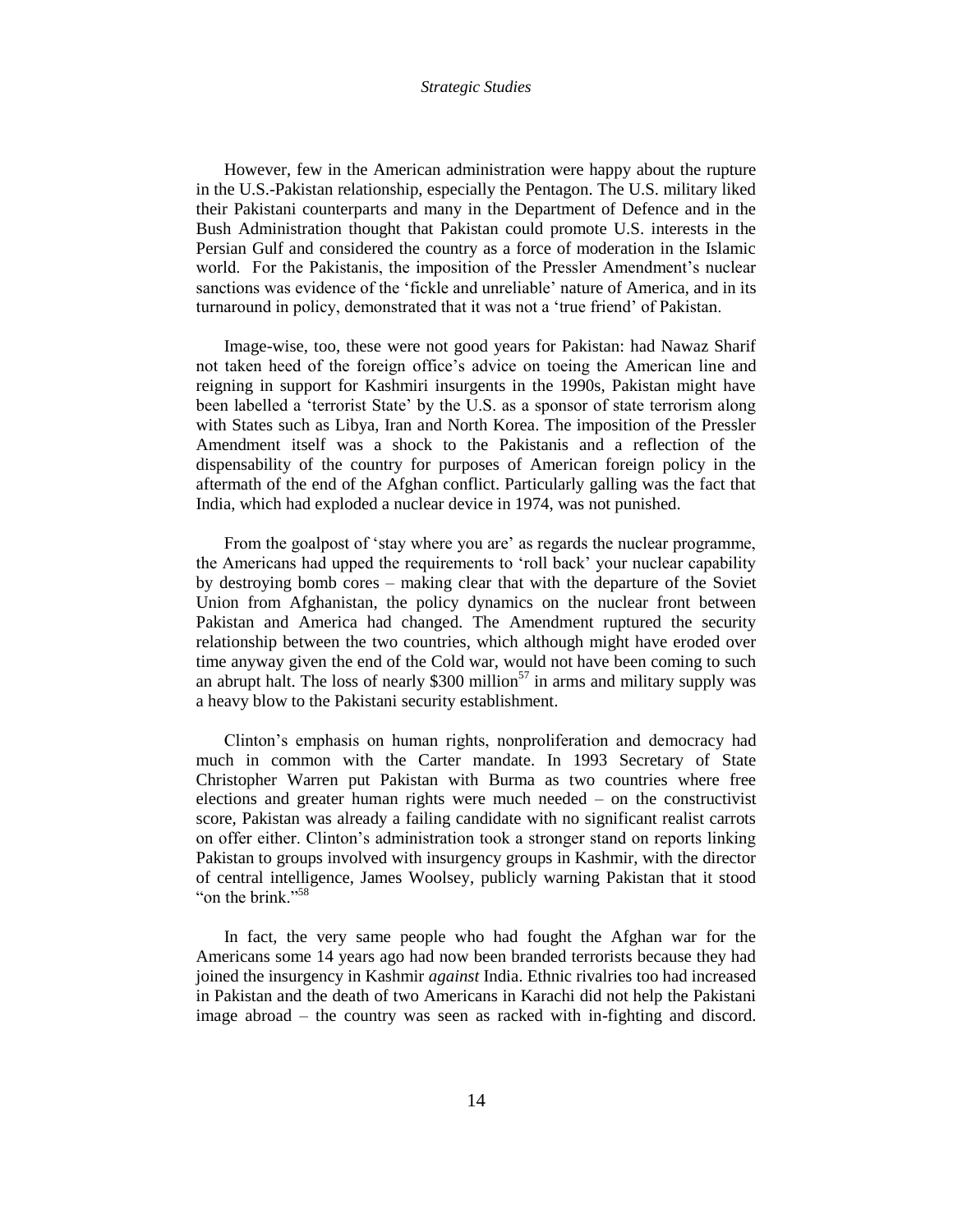Sharif (during his second tenure) was more concerned with consolidating his power base than in tackling Pakistan"s numerous other problems.

The imposition of the Pressler Amendment meant that by 1992 economic aid to Pakistan had also run dry. Although the Brown Amendment (1995) removed the ban on economic assistance, the Amendment was more symbolic than it was concrete in terms of relief. It left intact the core of the Pressler Amendment which was the ban on American military assistance and government-togovernment arms transfer. The U.S. administration decided not to enter into a bilateral aid programme with Pakistan, disbursing only modest funds. Although the F16 aircraft that Pakistan had paid for much earlier were finally released, little had been done to help Pakistan"s faltering economy, even though if it had wanted to, Washington could have provided greater relief. $5<sup>5</sup>$ 

Thus, rhetoric pertaining to "enlarging democracy" as a key foreign policy pursuit aside, the U.S. did very little to support the unsteady democratic government in Pakistan. Even though the Indians were very unhappy with the Brown Amendment, it became clear soon enough that the U.S. had little interest in Pakistan except to limit its nuclear programme, and by this point was not only critical of Pakistani support for the insurgents in Kashmir, but also of its support for the fundamentalist Taliban regime in Kabul. In fact, the major thrust of Clinton"s foreign policy was towards improving ties with India, especially towards the end of his tenure. In contrast, the Clinton Administration did little to improve bilateral ties with Pakistan.

Having entered a new era of economic liberalization as distinct from the Hindu growth rate produced by the previously closed economy, India was too large a consumer market with a vibrant high-tech sector for America to ignore: in the era of burgeoning globalization and the absence of a strong military interest in South Asia, economic imperatives played a greater role in capturing America"s commercial imagination – a supremely ascendant role India continues to enjoy to the hilt.

Pakistan itself had become more hawkish in its understanding of the Indian and Afghan situations, at a time when the U.S. was more inclined to lean heavily in favour of New Delhi as far as its foreign policy objectives were concerned. In fact, Pakistan was seemingly oblivious to the displeasure of not only the United States, but also of Iran, Central Asia and to some extent China with regards to its Afghan policy. The quest for "strategic depth" in Afghanistan and the U.S.-Soviet style Cold War that Pakistan had entered into with India did little to broaden the country"s worldview in terms of internal development and international alliances.

The Taliban factor became a greater source of friction and concern for the Americans during the later Clinton years, owing to fears that a Pakistani populace, weary of inept and corrupt leaders and egged on by pro-Islamist parties and elements within the ISI, would be increasingly inclined towards Taliban-like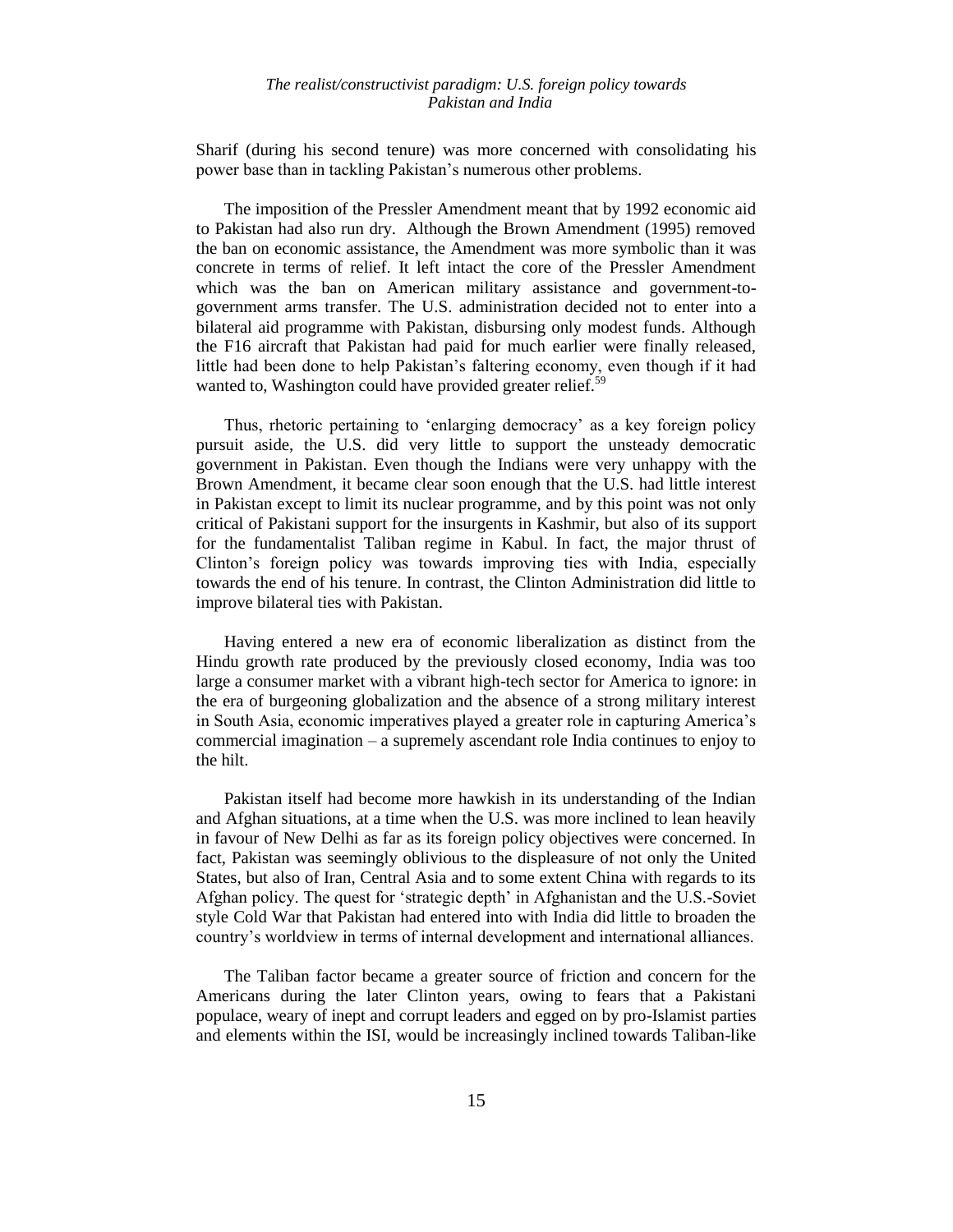parties. Furthermore, attacks on U.S. embassies in Kenya and Tanzania traced back to Osama bin-Laden who was sheltered by the Taliban increased the scope of the threat posed by the regime and in its wake further exacerbated relations between Washington and Islamabad. The disaster that was the Kargil incursion and the international and significantly U.S. opprobrium that followed, justified American leanings towards India in spite of the nuclear tests it had conducted and in spite of the fact that was India was not signatory to the CTBT.

The Bush era saw a strengthening of bilateral relations between the U.S. and Pakistan – more specifically, a strengthening of relationship between Bush and General Musharaff. As such, the U.S. was not engaged with Pakistan as a whole, but with key decision makers. Although a top recipient of U.S. foreign aid during the Musharaff era, the relationship was defined by coercion and strong threats, along side the usual carrots.

Casting Pakistan in an almost pariah-like light, the country was seen as a training ground for the terrorists involved not only in the 9/11 atrocity, but any Al Qaeda- or Taliban-related activity per se. In a shift away from the country"s role as a partner in the Soviet conflict, Pakistan was held responsible for worldwide terrorist activities perceived to be carried out by Al Qaeda ideologues and therefore had no choice but to "ally" with the U.S., notwithstanding arms or economic aid packages. The situation continues to date.

In a parallel setting, U.S.-India relations changed significantly in the final years of the Clinton Administration and were provided with dramatic impetus during the subsequent tenures of President Bush, one of the hallmarks of which is the U.S.-India civilian nuclear deal. While the U.S.-India relationship was instructed to transform into a close bilateral relationship based on shared values, interests and inter-societal ties, manifest in the areas of military-to militaryrelations, counter-terror policies and public diplomacy; Pakistan was expected to achieve a "soft landing" where nothing monumental was to be expected of the country in political, economic or social terms, in the second tenure of President Bush – the era of "de-hyphenation" had started in earnest.

The U.S. administration was instructed to break away from past foreign policy of balancing the often conflicting demands of India and Pakistan and instead "pursue a differentiated policy toward the region centered on "a decoupling of India and Pakistan in U.S. calculations."<sup>60</sup> The process of 'dehyphenating' the two countries in the minds of U.S. policy makers consisted of three broad strands: 1) U.S. relations with both countries would be governed on the basis of the intrinsic value they offer to the U.S. rather than based on fears of how relations with one would affect relations with the other; 2) the U.S. would recognize India as a nation on course to "becoming a major Asian power of some consequence"<sup>61</sup>, and as such merited greater appreciation of its ability in terms of collaboration and resistance, not only in South Asia but across a broader geographical spectrum; 3) the U.S. must recognize Pakistan as a country in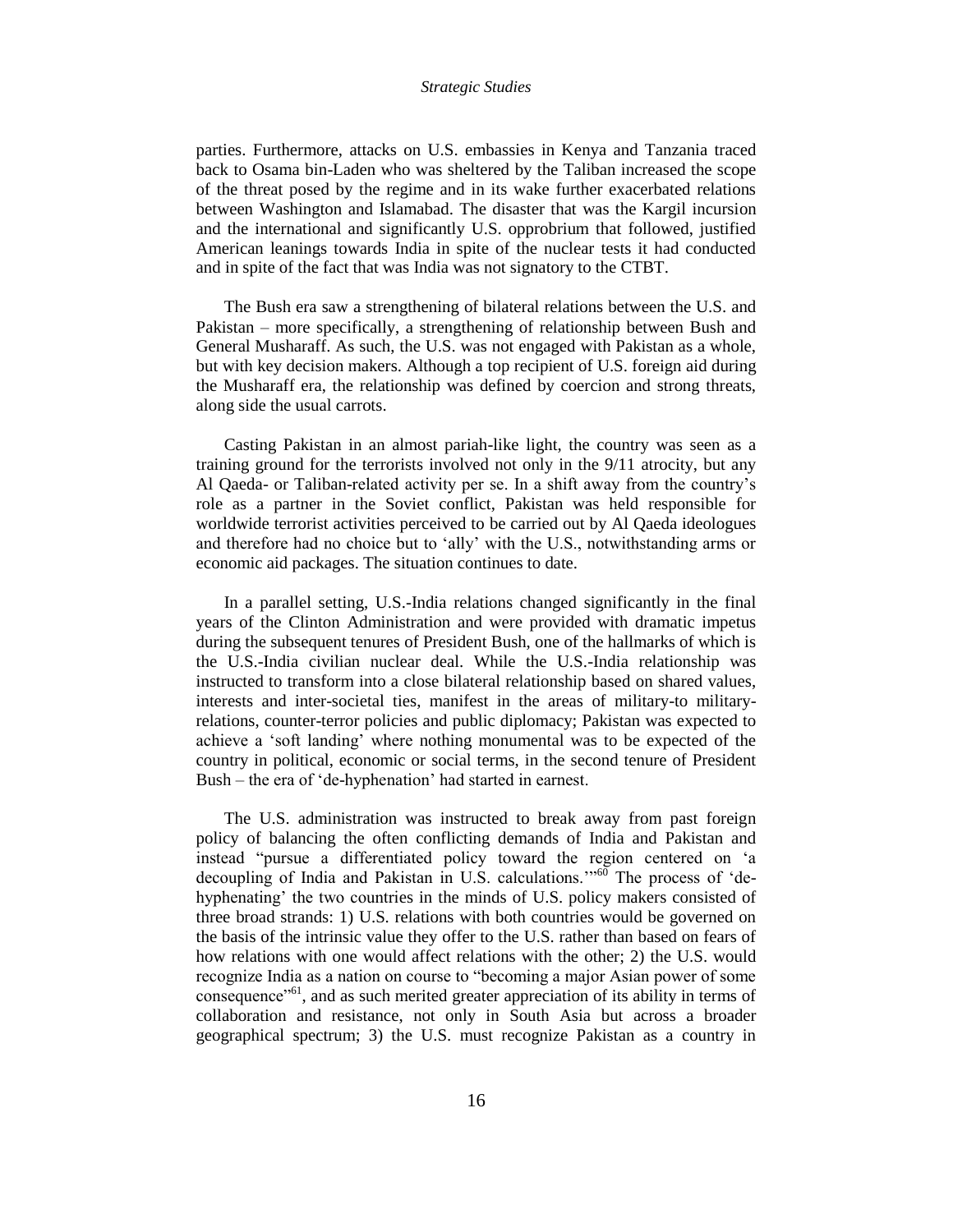"serious crisis", requiring assistance to achieve a "soft landing" to dampen disturbing economic and social trends.

This was to be achieved by reaching out to the Pakistani populace, rather than the Pakistani State alone. The discrepancy between the development path (economic, social and military) of India and Pakistan and as players on the international stage had never been realized in such overt terms before. Furthermore, in keeping with past trends, while Pakistan continued to be a recipient of U.S. economic and military aid, India progressed into the role of a much coveted economic partner.

#### *III*

# *The nuclear issue:*

Historically, the U.S. has always been more comfortable with the Indian nuclear arsenal than it has been with the Pakistani arsenal. The U.S. considers India a regional, if not global, influential and improving ties with her is a top priority. Far from an influential of any sort, Pakistan is seen as an irritant and dumped with the Middle East precisely because of its problematic status for the U.S. Only recently has the U.S. grudgingly accepted the reality that the current war in Afghanistan cannot be won without Pakistan"s help. Even so, Pakistan is seen as a "headache", something the U.S. wishes to do away with but can"t.

The war in East Pakistan (what is now Bangladesh), Pakistan"s proliferation history, support for insurgent groups in Kashmir and her part in the initiation of the Kargil crisis have only exacerbated the situation further. Whereas Pakistan is "tolerated" as a nuclear power, India and Israel, the only other two countries to go nuclear outside the NPT, have been accepted by the U.S. as nuclear powers - the U.S. "conceded India as a de jure nuclear power and has long supported Israel"s program actively and passively."<sup>62</sup> India"s elevated status vis-à-vis its nuclear programme is essentially the product of its regional importance boosted by its reputation as a responsible nuclear power, such that nuclear capability will allow New Delhi to compete strategically with Beijing.

Rhetoric aside, Washington and Islamabad continue to have very divergent interests: Pakistan seeks to retain militant elements under the nuclear umbrella, whereas the U.S. wants Pakistan to do away with them in view of Washington"s, and significantly New Delhi"s, security needs. However, given the memory of the Soviet war as well as Washington"s unwillingness to accept Pakistan as a nuclear State that lend credence to Pakistani fears that the U.S. wants to dismantle Pakistan's nuclear programme, it is unlikely that the aims of the two will converge in the near future. For the most part, Pakistanis are convinced that America wants to do away with their nuclear programme; the civil nuclear deal between the U.S. and India is seen as a stark signal in lending truth to such fear.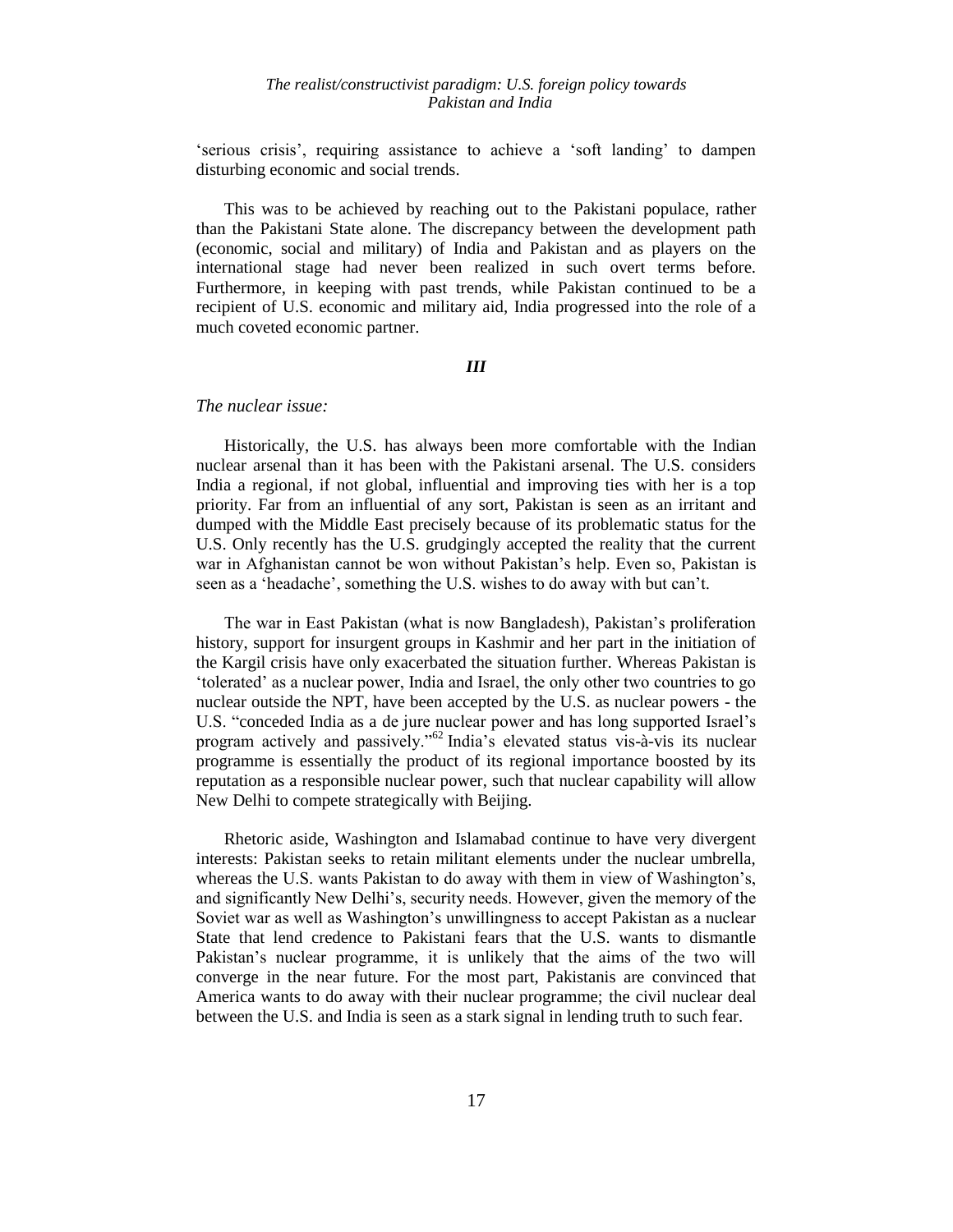Washington has time and again waived or swept under the carpet nuclear concerns when it has suited her needs in the region; examples: Nixon, Carter and Reagan. It has withdrawn such waivers and vociferously campaigned against Pakistan"s nuclear programme when her use for Pakistan as a partner has dwindled or been gained through coercive diplomacy; example: Ford, Bush (Sr. and Jr.), and Clinton. The U.S. stand on Pakistan"s nuclear programme is that they are worried about proliferation and what has been labelled in the Western press the threat of the "Islamic Bomb"; significantly, these fears go back to the beginning of Pakistan's nuclear programme or rather when the Americans got wind of Pakistan's nuclear aspirations and as such cannot be traced specifically to A.Q. Khan or the current "talibanization" of Pakistani society.

India, on the other hand, although faced criticism, was not equated with such fears. In the end, India"s regional strategic influence and now global economic importance trumped concerns over her nuclear programme – its use as a bulwark against Chinese "expansion" and the size and pace of growth of its economy mean that she has essentially been accepted as a nuclear power while Pakistan continues to face Western censure regarding its nuclear programme.

With the exception of China, Islamabad does not enjoy the global nuclear trade that New Delhi has been allowed to partake in, in current years. As far back as the Carter Administration, Pakistan saw itself imposed with heavy sanctions while India was wooed as a potential nuclear market. In a complete reversal of policy, America has time and again sounded displeasure with Chinese help for the Pakistani programme in spite of (recently) entering into civil-nuclear arrangements with India along with 45 other countries and the fact that Pakistan has maintained strict safeguards around its nuclear programme since 2005.

The U.S.-India nuclear deal (2009) will allow India to buy U.S. dual-use nuclear technology, which includes materials and equipment that could be used to enrich uranium or reprocess plutonium, "potentially creating the material for nuclear bombs."<sup>63</sup> Furthermore, it will also receive imported fuel for its nuclear reactors The opposition to Sino-Pakistan nuclear cooperation is all the more puzzling for two reasons: 1) the Bush Administration invested huge amounts of political capital into lobbying the U.S. Congress to amend components of the Atomic Energy Act (primarily section 123 *et seq*). Previously, the Act allowed nuclear cooperation with non-nuclear weapon States only after complete safeguards had been secured. After amending the Act, the administration, along with the government of India, made a concerted push to convince the Nuclear Suppliers Group (NSG) to make an exceptional waiver for the latter to exempt it from the full scope safeguards clause.

The supposed rationale behind opposing the Sino-Pakistani deal lies in the fact that China is acting outside the mandate of the NSG, i.e., unlike the U.S., it is not seeking to exempt Pakistan from the regulations of the NSG, an exemption critics of the Sino-Pakistani nuclear deal know China will never be able to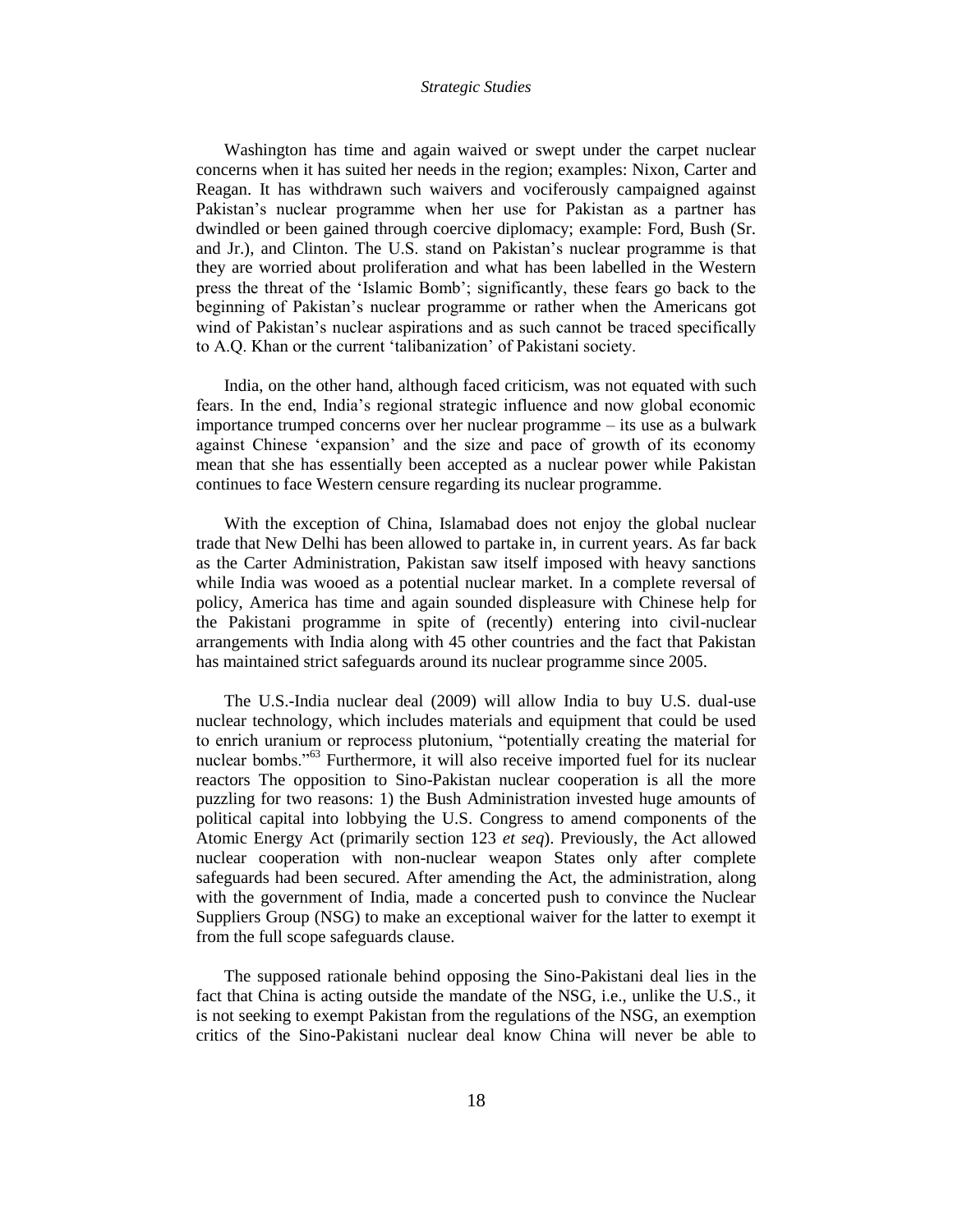secure, given Pakistan's proliferation history. Equally important if not more is the fact that the Chinese move outside the NSG is seen as an indication of "China's growing nuclear assertiveness."<sup> $64$ </sup> 2) As Henry Sokolsk argues, the deal essentially translates into "sending, or allowing others to send, fresh fuel to India **-** including yellowcake and lightly enriched uranium that will free up Indian domestic sources of fuel to be solely dedicated to making many more bombs than they would otherwise have been able to make,<sup>565</sup> Indian promises of only using the material for peaceful use hardly prove comforting, given that it had promised to do the same, i.e., use the energy for civilian and peaceful purposes right up till it conducted its first nuclear weapons test in 1974.

Furthermore, the deal does not impose a cap on the number of nuclear weapons India can produce or on its fissile material production. As for meeting energy needs, there are certainly less costly ways of meeting the requirement, such as making India"s existing electricity grid more efficient, restructuring the country"s coal industry, and expanding the use of renewable energy sources. Also, the safeguards mandated by the U.S.-India nuclear agreement apply only to facilities and materials manufactured by India after the agreement was signed (so that it does not cover fissile production pre-agreement).

In contrast to Tellis's argument that the U.S.-India nuclear deal meets with required safeguard and security rules, William C. Potter<sup>66</sup> argues that the "agreement appears to have been formulated without a comprehensive high-level review of its potential impact on nonproliferation, the significant engagement of many of the government's most senior nonproliferation experts, or a clear plan for achieving its implementation … Indeed, it bears all the signs of a top-down administrative directive specifically designed to circumvent the interagency review process and to minimize input from any remnants of the traditional 'nonproliferation lobby'."<sup>67</sup> How much the U.S. gains from such a relationship with India strategically is up for debate – however, the desire to placate the Indian "sense of deprivation"<sup>68</sup> is something that will go a long way in solidifying relations between the two countries.

Fair argues that the rationale behind a U.S. nuclear deal with Pakistan will arise out of different dynamics and reasons than the one with India: "to reset bilateral relations that are bedevilled with layers of mistrust on both sides.' Significantly, the U.S. does not need to arm Pakistan to act as a counterweight to another giant – it only needs to do so to overcome the trust deficit. In contrast, the U.S.-India nuclear deal allows the latter to compete strategically with China on a global level and lends recognition to India"s non-proliferation and nuclear power status.

The questions Pakistan needs to answer are these: for how long will overcoming the trust deficit be a priority with the U.S.? For as long as the conflict in Afghanistan lasts? And, how long is that? In addition to the fact that the U.S. does not need, in fact does not want, Pakistan to be a nuclear power;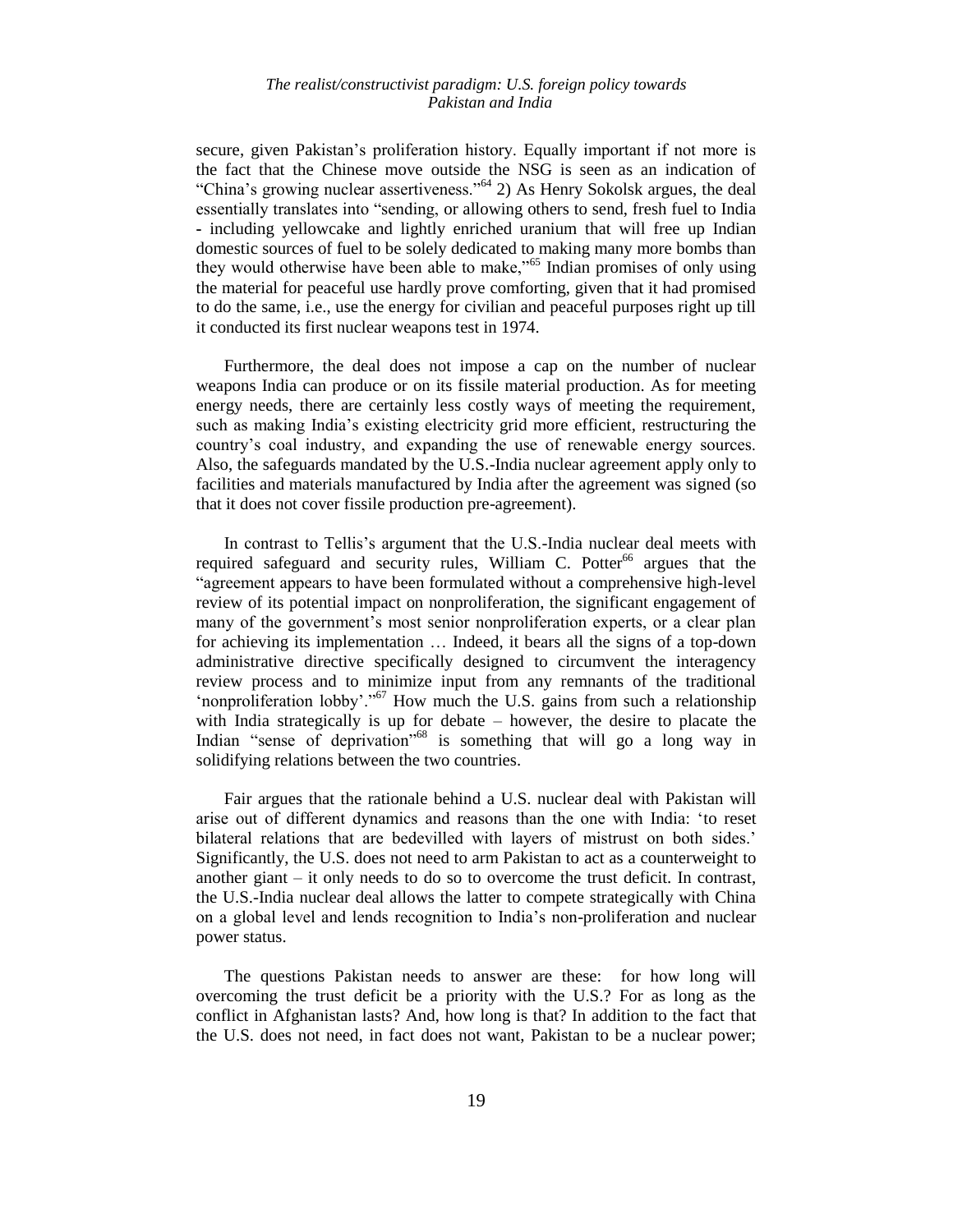Pakistan has further tarnished its image worldwide by proliferating nuclear secrets to countries such as Iran, North Korea and Libya, and initiating the Kargil war. Pakistan is seen as an irresponsible State, and together with how "Islamic terrorism" has taken over the Western imagination, the threat of an "Islamic bomb" is something that even Pakistan"s most ardent supporters on the Western stage will have a tough time warding off.

Exacerbating the situation is Pakistan"s alleged support for international militant groups. In fact, because of such support, efforts that have been made to improve nuclear safeguards since 2005 have been overshadowed. Bush"s explanation of the discriminatory nature (against Pakistan and in favour of India) of the U.S.-India civil nuclear deal, that the two countries had "different histories" lends explicit credence to the constructivist argument of "a gun in the hands of a friend is a different thing from one in the hands of an enemy."<sup>69</sup> Whereas India is considered a "friend", Pakistan is denied the same status even if one were to disagree with the stronger claim of the latter being considered an "enemy".

#### *Conventional weapons*

Tom Captain, the Vice Chairman of Deloitte LLP's aerospace and defence practice, asserts that India may very well be the most important market in the defence sales sector in the years 2010 and 2011. According to the Stockholm International Peace Research Institute, for the years 2004-2008, India was the second largest recipient of major conventional weapons, accounting for seven per cent of total arms imports.<sup>70</sup> While the main thrust of American arms sale to Pakistan has been to boost its counter-insurgency skills and significantly depart from its conventional emphasis on countering India, the Obama Administration has been busy trying to woo India away from the former's decade's old collaboration with Russia as a primary supplier of military equipment (about 71 per cent<sup> $71$ </sup>).

In toeing the line of Indian sentiments vis-à-vis maintaining the military balance in the region, the sale of F-16s by the U.S. to Pakistan was followed by a less publicized but similar sale to India as well. Fair asserts that "India is in some sense the long-term winner in all of this … Obviously, India gets a lot of stuff as well. But over the long term, India is very much our partner. If you look at the kinds of stuff that the Indian military is doing with the U.S. military, it is qualitatively different from the stuff that the United States is doing with the Pakistan military."<sup>72</sup>

More recently, the Obama Administration has made a concerted push to convince India to buy jet fighters from America rather than Russia (with whom India has been engaged in talks over the sale of 29 MiG-29K carrier-borne jet fighters). Although the public rhetoric surrounding American overtures to India vis-à-vis the arms trade are cushioned in rhetoric about closer political and strategic alliances, the fact remains that a coup of such military contracts will be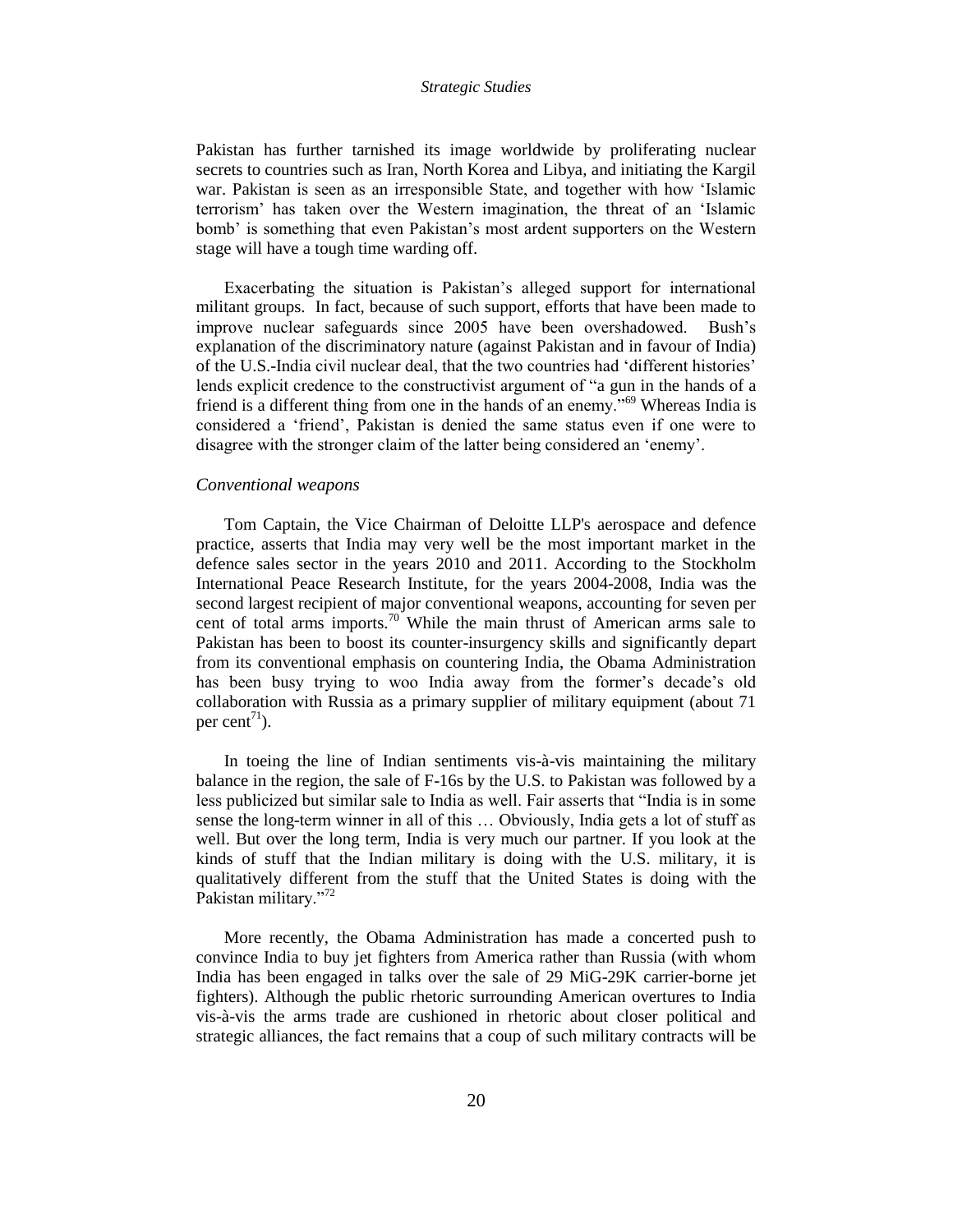a huge boon to American defence contractors. Pakistani purchases are nowhere near the type made by India, both in terms of magnitude and type of equipment bought. In addition to purchasing weapons from the U.S. paid for substantially by American grants, Pakistan has been the beneficiary of U.S. military aid in equipment required to boost counterinsurgency operations such as night vision goggles and helicopters. The Indian defence establishment, on the other hand, pays for its purchases with its own funds and trades in more advanced weapons with the U.S. than does Pakistan, e.g., in 2009, India became the first ever international recipient of eight Boeing Co P-8I maritime patrol aircraft in the largest U.S. arms transfer to India to date. The P-8 is a long-range maritime reconnaissance and anti-submarine warfare aircraft, the purchase of which had followed India"s procurement of six Lockheed Martin Corp C-130J Super Hercules military transport planes valued at about \$1 billion in  $2008$ <sup>73</sup>The U.S. has been trying to convince Pakistan that the enemy at the gates is not India but the country"s internal situation; any equipment, military deal or alliance that jeopardizes Indian security or economic interests is unlikely to come about between the U.S. and Pakistan.

Amongst other potential deals, European, American and Russian companies are vying for a contract with India on its planned \$10 billion purchase of 126 multirole combat aircraft for its air force; the deal would be a near record foreign sales coup for the firms. The growing arms trade between India and the U.S. is not so much the result of efforts to counterbalance the rise of China but the emergence of India as one of the world"s leading military markets. American defence contractors are competing with Russian and European arms manufactures to get a slice of the pie that is the Indian economy. In doing so, India and America are in the process of forming a closer strategic and security relationship that will take both countries into a long-term alliance.

In contrast, the U.S.-Pakistan relationship is based significantly on arms aid, wrangling over equipment sometimes dating back decades (for example the F-16s and more recently, surveillance drones) and insufficient (in terms of quality and modernity) tokens of gratitude or acknowledgement of the latter as an ally in the "War on Terror". While American military efforts in Pakistan concentrate on "ramping up" Pakistan"s fight against militants, India sees a dramatic modernization of its defence industry through arms and equipment that are not on the table for Islamabad.

Tellis justifies the U.S.-India nuclear deal with the argument that India"s "growing technological mastery over different nuclear fuel cycles" will make the "international (nuclear) regime stronger through its inclusion rather than its continued exclusion."<sup>74</sup> The impression that India is a responsible nuclear power and one that showed great restraint in the Kargil incursion initiated by Pakistan in the wake of both countries" testing their nuclear devices is a huge boost for lobbyists looking to further pave the way for such cooperation.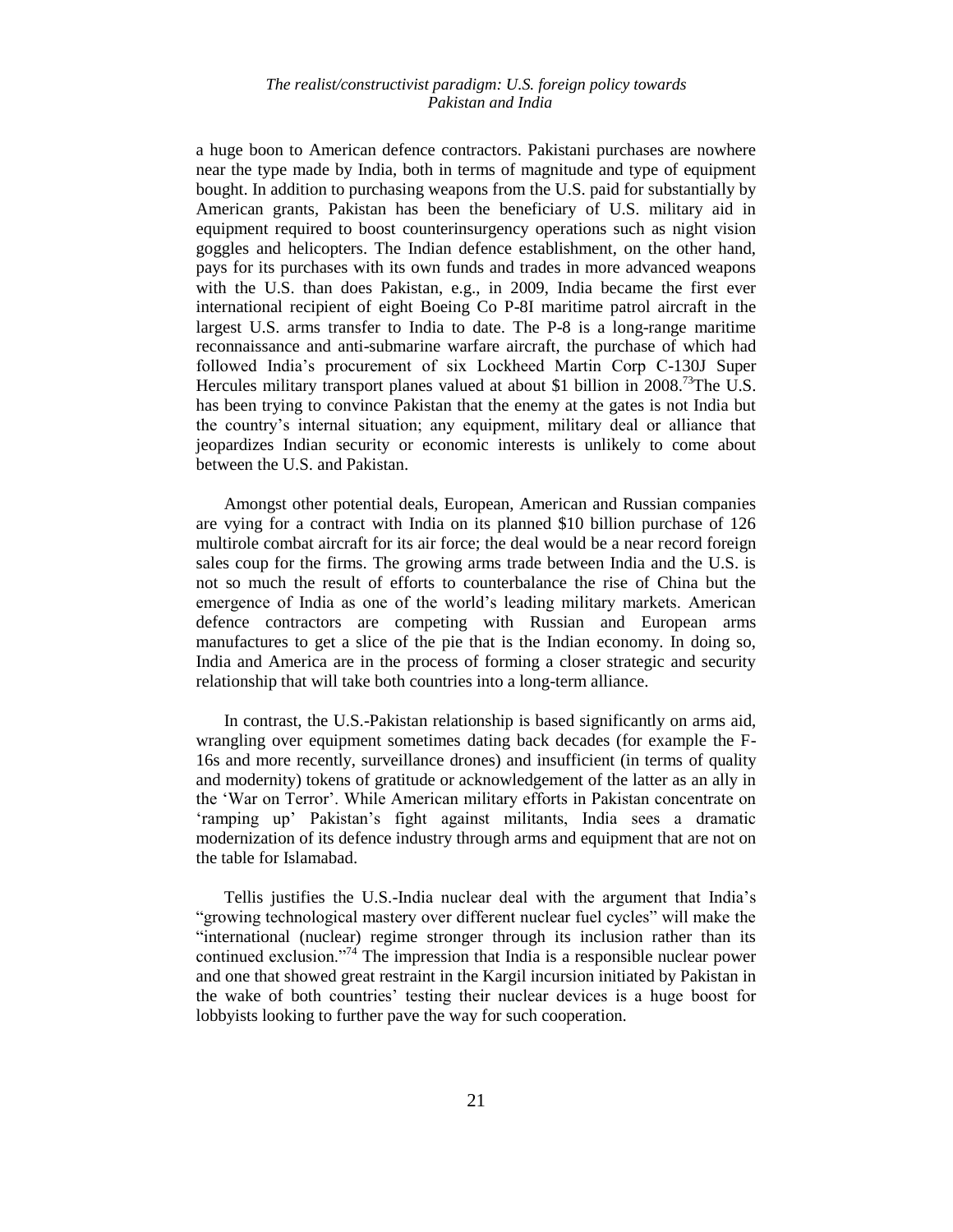Pakistan on the other hand has no such economic incentives to offer; on shaky grounds already, the Pakistani economy has the added pressure of fighting insurgents on its western border as well as within the country. It is not in a state to buy arms on the scale that her eastern neighbour can, and if anything can only ask for supplemental assistance. The threat of religious extremism notwithstanding, the U.S. sees it fit to enhance or supplement the army"s counterinsurgency armament rather than trade with the country in terms of F18s or other advanced weapons as it is doing with India.

Compounding the issue of Pakistan"s unattractiveness as an international arms market is Washington's effort to placate Indian security issues vis-à-vis Pakistan and contain the threat of the 'Islamic bomb' it perceives from the "failing" State of Pakistan. Pakistan is unable to dispel the negative reputation it has gained vis-à-vis its nuclear history in spite of stringent safeguards around its nuclear programme since 2005. Realist compulsions to deal with Islamabad as the U.S. and in fact most of the Western world along with Russia look at the Indian market with vigour, collapse in view of an absence of such basic carrots.

The current 'War on Terror' that Pakistan is engaged in is no longer seen as the favour it was regarded as during the Soviet conflict; if anything, the world perceives this problem as home-grown in Pakistan and thus Islamabad, "the culprit", has the responsibility of resolving it. The pertinent issue is not that Pakistan is not receiving arms aid or sales that it is asking for from the U.S. – the *question* is why it is not successful in receiving the weapons or enjoying the same levels of nuclear/military confidence as India.

We must move away from the aid paradigm to the realist/constructivist paradigm: what does India have to offer that Pakistan doesn"t. Ethical considerations such as being America"s ally in the war on terror are secondary issues; they are rhetorical platitudes that will not result in significant material benefits. That is the way of the world or rather the order of global politics. For too long, Pakistan has been stuck in a historical rut of complaints and injuries (real and imagined) when what we need is to get with the system to get more out of it. Develop our internal capabilities, shift away from a heavily securitized paradigm to a larger economic plan starting from a focus on Central Asia and onwards and most importantly understand that the way to counter-balance Indian military superiority cannot be attained by increasing the number of nuclear or conventional stockpiles but through boosting the economy.

Even if Pakistan were successful in fighting a limited war with India, let alone a full-scale war, the blow to the Pakistani economy will be far greater if not altogether fatal than to the Indian economy. In the end, military power must bow down to economic compulsions and that should be the drumbeat for the next couple of decades to come: the economy and more fruitful alliances that are the result of a regional and global view rather than the decades old focus on the U.S., China and Saudi Arabia alone. India has been successful in establishing solid ties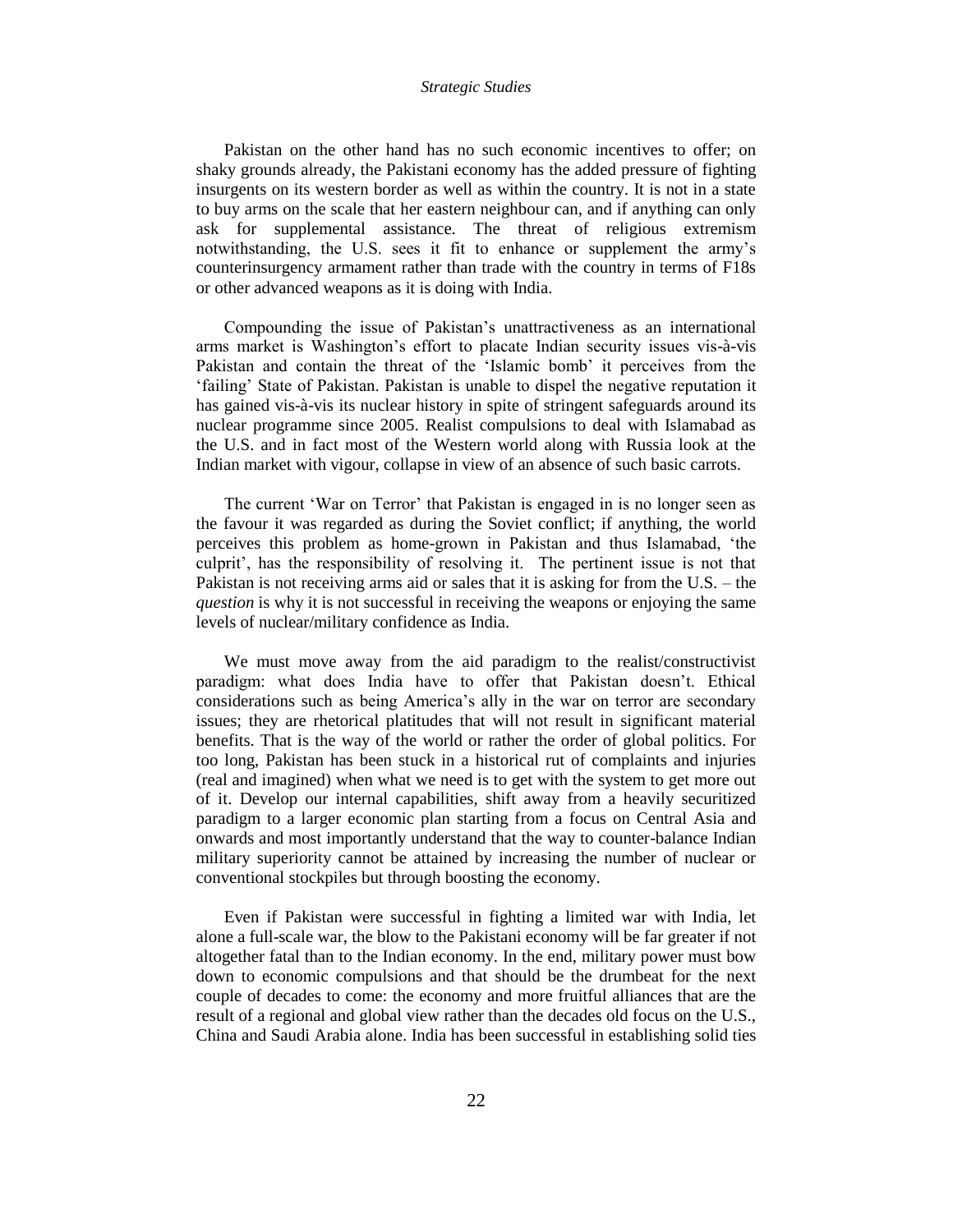with the U.S., Russia, Iran, Britain, Israel and Canada, among other countries, while Pakistan has looked primarily towards these three countries. Only when Pakistan gains stronger economic footing will it be able to partake in the arms (or even nuclear) trade as a full-fledged partner rather than an aid recipient.

# *The Indian and Pakistani economies*

A separate section on the role of Indian and Pakistani economies as an agent in determining relations between the two countries and the U.S. is unnecessary, given that such a role has been one of the central themes of this paper and threads throughout the narrative. Nevertheless, this section will sum up the analysis of the two South Asian economies and the importance each has received from the American administration in terms of commercial interests.

The Indian economic growth rate has reached  $8.6\%$ ,<sup>75</sup> maintaining India's spot as the world"s fastest growing large economy after China; while Pakistan is lagging behind at  $4\%$ .<sup>76</sup> With the current flood disaster virtually wiping out irrigation systems, livestock and agriculture in large parts of Pakistan, the projected growth rate has gone down to an abysmal  $3\%$  or even less.<sup>77</sup> Coupled with an inflation rate of approximately  $12\%$ ,<sup>78</sup> this spells disaster for the agriculture-based economy that is Pakistan.

The flood rampage aside, Pakistan was essentially an attractive liaison in the military realm rather than as an economic partner. Far from contributing significantly to U.S.-Pakistan economic ties, it has been a recipient of U.S. aid to bolster a frequently flailing and in recent times collapsing economy. The IMF package sanctioned to take Pakistan out of the economic doldrums now faces additional handicaps brought about by the July/August floods. In a world where the idea of free trade as a major component of globalization has run amok and where military supremacy almost concedes its privileged uno spot to the power of the economy, Indian economic prowess has derailed Pakistan in the race to become an emerging global player.

For all its usefulness, the nuclear deal between the U.S. and India is foremost a symbolic gesture of goodwill on the part of the former in an effort to placate past Indian grievances. In doing so, the U.S hopes that it will be better positioned to compete with European and Russian defence contractors in the area of conventional arms, and perceives a more advantageous footing for other American commercial interests in the Indian economy. The case of America and other Western countries, most recently Britain, clamouring for an arms trade with New Delhi follows the economic growth-based logic that Pakistan has denied itself for so long: India is a huge economy with the potential for further growth. An arms trade with India will reap huge rewards for Western countries in dire financial straits following the recent recession.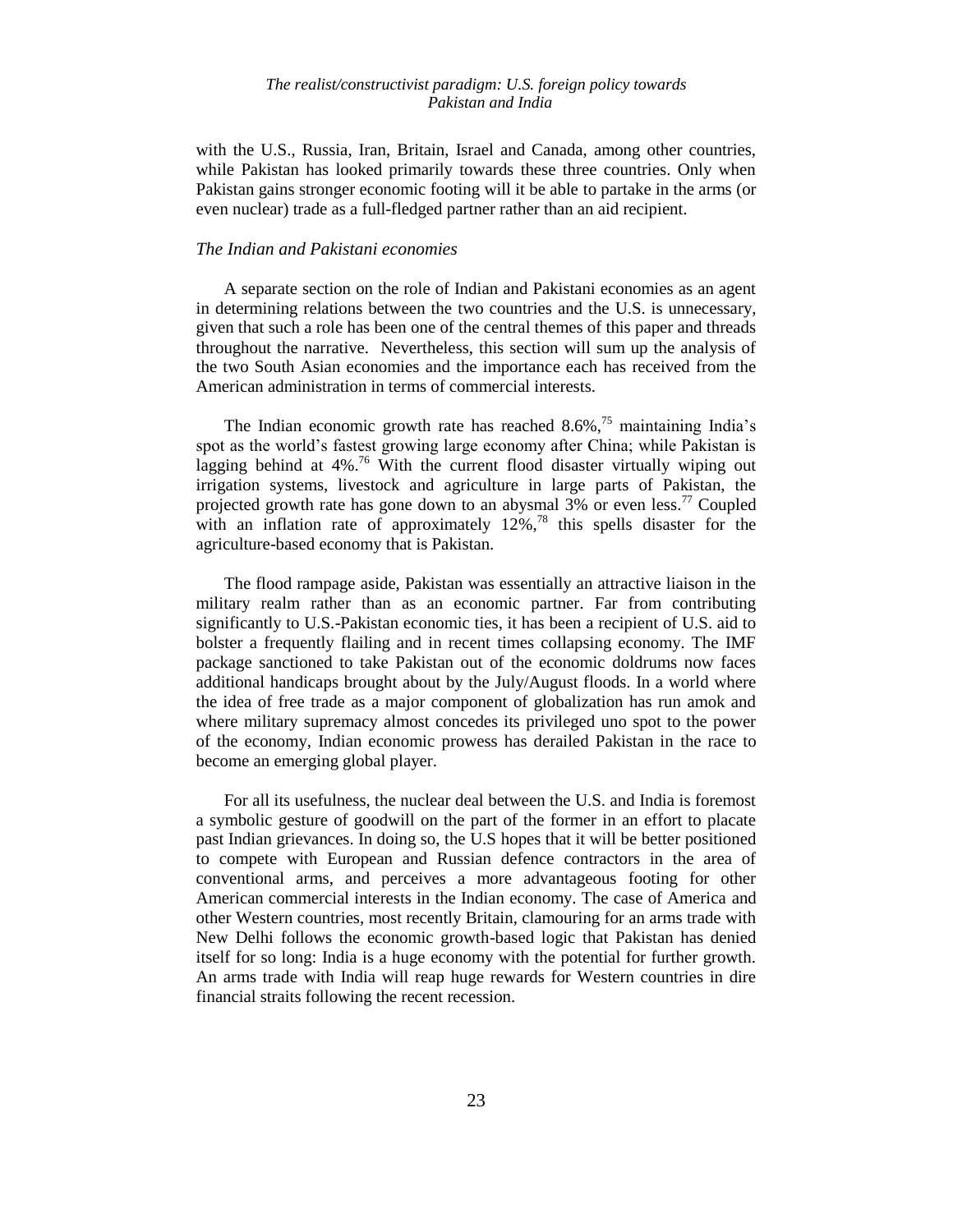This is not to say that India faces no problems of its own; if anything, India faces one of the world"s largest divergences in the strata that are above and below the poverty line. Researchers at Oxford University have found that there are as many as 410 million people in India living in poverty, where the intensity of poverty equals if not surpasses the intensity in Africa. In fact, the study reveals that there are more poor people in eight Indian states than there are in 26 sub-Saharan countries.<sup>79</sup> Furthermore, a number of insurgencies, most significantly the Maoist insurgency, are sure to derail economic projects. The escalating Kashmir conflict is another thorn in India"s side.

However, for all its failings, the West has not taken heed of India"s numerous problems the way that a Pakistani problem comes under (almost ridiculous) scrutiny. Why? Because by and large they don"t pose a significant threat to American commercial interests and, more importantly, the image of "Shining India" whitewashes all that detracts from the "shine". India has been immensely successful in projecting an image of it that is vibrant, multicultural, secular, democratic, tolerant and almost exotic if not mythical, while Pakistan is perceived as the bastion of all things evil and related to terrorism, a "failing State" with no economic or commercial interests that warrant American attention other than to save it from near implosion.

The constructivist assertion that an enemy or friend is a social conjure and not material should not be taken to mean that in the constructivist school of thought material capabilities do not matter: $80$  ideational structures provide an allencompassing setting for the formulation of foreign policy; however, realist imperatives that are material by nature determine the thrust of foreign policy. If India was a secular and vibrant democracy with a multicultural population but without the incentive of a booming economy that could balance the rise of China, would American policymakers have had the same amount of interest in the country as they do now, other than essentially putting her in the top ranks of tourism brochures? Doubtful!

It is the possibility of material benefits in terms of the Indian economy and the ability of the country to act as a counterweight to China that makes New Delhi a "friend". Ideas change over time and strong interest groups have a great stake in changing them in their favour – India as "India Shining" is a great social idea to promote in view of American commercial and strategic interests. As such, the construction of ideas and their subsequent permeation may often *follow* the determination of realist interests. India has grasped this concept very well – can Pakistan do the same?

#### *IV*

The aim of this analysis was to draw out the realist and constructivist imperatives underlying U.S. relationships with India and Pakistan By focusing on the nuclear and conventional military weapons issue, as well as on the U.S. role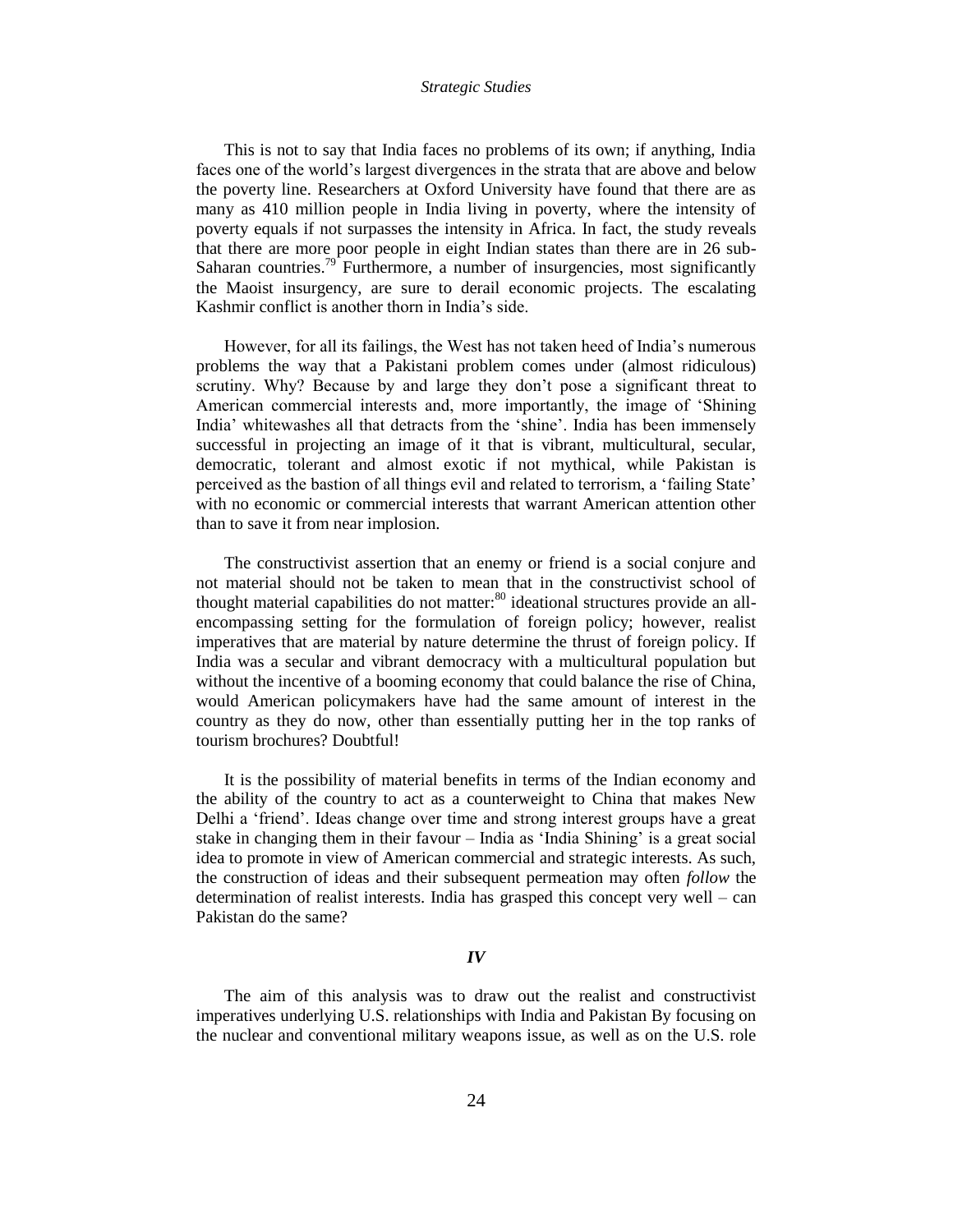in the economies of both countries, the paper argues that long-term U.S. policy does not consider Pakistan as favourably as it does India because the latter has more to offer both in ideational and realist terms.

By not focusing on issues such as developing its economy and political/State institutions, concentrating on a Pan-Islamic identity instead of creating a more secular 'Pakistani' identity, long bouts of military rule punctuated by an illdeveloped democratic apparatus, a society increasingly given to violent portrayals of religious fervour (the cases of Danish cartoons, ban on Facebook, public flogging of women in Swat) and the proliferation of nuclear secrets that has added fuel to the fear of an 'Islamic bomb'; Pakistan has severely damaged its image abroad. Its common border with Afghanistan means that Pakistan is only the "most allied ally" when realism calls the shots – and such alliances have only proved short-lived and opportunistic for Pakistan.

The "most allied ally" status is an elusive myth because Pakistan has been unable to translate the (short-term) status into a durable alliance, given her credential failures in constructivist and long run realist mark sheets. For the U.S., Pakistan is no less problematic: is it part of the security community or a security dilemma? Is it part of the problem or part of the solution? Is Pakistan a failing State ready to implode or a democracy on the bend? While realism might trump constructivism in the short run; for a more stable and fruitful alliance with the U.S., Pakistan must work on developing and improving its ideational foundations and institutions as well as moving beyond its narrow realist scorecard of a strategic corridor to Afghanistan.

While the patron-recipient relationship $81$  that previously defined U.S.-India ties has moved on to a relationship of (relative) equals, the U.S.-Pakistan relationship has at best temporarily branched out (instead of forward) into one of reluctant allies, often based on threat and coercion (coupled with some incentives) by the former<sup>82</sup> and recalcitrance and reluctance by the latter. The U.S.-Pakistan relationship has essentially been of a transactional nature based on U.S. military and economic aid, especially during times when Pakistani involvement in U.S. foreign policy has been most active; namely, the Soviet and current Afghan conflicts. In an imitation of the Soviet conflict, General Musharaff like General Zia who was seen as a 'dictator' running counter to American political culture and therefore not fit to be engaged pre-conflict, became an indispensable ally during the conflict. In the early stages of Pakistan"s alignment with the U.S. in the current war in Afghanistan, the U.S. wrote off Pakistan"s \$1 billion in debt for its role and provided significant military assistance. In 2006, U.S. arms sales to Pakistan topped \$3.5 billion to facilitate Pakistan"s role in the ostensible "War on Terror", thereby surpassing total cumulative arms sales to the latter during the 50 years prior to 2001. The assistance continues (coupled with economic aid, for example, in the form of the Kerry-Lugar Bill) to date.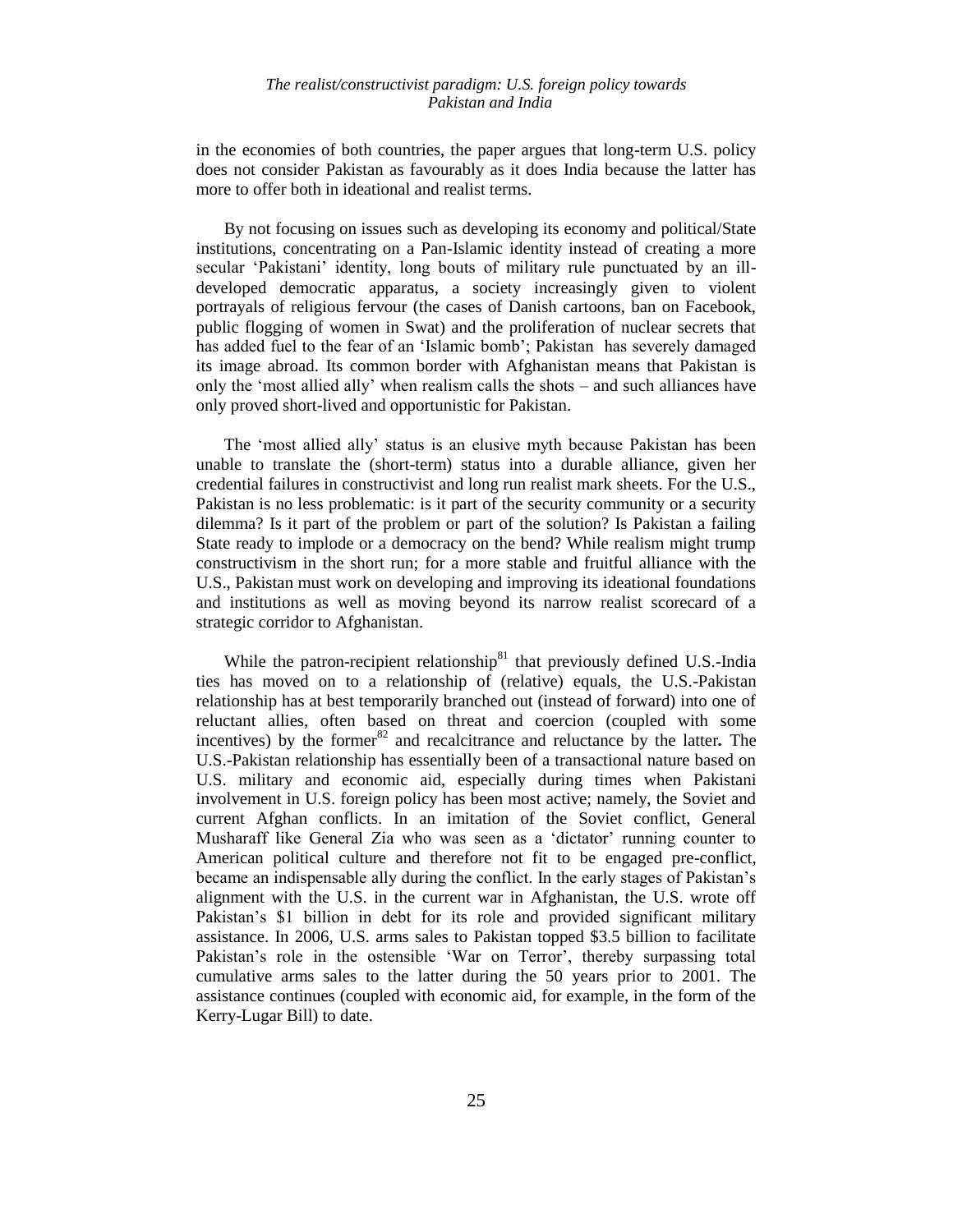Similarly, in 1981, General Zia signed a six-year, US\$3.2 billion deal with the Reagan Administration, equally divided between economic and military assistance, along with 40 F16s. Today, that amount would be in excess of \$6 billion. Five years later, both countries (during Zia's tenure) entered into another deal equalling \$4 billion, 60% of which went towards economic development.<sup>83</sup> The Pakistani grievance of being abandoned by the U.S. once the (Soviet) conflict had come to an end, and especially for the nuclear sanctions slapped on her by the U.S. immediately after, are not wholly justified when one takes into account the fact that Pakistan was aware of the transactional nature of the alliance, and more than accepting of it, made full use of it.. Furthermore, in both cases (Zia and Musharaff), the deal was significant in its recognition of the generals as legitimate heads of the Pakistani State; the economic aid packages made the pill of military rule more digestible for the Pakistani populace, yet again serving Pakistani aspirations and needs.

Similarly, Soviet expansionism in Afghanistan was a threat not only to America but to Pakistan as well; aligned with India, a successful Moscow would have denied Pakistan the strategic space it has so ardently sought in Afghanistan. The presence of militant groups in Afghanistan and within Pakistan today is similarly as much a threat to Pakistan as it is to the U.S., if not more. Both the conflicts must be viewed in terms of Pakistan"s self-interest to appreciate the threat they pose to national and regional stability, ousting the perception that "we are fighting this war for America". This is not to say that Pakistan has not provided valuable assistance to the U.S., but rather that it is pertinent to remember that the U.S. assistance received in turn was equally valuable for Pakistan.

For too long, Pakistan has had nothing to offer but its geopolitical space – in the 61 years since partition, policymakers in the country have done almost nothing to invest in (realist) realms other than its geographical location. Not only has Pakistan overplayed this card to near exhaustion, the geopolitical card collapses when that space is no longer required. The inertia in expanding strategic and economic imperatives cannot be blamed on the U.S., given that Pakistani policymakers knew and accepted the political realities all the time that they have engaged the U.S. In fact, the geopolitical space that Pakistan has to offer is as much an opportunist cash cow as it is realist.

The expectations of achieving a 'soft landing' in comparison to the great visions pertaining to India may rankle Pakistanis, but the fact remains that in retrospect even such an allowance wasn"t generous enough in view of what Pakistan faces today: increasing terrorism, sharp price hikes across the board, severe energy shortages and now the worst floods in the history of the country with aftershocks that will reverberate for years to come, especially in view of an extremely inadequate government response. However, Pakistan's role in the Afghan conflict is something that cannot be underestimated, even if policymakers in the U.S. or the Indian administration wish it to be otherwise.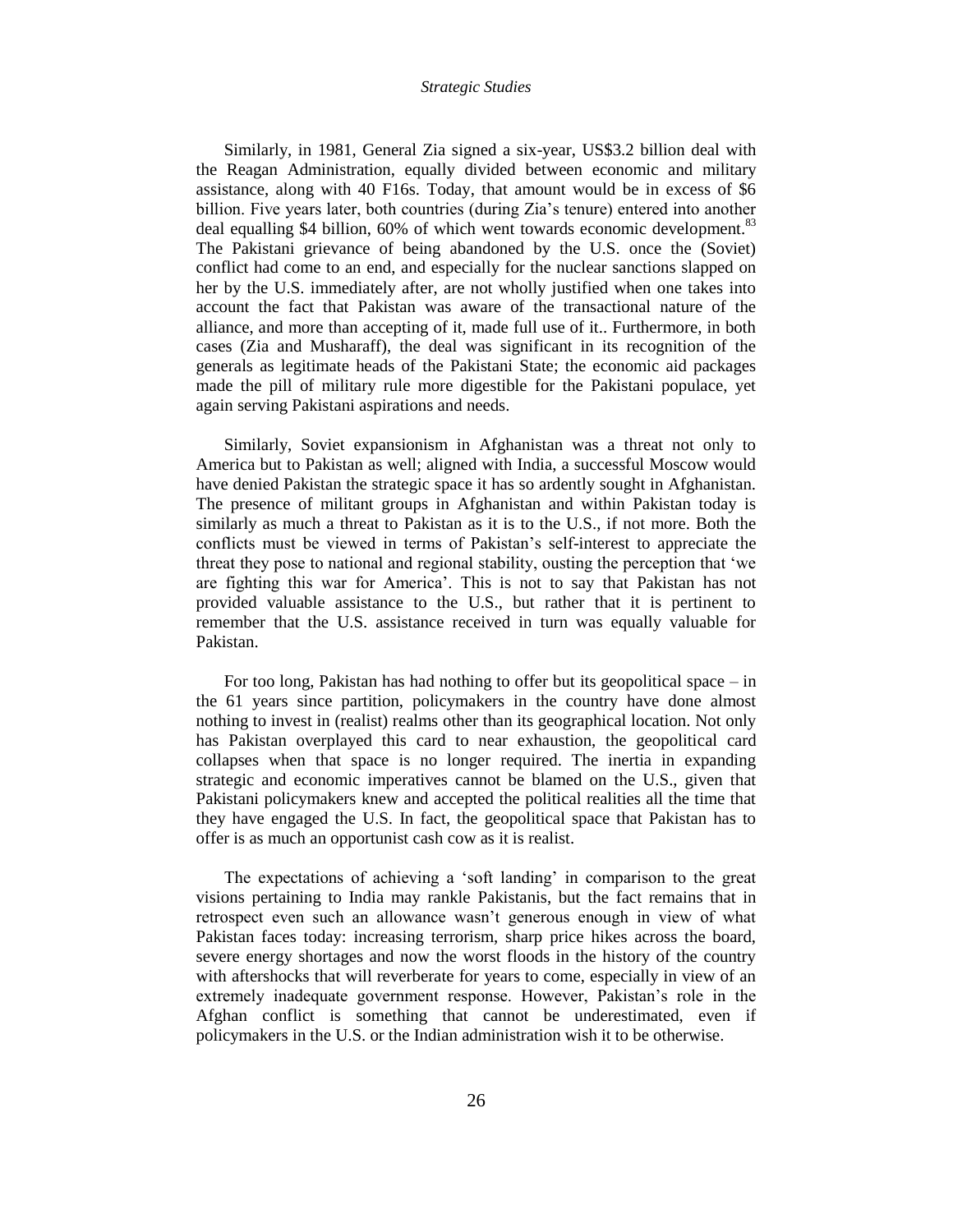The help of the Pakistani army, in terms of manpower, counterinsurgency operations, army bases and intelligence in an area that the U.S. continues to have a very shaky handle on, is indispensable in brining the current conflict in Afghanistan to some level of relative success or, for that matter, end. The retention of such a strategic trump card has kept Pakistan afloat in terms of American foreign aid and military assistance – but more is needed from Pakistani strategists and foreign policy makers in terms of different and more (economically and militarily) profitable alliances that branch out of Afghanistan (as opposed to discarding the Afghan card altogether) to acquire a stronger hand in moulding global politics rather than playing the role of an instructed.

This includes improving diplomatic and economic ties with neighbouring countries, including India, and adopting simultaneous regional and global approaches in that vein. Pakistan"s initiative in collaborating with Iran and Turkey to launch a tri-nation cargo railway system will go a long with in improving trade ties between the two countries by linking Pakistan to the Iranian and European markets. Similar rail links with China and other Central Asian countries will give Pakistan a further boost by improving trade and economic activity. Many more such projects are needed to set Pakistan on a growth rate that will haul it out of its present economic rut.

The constructivist assertion that 'history matters' is manifest in Pakistani grievances against the U.S. – the Pakistani perception that the U.S. has time and gain betrayed them by abandoning them from the first India-Pakistan war and every subsequent military crisis is an ongoing grievance, almost an expectation. The grievance is embedded in "national history and myth,"<sup>84</sup> reinterpreted by Pakistan policymakers as it suits them. In doing so, the rhetoric that previously came from the government and now the media has so entrenched the grievance in the national psyche that State support for American policy is one of the central determinants of government"s (un)popularity. American aid is met with the utmost suspicion and any concrete American help in the past is either forgotten or becomes a case for conspiracy theorists. An anti-America stance has become a part of the Pakistani self-definition; used as a cohesive agent by ruling parties in the past, the stance has now become a segregationist tool for opposition parties and the media.

For a population almost continuously disenchanted with its government, anti-Americanism is further ingrained in the mind-set of the average Pakistani. All conspiratorial roads lead to Washington. The same is true about America"s perception of Pakistanis – both sets of "ideas" clash in an arena that makes perceptions on both sides hostile to the point of animosity. If this issue is not dealt with as a top priority, the hope for a long-term alliance between America and Pakistan will be the stuff of hopeless dreams.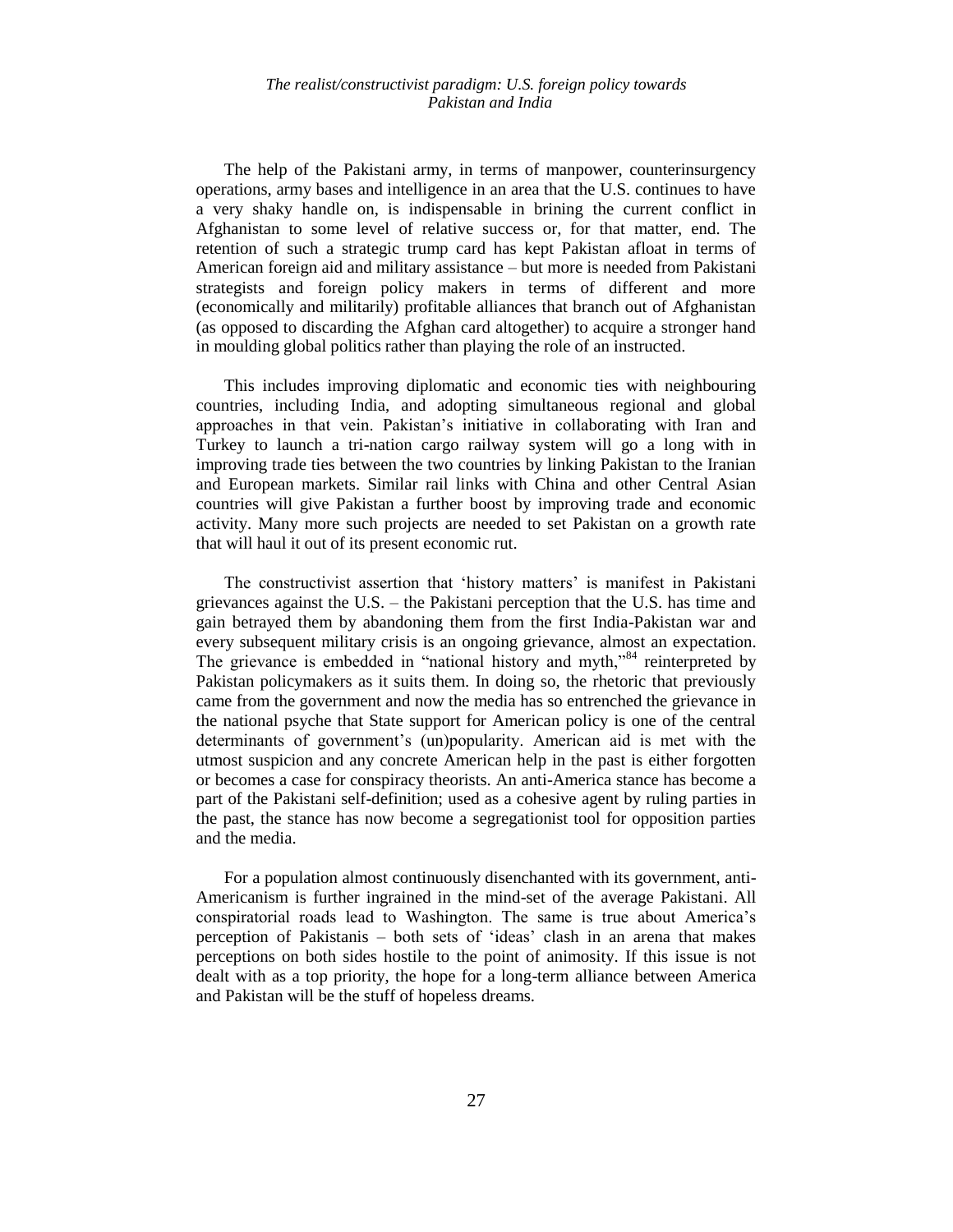Exacerbating the problem of perception and history is the nature of U.S.- Pakistan alliances: in its dealings with Pakistan, America has pursued a relationship with individuals (persons and establishments) rather than a relationship with Pakistan per se. This is true of leaders starting from Ayub Khan to Musharaff. While it has sought to redress this imbalance during the present tenure of President Zardari and President Obama through pledges that include the Kerry-Lugar bill, such a lackadaisical policy of engagement has been critical in the estrangement of the Pakistani populace with America.

Estrangement here is not a relatively harmless synonym for indifference but translates into hostility that makes government support for American policies in the region a subject of derision, instability and divisiveness – even when such policies are in the interest of Pakistan itself. The (although now wavering) support for the Taliban is one such example: despite the carnage and loss of property wreaked by the Taliban in the country, there is still a significant stratum in Pakistan that believes that the Taliban will return to their harmless (to Pakistan) ways once America leaves the region. Such outlooks are preposterous and mind-boggling in the wake of the recent spate of attacks to say the least – but they provide a critical insight into who the Pakistanis perceive as the greater enemy.

The situation is further exacerbated by reports of U.S. aid that the common Pakistani never sees. Unlike China where help is tangible in the form of the Gwadar port, highways and factories, for example, the he U.S. aid in its intangibility is lost somewhere in the pipelines of American contractors and their Pakistani counterparts. In fact, Fair argues that not only do Pakistanis believe that America does not deliver on its promises, but that it wants Pakistan to be shackled into a constant state of corruption to keep it weak.<sup>85</sup> Notice, that although most if not all Pakistanis will agree with the appalling level of Statelevel corruption in the country, in the matter of corruption in U.S. aid agencies, the onus of blame is entirely on the U.S. Although a part of this blame is justified, Pakistani establishments that are just as culpable are almost absolved of all blame. Lacking popular support and, significantly for our purposes, in pursuit of "strategic depth", policymakers in Pakistan pick and choose among security and economic policies that they can be coerced into and ones where they can stand their ground. The result; American aid does not serve the Pakistani population even as the "band aid" it is often disparagingly labelled. Pakistan gets away with this because it feels it is too valuable a strategic partner for the U.S. to do away with in spite of the huge divergence in policies between the two.

The lessons to take home from this are that (a) Pakistan needs to work on its ideational structures so that it can garner greater public support in its policies for fighting militants and to improve the state of the nation through development policies, especially in the wake of international aid; (b) Pakistan needs to redefine its security objectives (something that we do see in evidence today) as well as creating and diversifying the production of better physical capabilities to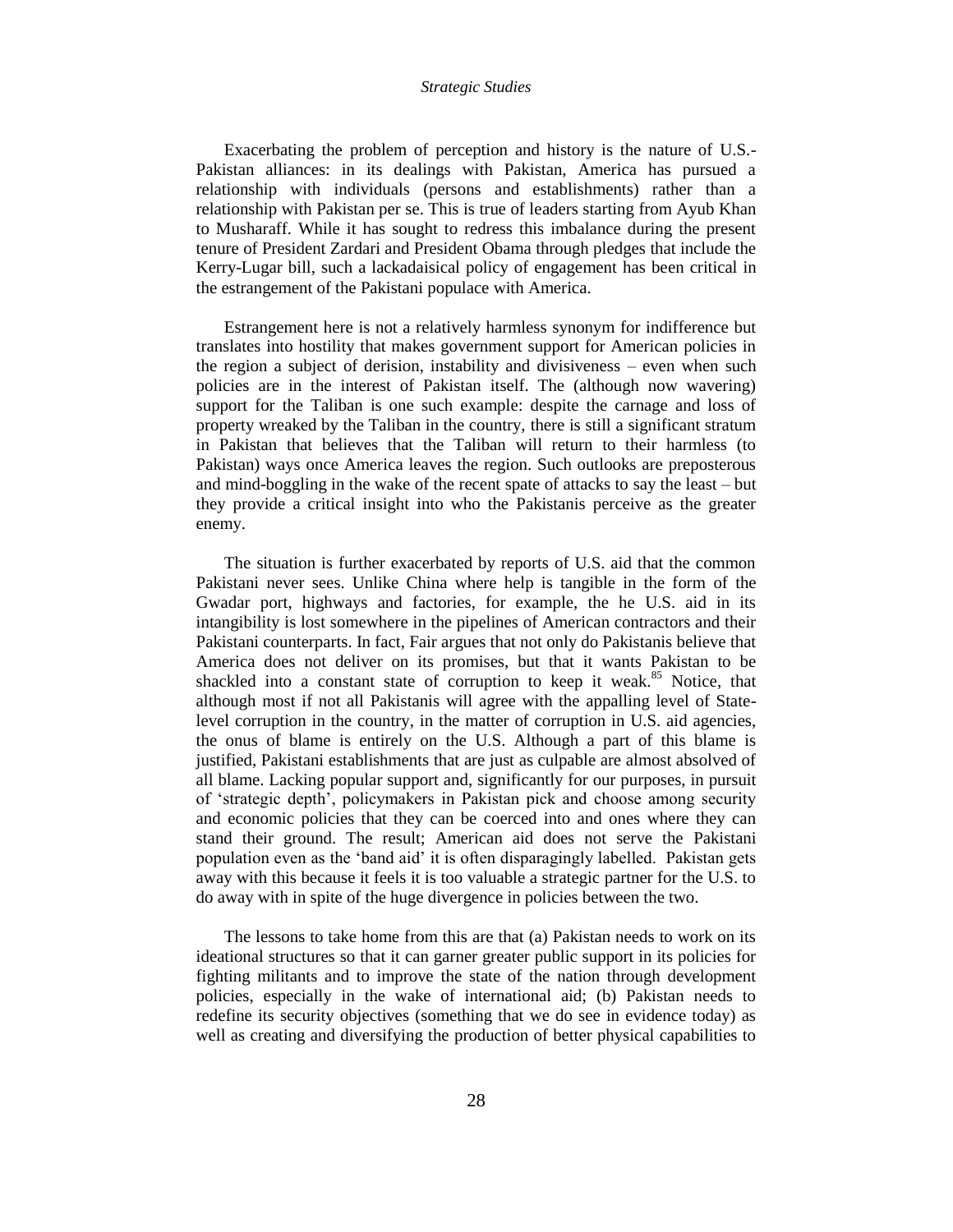become a *long term* imperative; and (c) aid must be used effectively and transparently to improve the lot of the common man, especially at a time when the recent floods, inflation and the energy crisis have ruined the livelihood of millions.

To conclude, for the U.S.-Pakistan relationship to transform into a long-term and stable partnership of equals that serves mutual interests, Pakistan needs to take concrete steps towards improving its image (and, needless to say, ground realities where the ideas pertaining to it are borne in reality) and material capabilities (economy, development process, education, infrastructure, etc.) instead of concentrating on military objectives alone. Washington too needs to move out of the transactional bonds of this relationship and invest in Pakistan as a State, rather than Pakistan as a military ally. This needs to be done through concrete economic and social engagement rather than one-off aid or military allowances.

The U.S. has not played a more active role in the Kashmir conflict because it does not want to invest significant political capital in a situation where it believes India will not listen and where America will thus risk losing face as well as incurring Indian wrath. Browbeating Pakistan into lowering its expectations visà-vis the conflict with India will not bode well for security planners in Pakistan. The (il)logic of moving away from a military/security paradigm with a hostile neighbour at hand will not sit well with Pakistani defence planners, especially in the wake of the surging nuclear relationship between New Delhi and Washington. A concrete initiative in the resolution of the Kashmir dispute is essential for regional stability and the U.S. must assume leadership role in that capacity, in spite of Indian objections. "Composite dialogues" between India and Pakistan have shown a distinct failure to resolve and/or move beyond this issue.

Furthermore, a civil nuclear deal will provide a major boost to improving the U.S.-Pakistan relationship. Such a partnership will increase capacity in the long run even if the reactors do not meet short-term needs. If it is not possible to extend such an initiative in the short run in spite of Pakistani safeguards around its nuclear programme and its support as an ally in the conflict in Afghanistan (and indeed within Pakistan itself now), at the very least the opposition to the Sino-Pakistan civilian nuclear deal must end. The opposition to the deal, in addition to excluding Pakistan from the global nuclear club, further discomfits policymakers in Pakistan so that "the trust deficit" between the two countries gapes even wider.

A State policy based on national needs rather than dictated by an Islamic ideology will go a long way in forging stronger ties with other countries but, more importantly, greatly benefit Pakistan itself. Our alliance with the Taliban was a short-term gain that has now translated in a spiralling loss. We are witnessing a radicalizing society that goes against the very fabric of our culture. Our cultural centres, mosques, academia, civilians and armed forces have been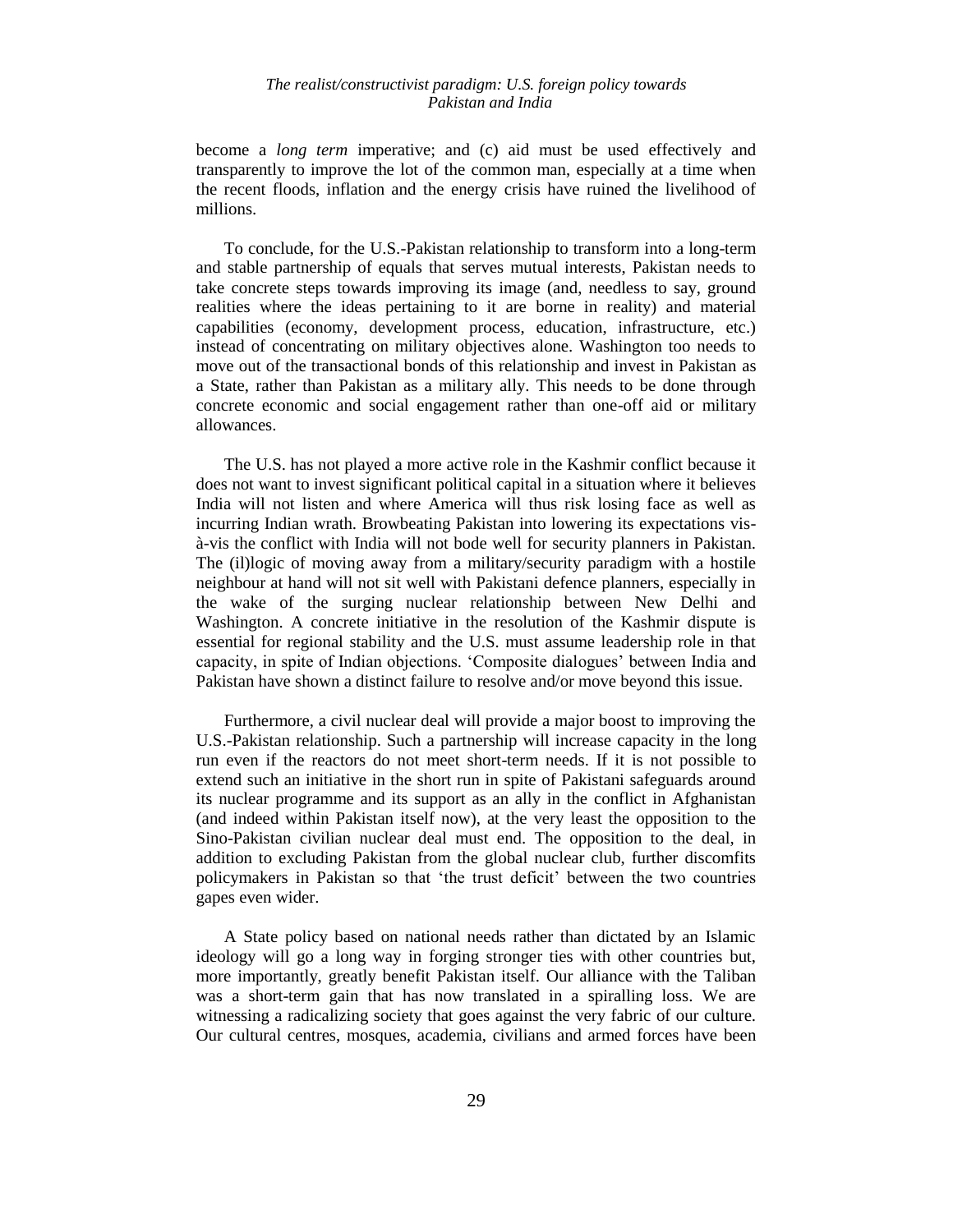the victims of attacks perpetrated by adherents to such an ideology. For that matter, Muslim countries have not been our only or even primary help lines: to give two important examples, military and industrial help has come from China, a non-Muslim country, and economic aid in the form of the Kerry-Lugar bill is an American initiative. Muslim countries were a boon during the 1970s because of the scale of remittances *Pakistani* workers sent back home – the same may be true of the Pakistani diasporas in Britain and America. This is not to say that Muslim countries have not helped Pakistan substantially, but countries have used allegiances other than religious to garner important alliances: Turkey is a prime example of such an initiative. In fact, going by Muslim allegiances alone, Pakistan has maintained a ramshackle policy in improving ties with Iran for fear of displeasing the U.S., even though the Pakistan-Iran alliance holds the potential for major economic activity and progress. To make matters worse, our reputation is at its absolute lowest owing to such a religious and more often than not dogmatic worldview.

The international response to the current flood disaster is partly a reflection of the horrific reputation we have acquired: although in part due to the financial constraints imposed by the recession, the commentary on articles published by *The Guardian* for example shows shocking apathy to the plight of Pakistani flood victims. Compared to the levels of aid and the timeframe that the aid was received in following the tsunami and the Haiti earthquakes, the initial response to the humanitarian disaster in Pakistan was dismal to say the least. This is not to say that the international community did not help Pakistan during the earthquake in 2005, but going by reader comments, the recurring theme in response to the present flood disaster is:

""It's a shame their govt spends a fortune on making nukes isn't it?"; "you reap what you sow surely... (as we in the West are told by our peaceful brothers..)'; 'Yes, except India is multicultural. Wahhabi and Deobandi Islamists are busy making Pakistan monocultural."; "Pakistan may be complex but it is not unfair to say that it is the current home of Islamic extremism and that elements of the Pakistani State have no wish to do anything about it"; I hear that six million children are at risk. Then I hear people saying 'why should we help a country that can afford nuclear weapons?'; "How much did they spend on their nukes? It sounds like some poor spending choices if you ask me'."<sup>86</sup>

These comments have been pasted here because an overwhelming number of readers brought these themes up. This in a liberal paper such as *The Guardian*!

Pakistan has at its disposal not only its resident population but a global Diaspora – a more concerted use of such a resource will be invaluable in putting forward the Pakistani agenda abroad. The Indian American Diaspora is vastly bigger and more influential than the Pakistani Diaspora – and they make better use of their strength. In a nation overrun by lobbies, the Indian lobby has played a significant role in advancing New Delhi"s agenda in Washington. They have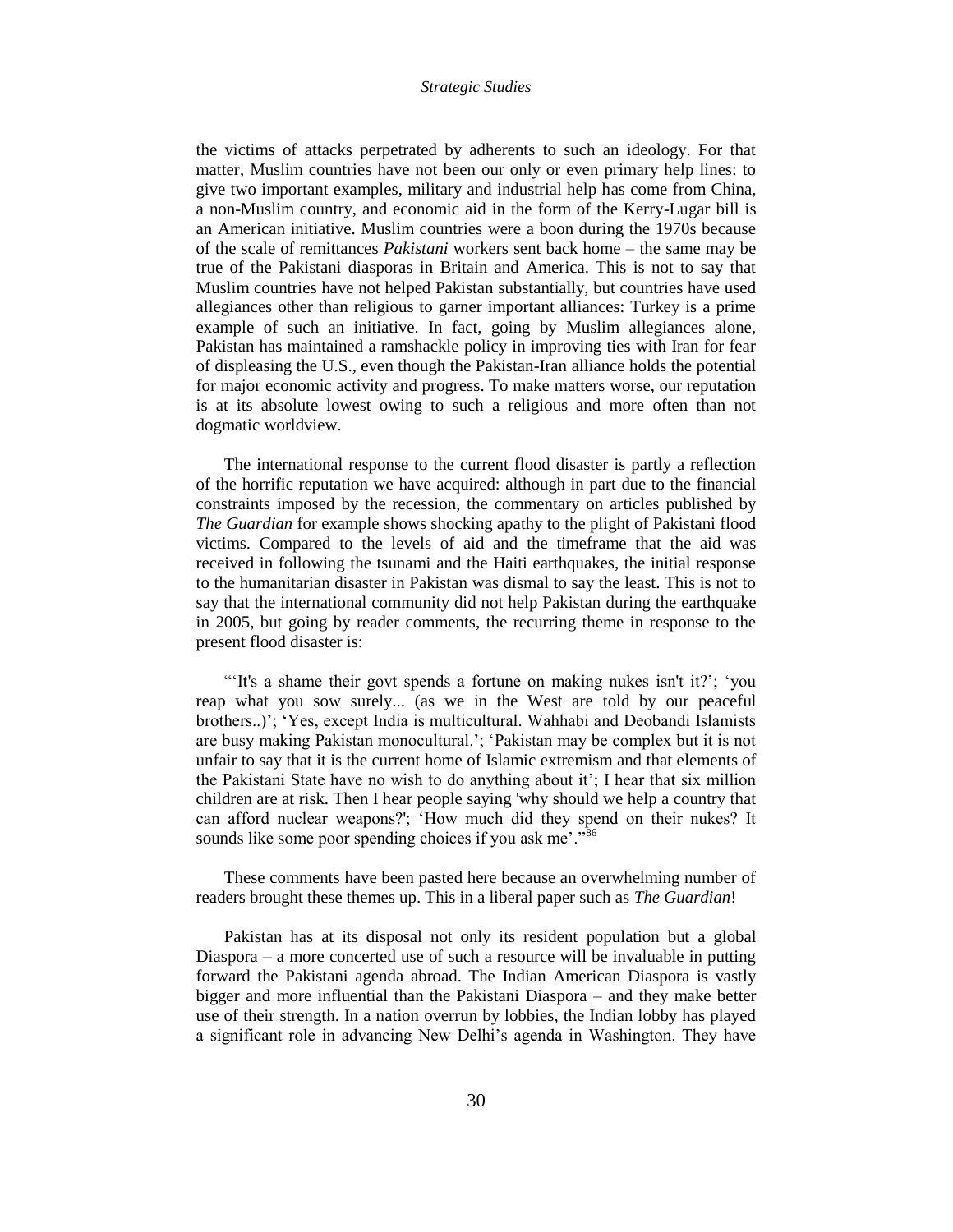formed associations and political organizations with considerable political clout. Numbering more than 1.2 million in the 1980s and 1990s (ten times the number of Pakistani Americans and from fewer than 400,000 in the 1970s), the Indian Diaspora was more than ten times the number of Pakistani Americans at the time. They form a significant proportion of the Silicon Valley workforce: doctors, engineers and other professionals.

Not only had the Indians doubled their contributions to political candidates by the 1990s, but a bipartisan Congressional Caucus on India and Indian American grew from a mere eight to 115 members, more than a quarter of the entire House of Representatives,  $\frac{87}{100}$  increasingly pushing Congress for leniency towards India on all issues that, among other causes, culminated in Congressional opposition to the CTBT. In the words of Senator Sam Brownback (Rep-Kansas), "By their sheer engagement and aggressiveness they are able to influence things beyond their numbers."<sup>88</sup> This is not to say that the Pakistani Diaspora has made no contribution to the Pakistani cause in U.S. politics, but that notwithstanding the sheer discrepancy in numbers, their Indian counterparts have been more successful and more assertive.

Malik argues that during the Cold War era when relations between U.S. and Pakistan were cordial, the Pakistan embassy felt no need to engage the Pakistani community in the States. An indication of official Pakistani use of the Diaspora was the Independence Day celebrations on August the  $14<sup>th</sup>$ : while on the day itself the Pakistani embassy in Washington held a function for embassy staff and other (non-Pakistani) Americans, the Pakistani community itself was invited for celebrations the next day! Pakistan must engage its Diaspora all over the world and make a concerted push towards involving them so that they can better and more aggressively push the Pakistani agenda.

Islamabad needs to discard its policy of relying on American diplomats or leaders to lean in favour of Pakistan, given that whispers in the corridors of power result in favourable and adverse decisions – for too long now Pakistan has had too few Americans and fewer American Pakistanis still whispering in her favour like India does.

Both Pakistan and the United States claim that they are transforming their relationship into a long-term alliance: the focus today is on a shift away from an opportunistic/realist premise to a durable constructivist paradigm with an emphasis on Pakistani people and their needs, culture, aspirations and historical grievances. The purported thrust is to move Pakistan away from a narrow band national security State to a nation with a multi-dimensional agenda. Rhetoric aside, there has been some evidence of such a shift by the Obama Administration in the form of the Kerry-Lugar Bill and the current help in mitigating the crisis brought on by the floods in Pakistan. For its part, Pakistan has supposedly welcomed the shift in perspective and affirms its wish to move away from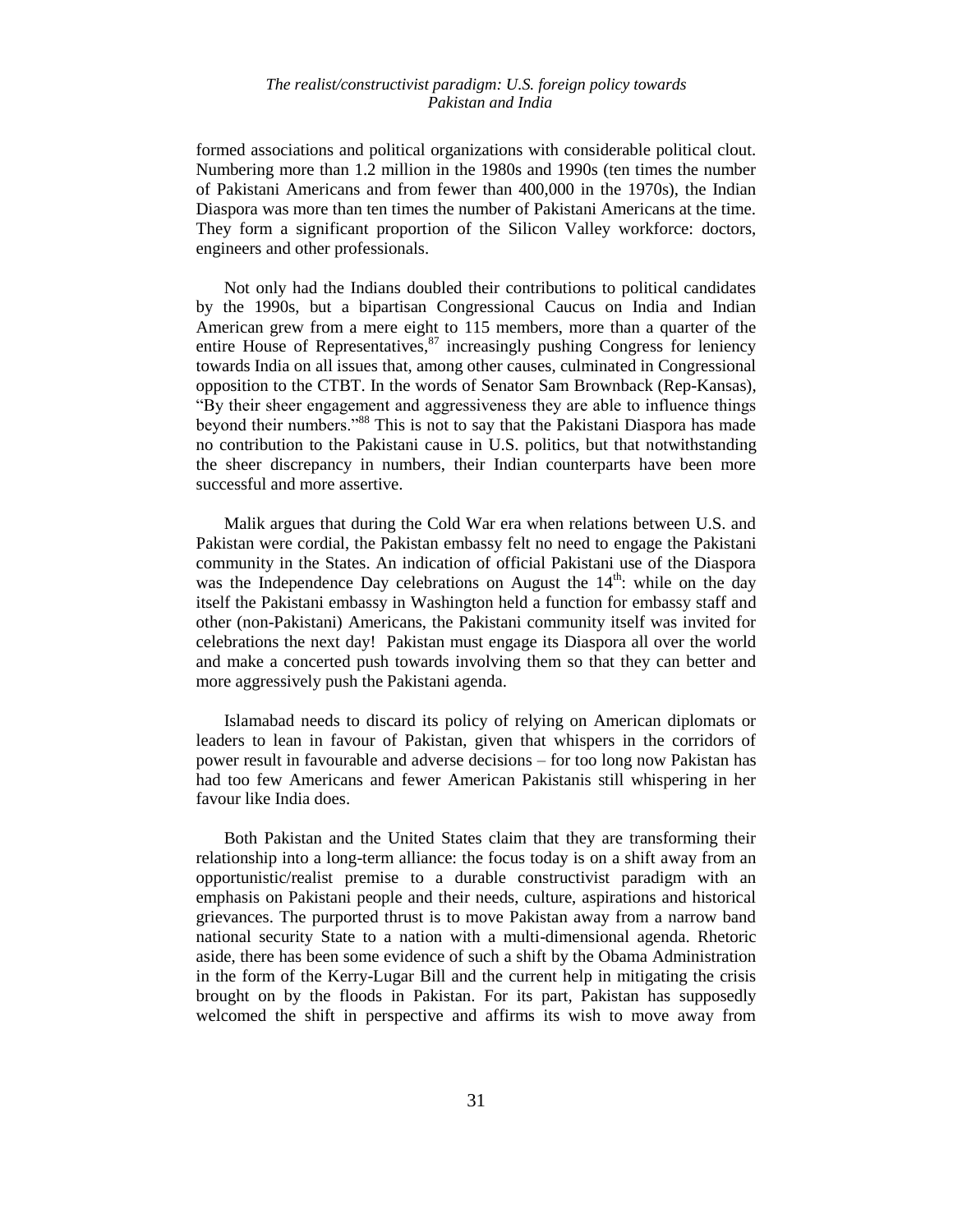economic stagnation, intolerance, extremism and militancy rooted in economic and social backwardness.

How far both countries push for such a durable alliance is not entirely certain; what is certain though is that the onus of responsibility lies with Pakistan if it wants to survive as a viable State and improve internally to compete globally. An unstable Pakistan is a great security threat not only to the immediate region but the world at large – a realization of that is manifest in such a recent shift towards a realist/constructivist overlap rather than leaving the country to realist choices as was previously the case. More still needs to be done though, by Pakistan, the U.S. and the international community in general.

#### **Notes and references**

- 2 Ibid., p.7.
- 3 Ibid., p. 9.
- 4 Ibid., p. 10.
- 5 Ibid., p. 7.
- 6 Ibid., p. 8.
- 7 Ibid., p. 10.
- 8 Ibid., p. 10.
- 9 Ibid., p. 14.
- <sup>10</sup> Schonberg, *Constructing 21st Century U.S. Foreign Policy*, Palgrave Macmillan, 2009, p. 8.
- <sup>11</sup> Ibid., p. 4.
- $\frac{12}{13}$  Ibid., p. 4.
- $\frac{13}{14}$  Ibid., p. 6.
- $\frac{14}{15}$  Ibid.
- <sup>15</sup> Wendt, *Anarchy is what States make of it: The Social Construction of Power Politics* , International Organization, Vol. 46, No. 2, Spring 1992, The MIT Press, p. 397
- <sup>16</sup> Wendt, Construction International Politics, International Security, Vol. 20, No. 1, 1995, The MIT Press, p. 73.
- <sup>17</sup> Wendt, *Anarchy is what States make of it: The Social Construction of Power Politics*, Op. cit, p. 399.

- <sup>19</sup> Steve Smith in Kubálková, *Foreign policy in a constructed world,* M.E. Sharpe, Inc, 2001.
- <sup>20</sup> Schonberg, *Constructing 21st Century U.S. Foreign Policy*, Op. cit, p. 3.
- <sup>21</sup> Aggestam, *Role Conceptions and the Politics of Identity in Foreign Policy*, ARENA Working Papers, 1999.

Wendt, 'Anarchy is what States make of it: The Social Construction of Power Politics", Op. cit, p. 404.

 $\mathbf{1}$ <sup>1</sup> Donnelly, *Realism and International Relations*, Cambridge Press University, 2000, p. 14.

 $\frac{18}{19}$  Ibid., p. 399.

 $rac{22}{23}$  Ibid.

<sup>&</sup>lt;sup>24</sup> Ibid., p.  $\overline{404}$ .<br><sup>25</sup> Ibid., p.  $\overline{405}$ .

 $\frac{25}{26}$  Ibid., p. 405.

<sup>&</sup>lt;sup>26</sup> Aggestam, 'Role Conceptions and the Politics of Identity in Foreign Policy', Op. cit.

Ibid.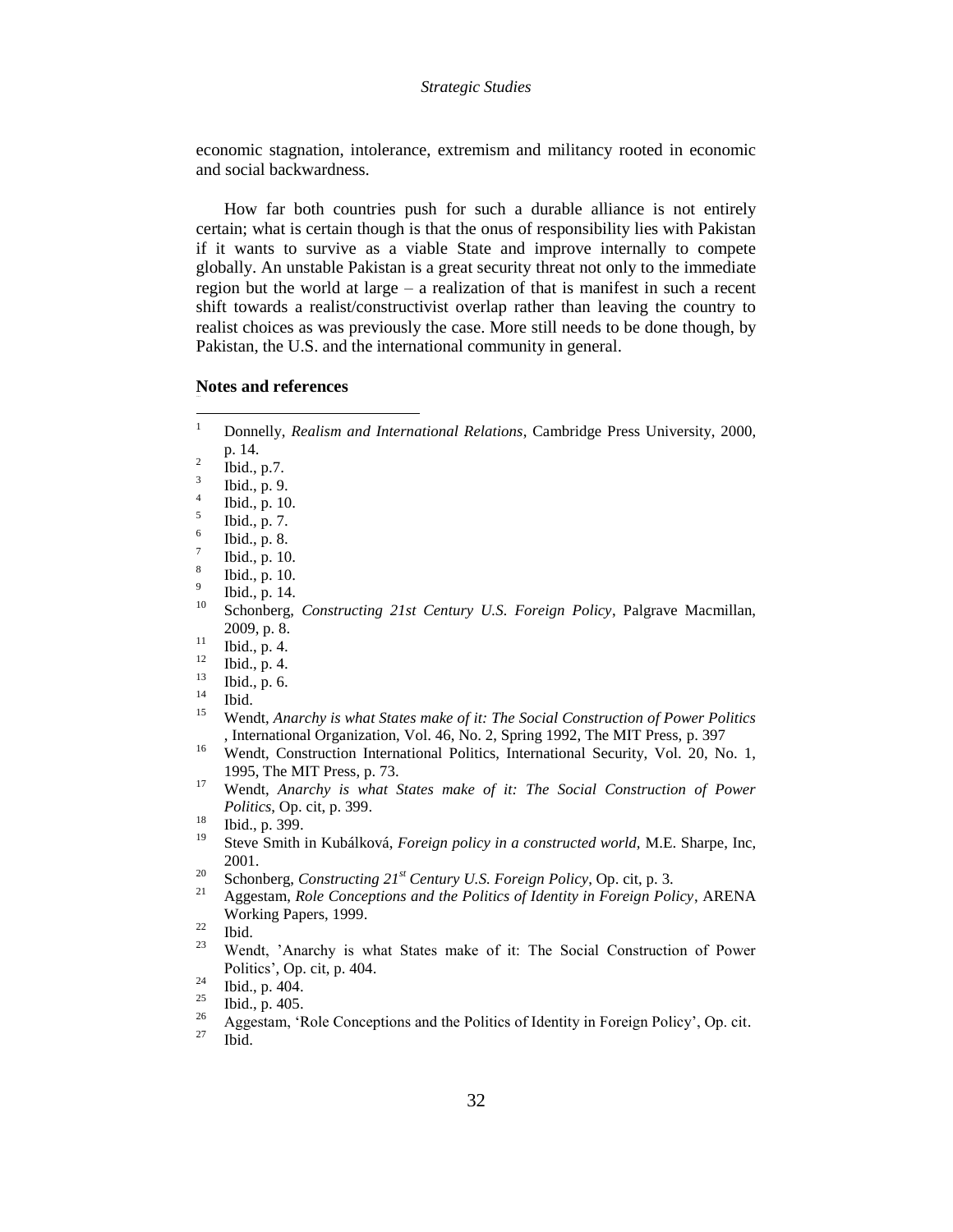- $\frac{31}{32}$  President Clinton in the 1990s; Kux, Op. cit, p. xix.
- Kux, 'The United States and Pakistan  $1947 2000$  Disenchanted Allies', op. cit, p. xviii.
- <sup>33</sup> With the exception of Nixon, the 1970s war and the earlier phase of the current War on Terror.
- <sup>34</sup> Kux, *The United States and Pakistan 1947 – 2000 Disenchanted Allies*, op. cit, p. 50
- $\frac{35}{36}$  Ibid., p. 36.
- <sup>36</sup> America's Secretary of State during the first Eisenhower administration.
- <sup>37</sup> Kux, *The United States and Pakistan 1947 – 2000 Disenchanted Allies*, op. cit, p. 52.
- $\frac{38}{39}$  Ibid., p. 103.
- <sup>39</sup> By this time America was engaged in the Vietnam War (which was at its peak) and had more or less lost all interest in the subcontinent.
- <sup>40</sup> Kux, *The United States and Pakistan 1947 – 2000*, op. cit, p. 179.
- $\frac{41}{42}$  Ibid., p. 178.
- $\frac{42}{43}$  Ibid., p. 182.
- $\frac{43}{44}$  Ibid., p. 190.
- $\frac{44}{45}$  Ibid., p. 194.
- $^{45}$  Ibid., p. 195.
- $^{46}_{47}$  Ibid., p. 200.
- $\frac{47}{48}$  Ibid., p. 200.
- $^{48}_{49}$  Ibid., p. 239.
- <sup>49</sup> Reports in America that Libya and other Arab countries were funding the program to make an Islamic bomb – Pakistan said such reports were pure fantasy.
- <sup>50</sup> Kux*, The United States and Pakistan 1947 – 2000*, Op. cit, p. 257.
- $\frac{51}{52}$  Ibid., p. 257.
- $\frac{52}{53}$  Ibid., p. 259.
- $\begin{array}{cc} 53 & \text{Ibid., p. 261.} \\ 54 & \text{Ibid. p. 268.} \end{array}$
- $^{54}$  Ibid., p. 268.
- $\begin{array}{c} 55 \\ 56 \end{array}$  Ibid., p. 320.
- $\frac{56}{57}$  Ibid., p. 315.
- $rac{57}{58}$  Ibid.
- $^{58}$  Ibid., p. 322.
- When Pakistan approached the Agency for International Development, the organization claimed that it did not have the resources to resume a bilateral relationship; in fact, if the US wanted, they could have provided the Pakistani economy which was on shaky ground, some relief.
- <sup>60</sup> Tellis, *The Merits of De-Hyphenation: Explaining U.S. Success in Engaging India and Pakistan*, 2008, The Centre of Strategic and International Studies, Washington Quarterly 31:4, p. 22.

- <sup>62</sup> Fair, *Should Pakistan Get a Nuke Deal?* Foreign Policy, 23rd March 2010.
- Bajoria and Pan, *The U.S. –India Nuclear Deal*, Council on Foreign Relations, 20<sup>th</sup> November 2009.
- <sup>64</sup> Hibbs in Tellis, *The China-Pakistan Nuclear "Deal" Separating Fact From Fiction""*Policy Outlook, Carnegie Endowment for International Peace, 2010.

<sup>28</sup>  $rac{28}{29}$  Ibid.

 $rac{29}{30}$  Ibid.

<sup>30</sup> President Nixon to Yahya Khan (1970); Kux, *The United States and Pakistan 1947 – 2000*, The Johns Hopkins University Press, 2001, p. 214.

 $\begin{bmatrix} 61 \\ 62 \end{bmatrix}$  Ibid., p. 23.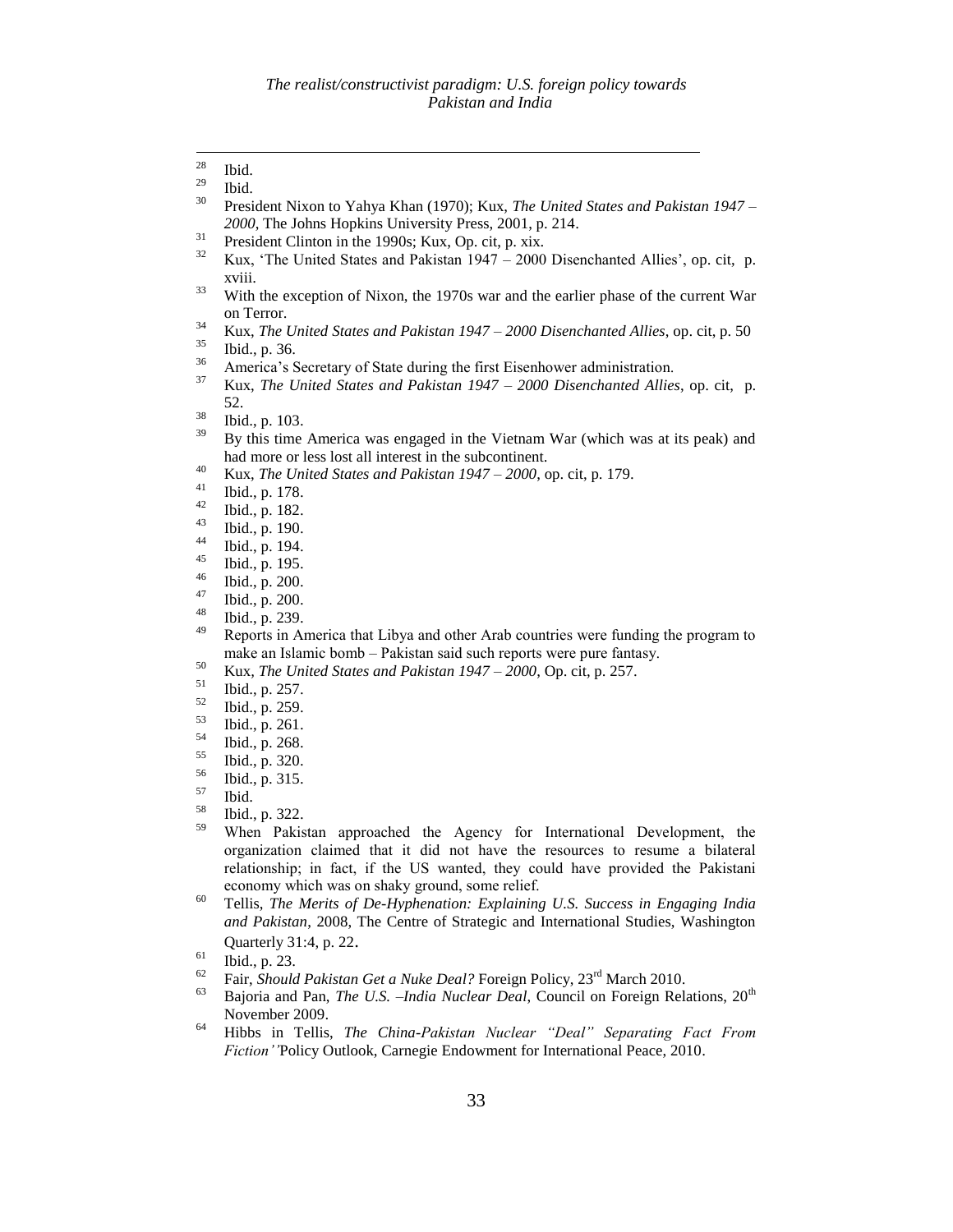- 65 <sup>65</sup> Bajoria and Pan, *The U.S. –India Nuclear Deal,* op. cit.
- Director of the Center for Nonproliferation Studies at the Monterey Institute of International Studies.
- <sup>67</sup> Bajoria and Pan *The U.S. –India Nuclear Deal*, op. cit.
- <sup>68</sup> Gwertzman, *Symbolism Tops Substance in U.S.-India Nuclear Agreement,* Council on Foreign Relations, 15<sup>th</sup> July 2008.
- <sup>69</sup> Schonberg, *Constructing 21st Century U.S. Foreign Policy*, Op. cit, p. 8.
- Stockholm International Peace research Institute, *Appendix 7A. The suppliers and recipients of major conventional weapons.*
- $rac{71}{72}$  Ibid.
- <sup>72</sup> *US Uses Arms Sales to Strengthen Ties with South Asian Regional Rivals*, Voice of America, 28<sup>th</sup> March 2005.
- <sup>73</sup> Wolf, *U.S. OK's record \$2.1 billion arms sale to India,* Thomson Reuters, 16th March 2009.
- <sup>74</sup> Tellis, *The China-Pakistan Nuclear "Deal" Separating Fact From Fiction,* op. cit.
- <sup>75</sup> Lamont, *India's economy grows 8.6%*, Financial Times,  $31^{\text{st}}$  August 2010<br><sup>76</sup> Lamont, *South Asia*, *Pands to build*, Financial Times,  $14^{\text{th}}$  July 2010
- Lamont, *South Asia: Bonds to build*, Financial Times, 14<sup>th</sup> July 2010
- <sup>77</sup> Bajoria, *The Cost of Pakistan's Floods*, Council on Foreign Relations, 10th August 2010.
- <sup>78</sup> *Pakistan in surprise rate rise, cites inflation risk*, News Center,  $31<sup>st</sup>$  July 2010.
- <sup>79</sup> Burke, *More of world's poor live in India than in all sub-Saharan Africa*, says study, The Guardian, 14th July 2010.
- <sup>80</sup> Look at Section I for a more detailed explanation of the constructivist take on forging alliances or disenchantment between states.
- <sup>81</sup> Talbot*, The American Posture towards India and Pakistan*, Annals of the American Academy of Political and Social Science, Vol. 390, A New American Posture toward Asia, 1970, Sage Publications, p. 90.
- $82$  This is not to say that Pakistan has not threatened American policymakers (albeit with less rhetorical force than when delivered by the latter!) – A subject the paper mentions in later sections.
- <sup>83</sup> Krepon*, US – Pakistan Relations: Preventing a Second Divorce*, Stimson
- <sup>84</sup> Aggestam, *Role Conceptions and the Politics of Identity in Foreign Policy*, op. cit.
- <sup>85</sup> Fair, *From Strategy to Implementation; The Future of the U.S.-Pak Relationship*, Testimony presented before the House Foreign Affairs Committee on May 5, 2009, RAND.
- <sup>86</sup> Luke, *What explains the tight-fisted response to the Pakistani floods*, The Guardian,  $13<sup>th</sup>$  August 2010.
- <sup>87</sup> Talbot, *Engaging India*, Viking, India, 2004, p. 36.
- <sup>88</sup> Malik, *US Relations with Afghanistan and Pakistan The Imperial Dimension,* Oxford University Press, 2008.

# **Bibliography**

Snyder, G. H. and Diesing, P., *"Conflict among Nations"*, Princeton University Press, Princeton, 1977.

Wenger, A. and Zimmermann, D., *"International Relations"*, Viva Books Private Limited, New Delhi, 2004.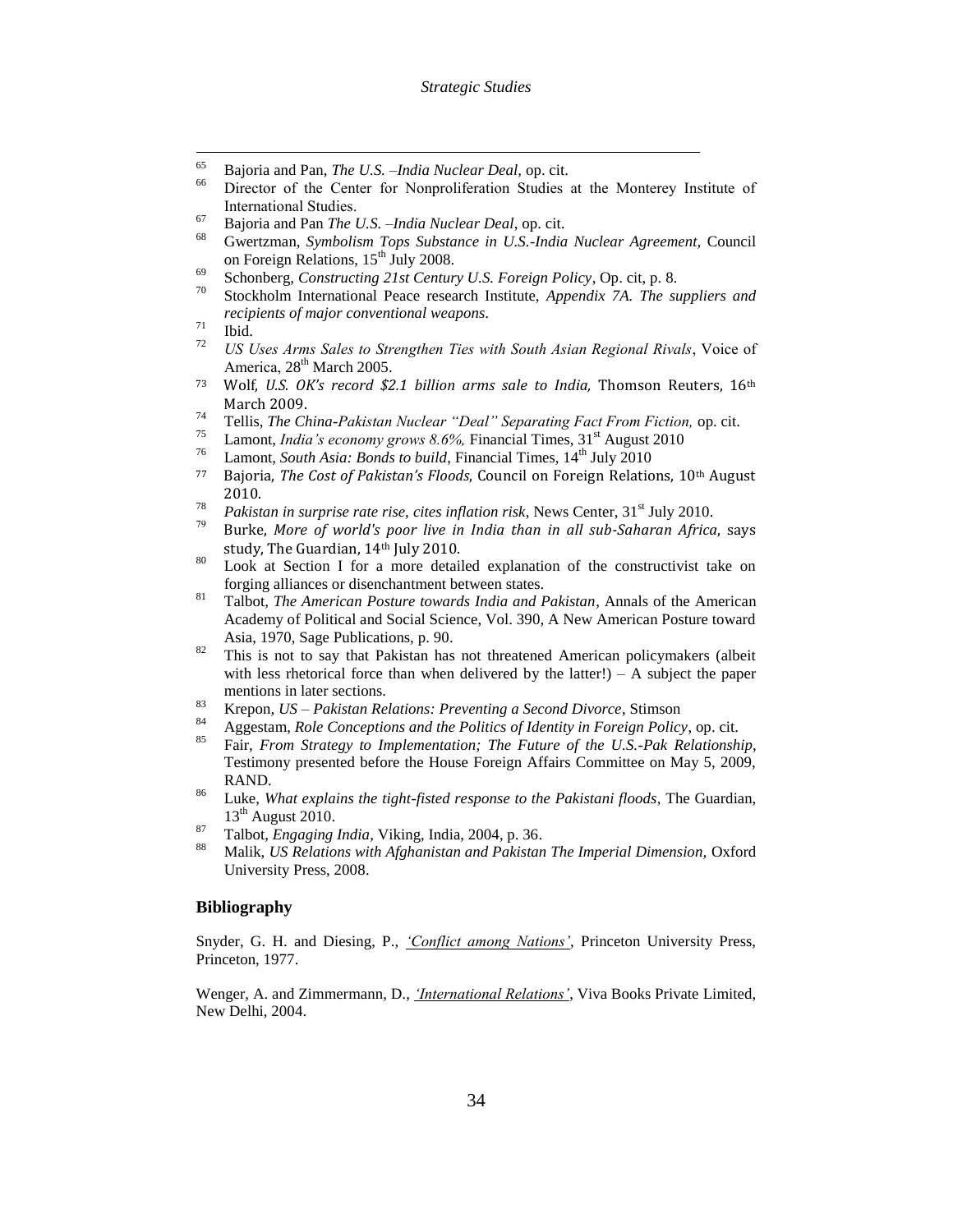*"The Military Balance 2010"*, The International Institute for Strategic Studies, Routledge, London, 2010.

 $\overline{a}$ 

Tellis, A. J., *"The China-Pakistan Nuclear "Deal" Separating Fact From Fiction"*, Policy Outlook, Carnegie Endowment for International Peace, 2010.

Malik, H., *"US Relations with Afghanistan and Pakistan The Imperial Dimension"*, Oxford University Press, USA, 2008.

Murshed, S. I., *"Nuclear Politics and South Asia"*, Criterion Quarterly, April/June 2010, Vol. 5, Number 2.

Goodson, L., 'Why *US and Pakistan must draw closer'*, Christian Science Monitor, 18<sup>th</sup> August 2010.

Wendt, A., "*Anarchy is what States Makes of it: The Social Construction of Power Politics"*, International Organization, Vol. 46, No. 2, Spring 1992, The MIT Press.

Iqbal, A., *'Pakistan key to Afghan reconciliation: Petraeus'*, DAWN News, 30<sup>th</sup> June 2010.

Khan, T. A., '*Living with Indo-US deal*', Daily Times, 29<sup>th</sup> September 2008.

Nawaz, S., "*Pakistan in the Danger Zone"*, Atlantic Council, July 2010.

Jackson, P.T. et al, "*Bridging the Gap: Toward a Realist-Constructivist Dialogue"*, International Studies Review, Vol. 6. No. 2, 2004, Blackwell Publishing.

Wendt, "*Constructing International Politics"*, International Security, Vol. 20, No. 1, 1995, The MIT Press.

Sanger, D. E. and Baker, P., "*New U.S. Strategy Focuses on Managing Threats"*, The New York Times,  $27<sup>th</sup>$  May 2010.

Igbal, A., '*US seeks good ties with India and Pakistan'*, DAWN News,  $23^{\text{rd}}$  May 2010.

Almeida, C., '*Obama's two generals'*, DAWN News, 4<sup>th</sup> December 2009.

Iqbal, A., "*Indian role key in future success in Afghanistan: US"*, DAWN News, 3rd June 2010.

Waltz, K., "*Realist Thought and Neorealist Theory"*, Journal of International Affairs, 1990.

Schonberg, K. K., "*Constructing 21st Century U.S. Foreign Policy"*, Palgrave Macmillan, New York, 2009.

Kux, D., "*The United States and Pakistan 1947 – 2000"*, The Johns Hopkins University Press, Maryland, 2001.

Talbott, S., "*Engaging India"*, Viking, India, 2004.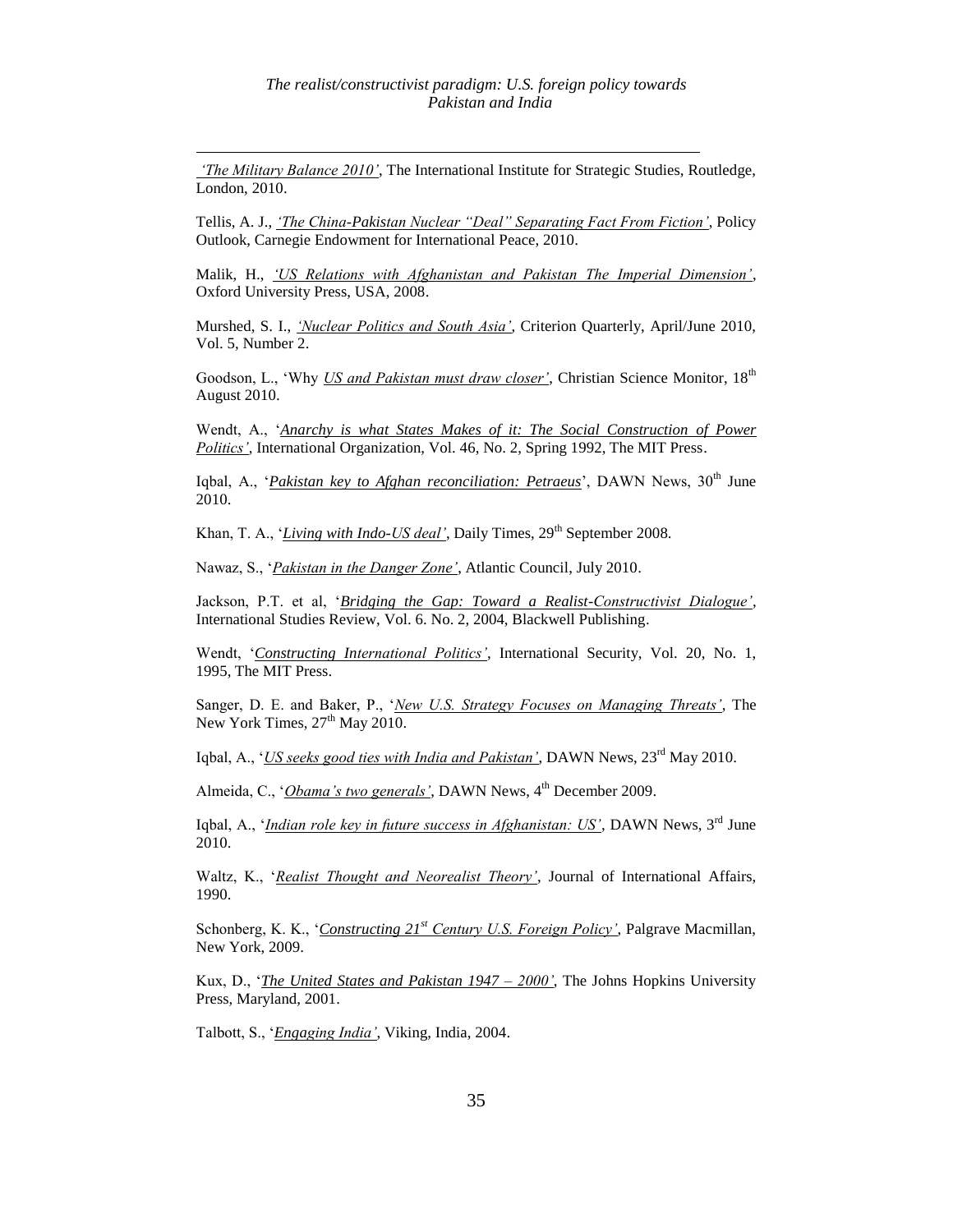Tellis, A. J., "*The Merits of Dehyphenation: Explaining U.S. Success in Engaging India and Pakistan",* 2008, The Centre of Strategic and International Studies, Washington Quarterly 31:4.

 $\overline{a}$ 

Rashid, A., "*Pakistan After Reagan"*, Middle East Report, No. 155, The Middle East After Reagan, 1988, Middle East Research and Information Project.

Daalder, I. H. and Lindsay, J. M., "*America Unbound: The Bush Revolution in Foreign Policy"*, The Brookings Review, Vol. 21, No. 4. 2003, The Brookings Institution.

Fair, C.C., '*From Strategy to Implementation*', Testimony presented before the House Foreign Affairs Committee on May 5, 2009, RAND.

Fair, C.C. et al, *Pakistan Can the United States Secure and Insecure State"*, RAND PROJECT AIR FORCE, 2010.

Grimmett, R. F., "*U.S. Arms Sales to Pakistan"*, Congressional Research Service, 2009.

Wendt, A., *"Anarchy is what States Make of it: The Social Construction of Power Politics"*, International Organization, Vol. 46, No. 2, 1992, The MIT Press.

Donnelly, J., "*Realism and International Relations"*, Cambridge University Press, Cambridge, 2000.

Talbot, P., "*The American Posture toward India and* Pakistan", Annals of the American Academy of Political and Social Science, Vol. 390, A New American Posture toward Asia, 1970, Sage Publications.

Kubalkova, V. (editor), "*Foreign Policy in a Constructed World"*, M.E. Sharpe, Inc, USA, 2001.

Burke, J., "More of the world"s poor live in India than in all sub-Saharan Africa, report says', The Guardian,  $14<sup>th</sup>$  July 2010.

Krepon, M., *U.S.-Pakistan Relations: Preventing a Second Divorce,* Stimson (First published in The Friday Times,  $8<sup>th</sup>$  August 2003).

Luke, Caroline, "*What explains the tight fisted response to the Pakistan Floods*", The Guardian, 13<sup>th</sup> August 2010.

Aggestam, L., "Role *Conceptions and the Politics of Identity in Foreign Policy"*, ARENA Working Papers, 1999.

Fair, C. C., '*Should Pakistan Get a Nuke Deal?*' Foreign Policy, 23<sup>rd</sup> March 2010.

Bajoria, J. and Pan, E., "*The U.S. – India Nuclear Deal"*, Council on Foreign Relations,  $20<sup>th</sup>$  November 2009.

Gwertzman, B., *Symbolism Tops Substance in U.S. India Nuclear Agreement"*, Council on Foreign Relations,  $15^{th}$  July 2008.